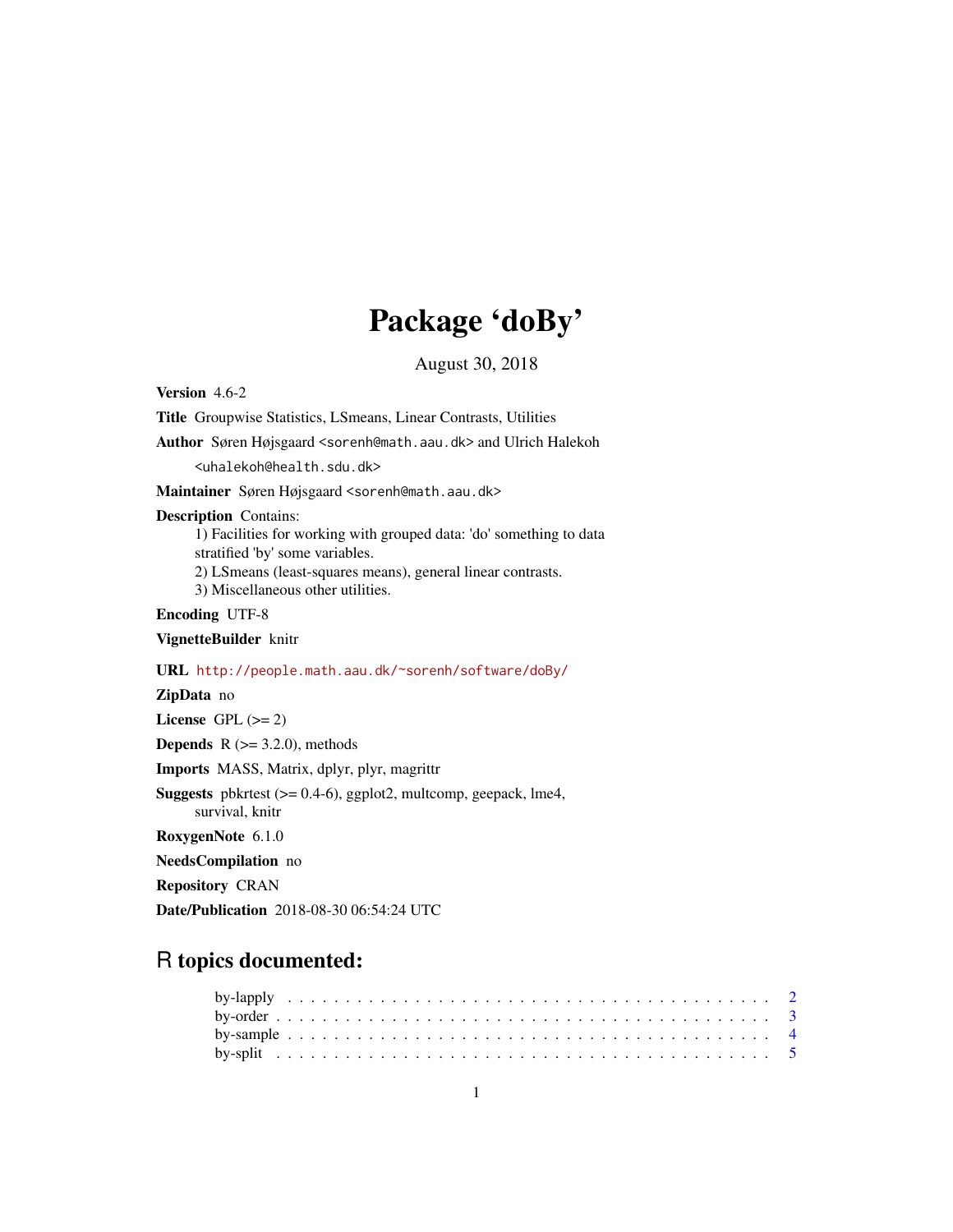<span id="page-1-0"></span>

|       |                                                                                                                                                     | 6              |
|-------|-----------------------------------------------------------------------------------------------------------------------------------------------------|----------------|
|       |                                                                                                                                                     | $\overline{7}$ |
|       |                                                                                                                                                     | 9              |
|       |                                                                                                                                                     | 10             |
|       | data-breastcancer $\ldots$ , $\ldots$ , $\ldots$ , $\ldots$ , $\ldots$ , $\ldots$ , $\ldots$ , $\ldots$ , $\ldots$ , $\ldots$ , $\ldots$ , $\ldots$ | 11             |
|       |                                                                                                                                                     | 12             |
|       |                                                                                                                                                     | 13             |
|       |                                                                                                                                                     | 14             |
|       |                                                                                                                                                     | 16             |
|       | data-dietox                                                                                                                                         | 17             |
|       |                                                                                                                                                     | 18             |
|       |                                                                                                                                                     | 19             |
|       |                                                                                                                                                     | 20             |
|       |                                                                                                                                                     | 21             |
|       |                                                                                                                                                     | 21             |
|       |                                                                                                                                                     | 22             |
|       |                                                                                                                                                     | 25             |
|       |                                                                                                                                                     | 26             |
|       |                                                                                                                                                     | 27             |
|       | linest-get                                                                                                                                          | 28             |
|       |                                                                                                                                                     | 29             |
|       |                                                                                                                                                     | 31             |
|       | null-basis                                                                                                                                          | 34             |
|       |                                                                                                                                                     | 35             |
|       |                                                                                                                                                     | 36             |
|       |                                                                                                                                                     | 38             |
|       |                                                                                                                                                     | 39             |
|       |                                                                                                                                                     | 40             |
|       |                                                                                                                                                     | 41             |
|       |                                                                                                                                                     | 42             |
| Index |                                                                                                                                                     | 44             |

by-lapply *Formula based version of lapply.*

# <span id="page-1-1"></span>Description

This function is a wrapper for calling lapply on the list resulting from first calling splitBy.

# Usage

lapplyBy(formula, data = parent.frame(), FUN)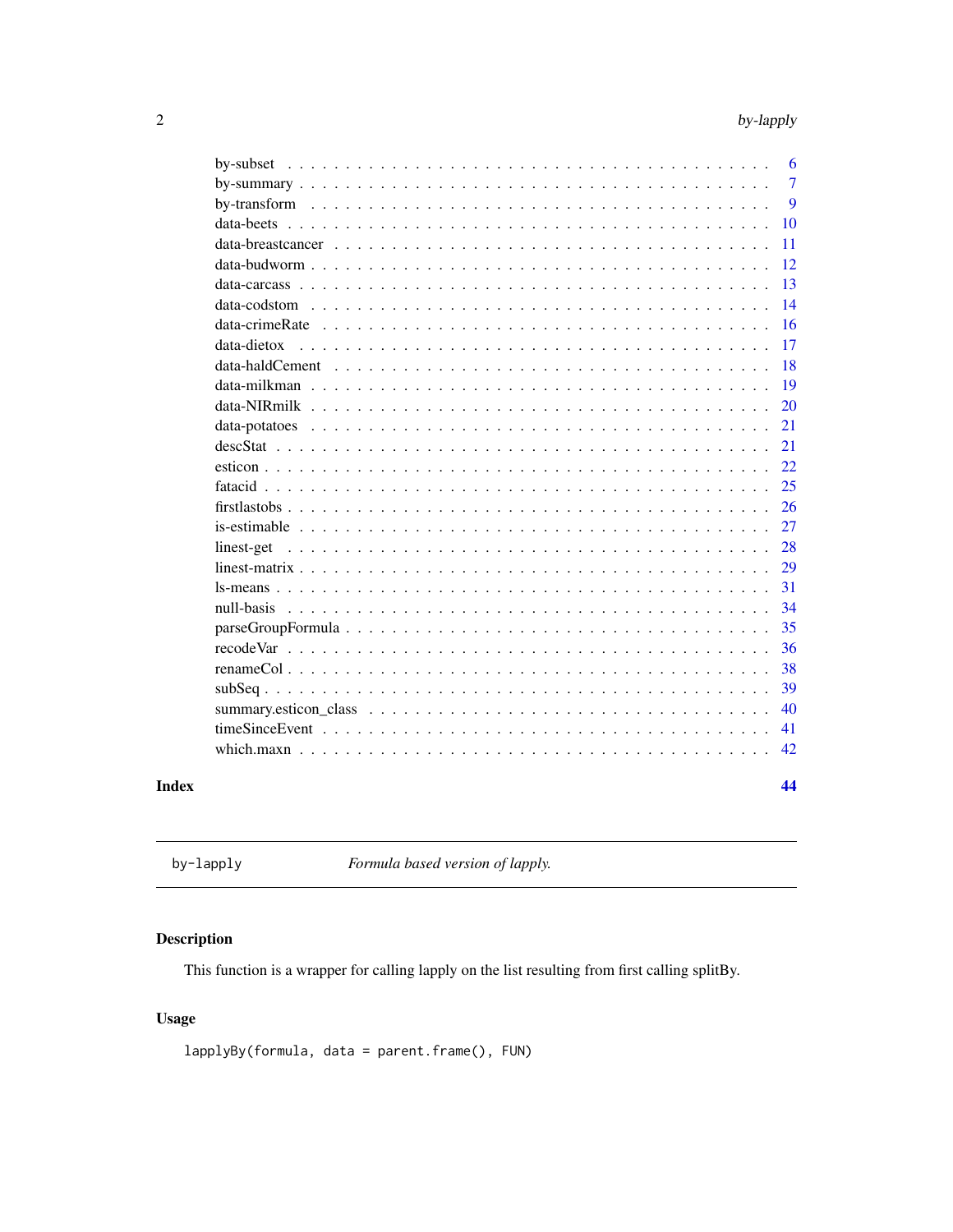#### <span id="page-2-0"></span>by-order 3

# Arguments

| formula    | A formula describing how data should be split.                                          |
|------------|-----------------------------------------------------------------------------------------|
| data       | A dataframe.                                                                            |
| <b>FUN</b> | A function to be applied to each element in the splitted list, see 'Examples'<br>below. |

#### Value

A list.

# Author(s)

Søren Højsgaard, <sorenh@math.aau.dk>

#### See Also

[lapplyBy](#page-1-1)

# Examples

data(dietox)

```
## Calculate weekwise feed efficiency = weight gain / feed intake
dietox <- orderBy(~Pig + Time, data=dietox)
v <- lapplyBy(~Pig, data=dietox,
              function(d) c(NA, diff(d$Weight) / diff(d$Feed)))
dietox$FE <- unlist(v)
## Technically this is the same as
dietox <- orderBy(~Pig + Time, data=dietox)
wdata <- splitBy(~Pig, data=dietox)
v <- lapply(wdata, function(d) c(NA, diff(d$Weight)/diff(d$Feed)))
dietox$FE <- unlist(v)
```
by-order *Ordering (sorting) rows of a data frame*

#### <span id="page-2-1"></span>Description

Ordering (sorting) rows of a data frame by the certain variables in the data frame. This function is essentially a wrapper for the order() function - the important difference being that variables to order by can be given by a model formula.

#### Usage

```
orderBy(formula, data)
```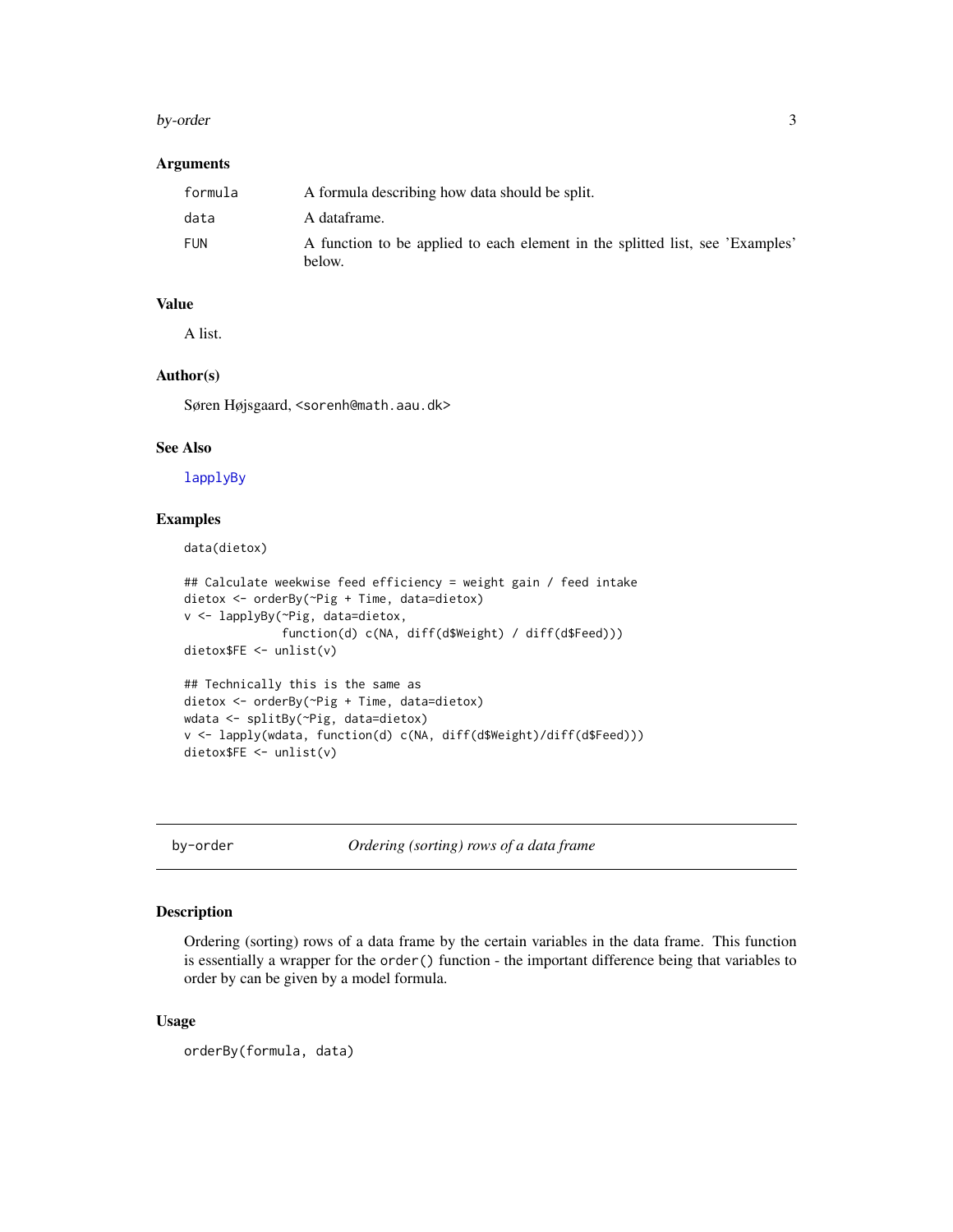# <span id="page-3-0"></span>Arguments

| formula | The right hand side of a formula |
|---------|----------------------------------|
| data    | A dataframe                      |

# Details

The sign of the terms in the formula determines whether sorting should be ascending or decreasing; see examples below

# Value

The ordered data frame

#### Author(s)

Søren Højsgaard, <sorenh@math.aau.dk> and Kevin Wright

# See Also

[transformBy](#page-8-1), [splitBy](#page-4-1)

# Examples

```
orderBy(~ conc + Treatment, CO2)
## Sort decreasingly by conc
orderBy(~ - conc + Treatment, CO2)
```
by-sample *Sampling from a data frame*

# Description

A data frame is split according to some variables in a formula, and a sample of a certain fraction of each is drawn.

#### Usage

```
sampleBy(formula, frac = 0.1, replace = FALSE, data = parent.frame(),
 systematic = FALSE)
```
# Arguments

| formula    | A formula defining the grouping of the data frame. |
|------------|----------------------------------------------------|
| frac       | The part of data to be sampled.                    |
| replace    | Is the sampling with replacement.                  |
| data       | A data frame.                                      |
| systematic | Should sampling be systematic.                     |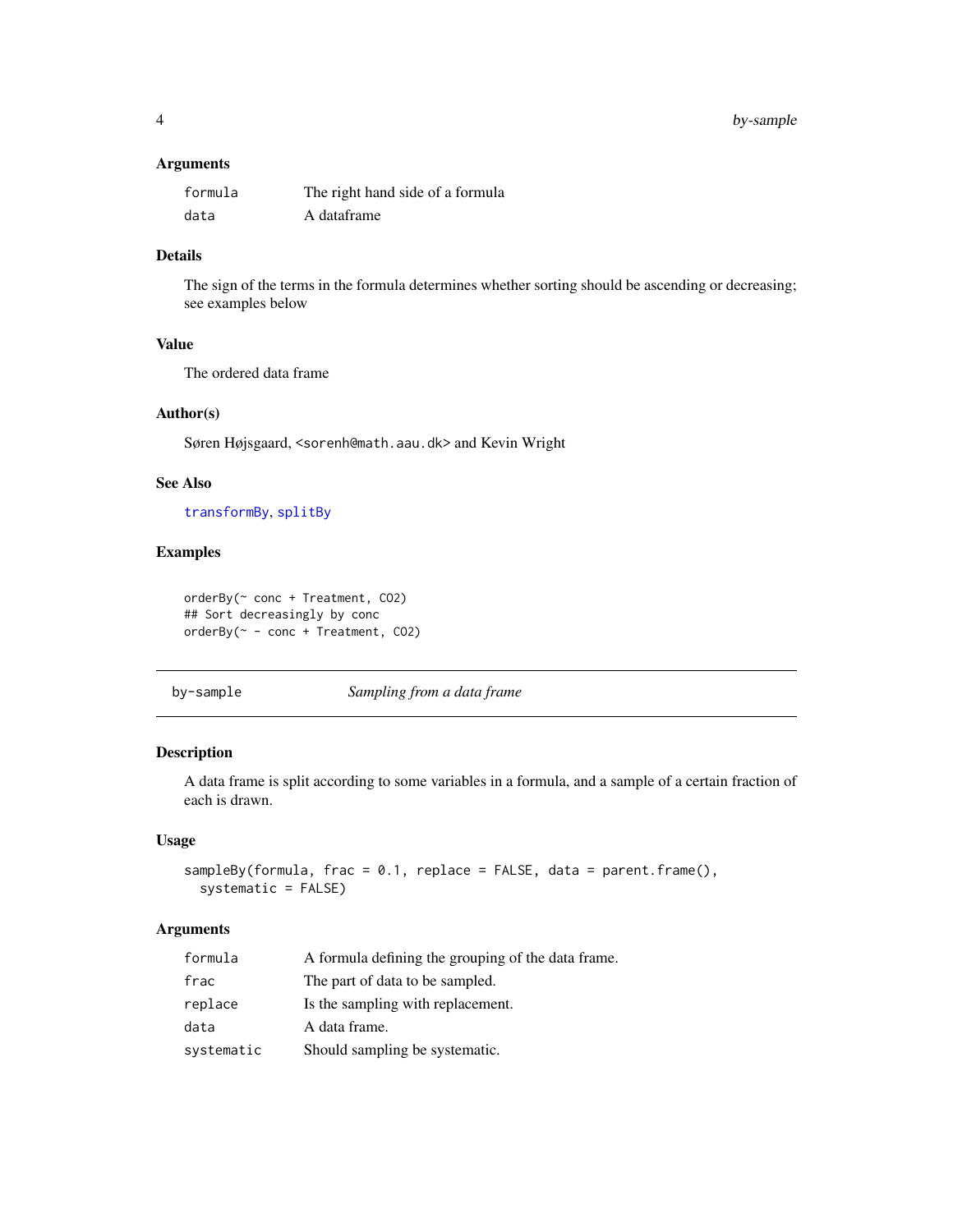#### <span id="page-4-0"></span>by-split 5

# Details

If systematic=FALSE (default) then frac gives the fraction of data sampled. If systematic=TRUE and frac=.2 then every 1/.2 i.e. every 5th observation is taken out.

# Value

A dataframe.

# See Also

[summaryBy](#page-6-1), [orderBy](#page-2-1), [splitBy](#page-4-1), [transformBy](#page-8-1)

#### Examples

```
data(dietox)
sampleBy(formula = \negEvit+Cu, frac=.1, data = dietox)
```
by-split *Split a data frame*

#### <span id="page-4-1"></span>Description

Split a dataframe according to the levels of variables in the dataframe. The variables to split by can be given as a formula or as a character vector.

#### Usage

```
splitBy(formula, data = parent.frame(), drop = TRUE)
```
# Arguments

| formula                 | Variables to split data frame by, as 'as.quoted' variables, a formula or character<br>vector.                          |
|-------------------------|------------------------------------------------------------------------------------------------------------------------|
| data                    | A data frame                                                                                                           |
| drop                    | Logical indicating if levels that do not occur should be dropped. Deprecated:<br>levels that do not occur are ignored. |
| $\cdot$ $\cdot$ $\cdot$ | Additional arguments, currently not used.                                                                              |

# Value

A list of dataframes.

### Author(s)

Søren Højsgaard, <sorenh@math.aau.dk>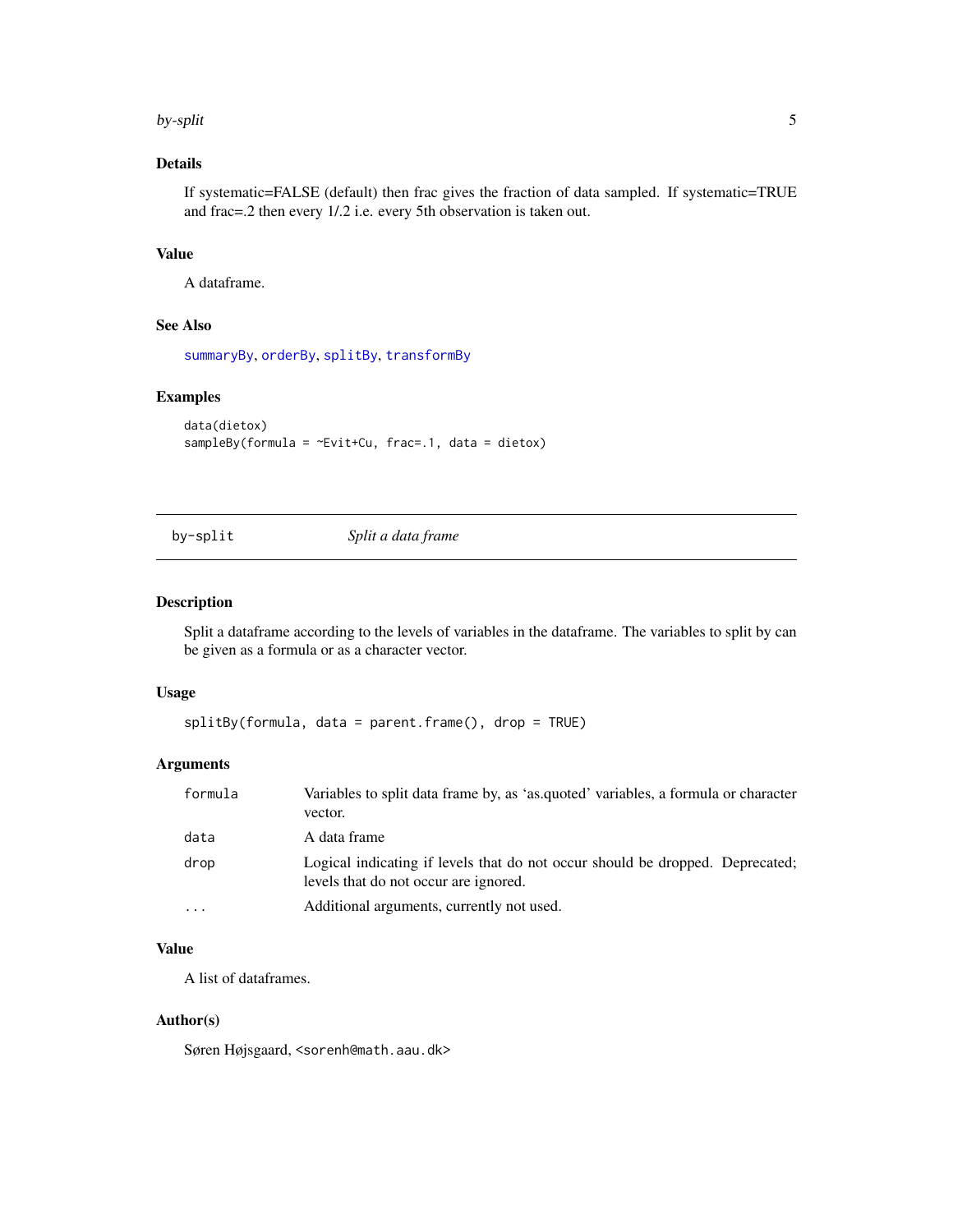# See Also

[orderBy](#page-2-1), [summaryBy](#page-6-1), [transformBy](#page-8-1)

#### Examples

```
data(dietox, package="doBy")
splitBy(formula = <math>\sim</math>Evit + Cu, data = dietox)splitBy(formula = c("Evit", "Cu"), data = dietox)
splitBy(~Month, data=airquality)
splitBy("Month", data=airquality)
```
by-subset *Finds subsets of a dataframe which is split by variables in a formula.*

# Description

A data frame is split by a formula into groups. Then subsets are found within each group, and the result is collected into a data frame.

# Usage

```
subsetBy(formula, subset, data = parent.frame(), select, drop = FALSE,
  join = TRUE, ...)
```
# Arguments

| formula | A right hand sided formula or a character vector of variables to split by.                                     |
|---------|----------------------------------------------------------------------------------------------------------------|
| subset  | logical expression indicating elements or rows to keep: missing values are taken<br>as false.                  |
| data    | A data frame.                                                                                                  |
| select  | expression, indicating columns to select from a data frame.                                                    |
| drop    | passed on to [ indexing operator.                                                                              |
| join    | If FALSE the result is a list of data frames (as defined by 'formula'); if TRUE<br>one data frame is returned. |
| $\cdot$ | further arguments to be passed to or from other methods.                                                       |

# Value

A data frame.

### Author(s)

Søren Højsgaard, <sorenh@math.aau.dk>

<span id="page-5-0"></span>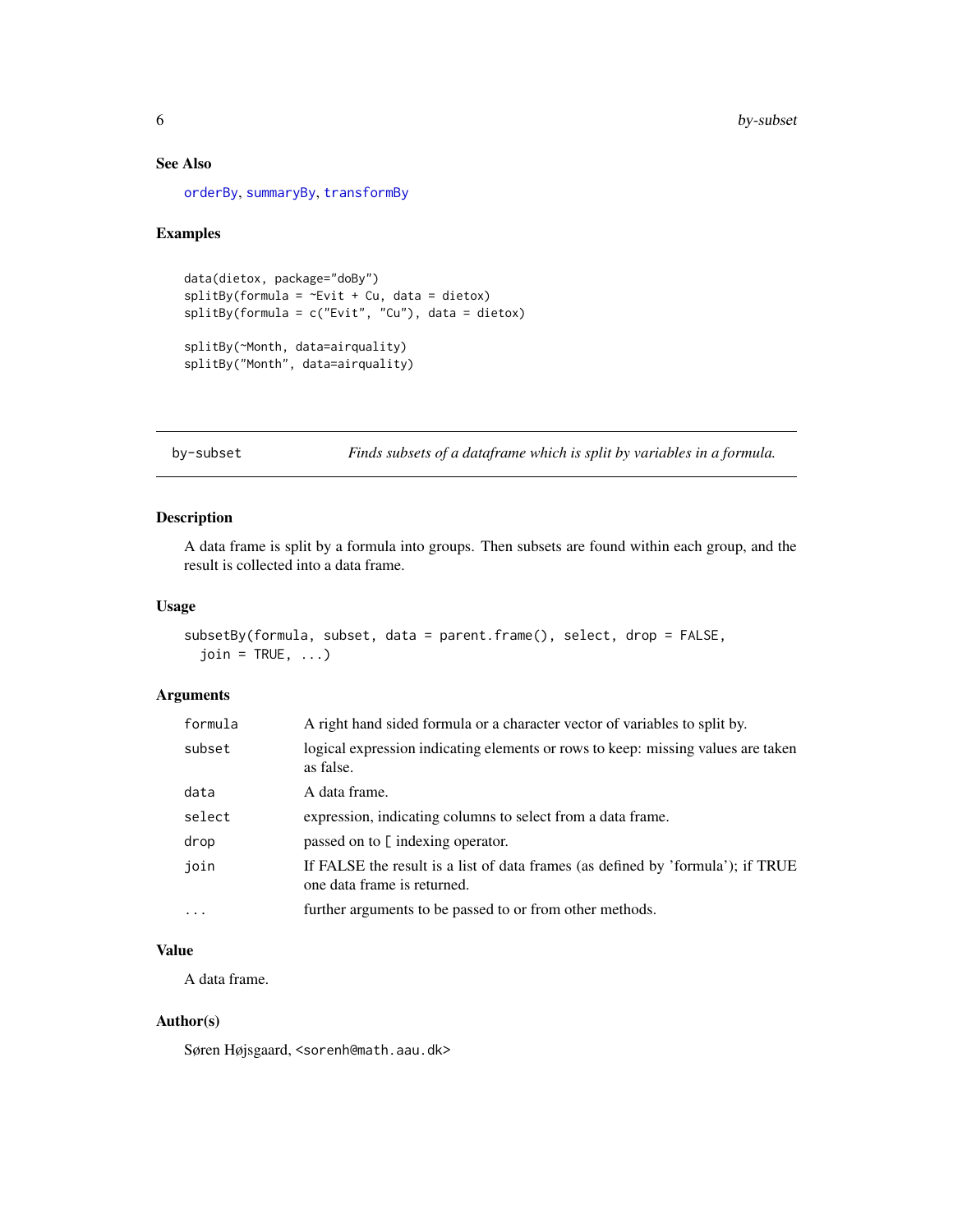# <span id="page-6-0"></span>by-summary 7

# See Also

[splitBy](#page-4-1)

# Examples

```
data(dietox)
subsetBy(~Evit, Weight < mean(Weight), data=dietox)
```
#### by-summary *Function to calculate groupwise summary statistics*

# <span id="page-6-1"></span>Description

Function to calculate groupwise summary statistics, much like the summary procedure of SAS

# Usage

```
summaryBy(formula, data = parent.frame(), id = NULL, FUN = mean,
 keep.names = FALSE, p2d = FALSE, order = TRUE,
 full.dimension = FALSE, var.names = NULL, fun.names = NULL, ...)
```
# Arguments

| formula         | A formula object, see examples below.                                                                                                                        |
|-----------------|--------------------------------------------------------------------------------------------------------------------------------------------------------------|
| data            | A data frame.                                                                                                                                                |
| id              | A formula specifying variables which data are not grouped by but which should<br>appear in the output. See examples below.                                   |
| <b>FUN</b>      | A list of functions to be applied, see examples below.                                                                                                       |
| keep.names      | If TRUE and if there is only ONE function in FUN, then the variables in the<br>output will have the same name as the variables in the input, see 'examples'. |
| p <sub>2d</sub> | Should parentheses in output variable names be replaced by dots?                                                                                             |
| order           | Should the resulting dataframe be ordered according to the variables on the right<br>hand side of the formula? (using orderBy                                |
|                 | full dimension If TRUE then rows of summary statistics are repeated such that the result will<br>have the same number of rows as the input dataset.          |
| var.names       | Option for user to specify the names of the variables on the left hand side.                                                                                 |
| fun.names       | Option for user to specify function names to apply to the variables on the left<br>hand side.                                                                |
| $\cdots$        | Additional arguments to FUN. This could for example be NA actions.                                                                                           |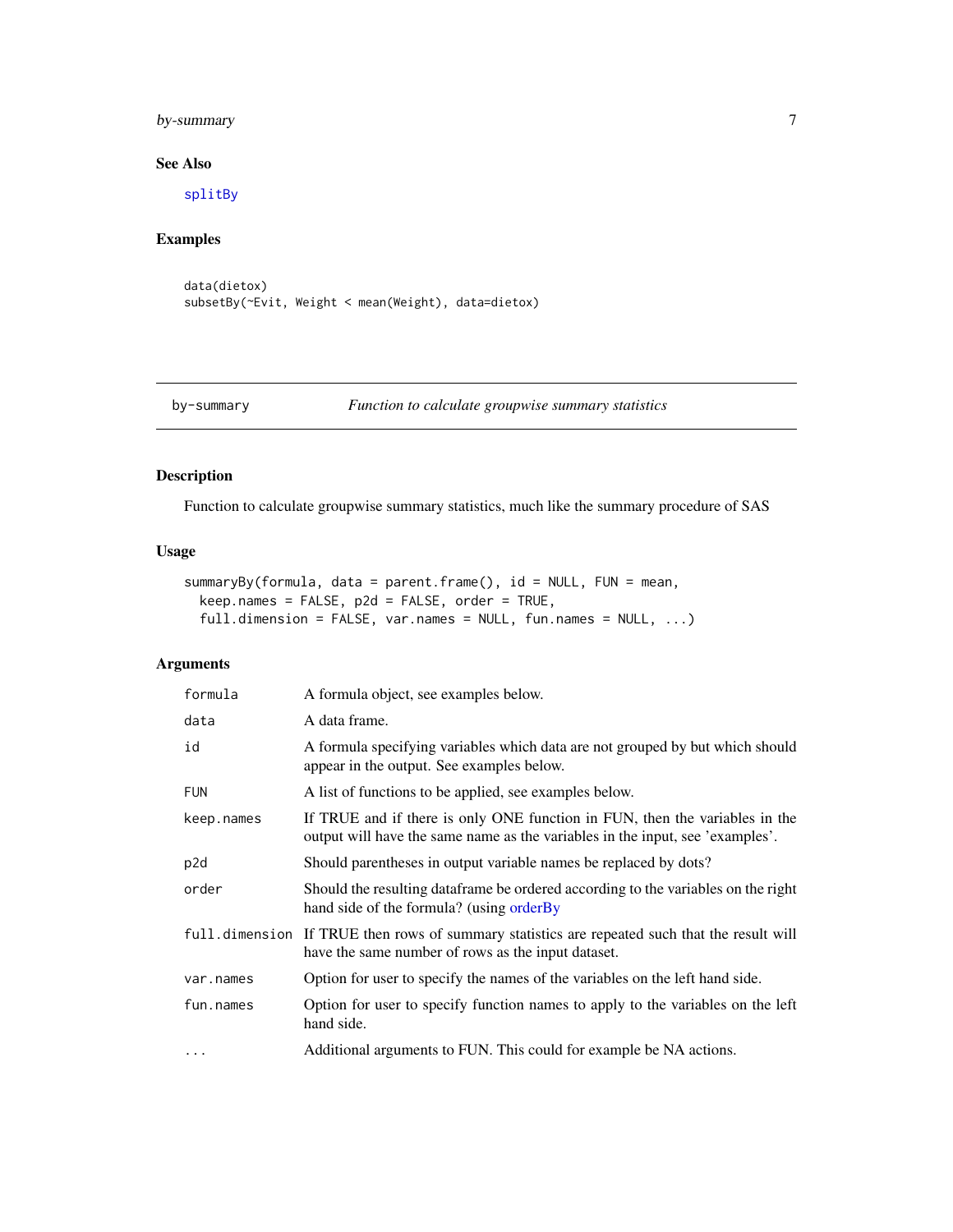#### <span id="page-7-0"></span>Details

Extra arguments  $('...')$  are passed onto the functions in FUN. Hence care must be taken that all functions in FUN accept these arguments - OR one can explicitly write a functions which get around this. This can particularly be an issue in connection with handling NAs. See examples below. Some code for this function has been suggested by Jim Robison-Cox. Thanks.

# Value

A dataframe.

#### Author(s)

Søren Højsgaard, <sorenh@math.aau.dk>

#### See Also

[ave](#page-0-0), [descStat](#page-20-1), [orderBy](#page-2-1), [splitBy](#page-4-1), [transformBy](#page-8-1)

```
data(dietox)
dietox12 <- subset(dietox, Time==12)
fun \leq function(x){
 c(m=mean(x), v=var(x), n=length(x))}
summaryBy(cbind(Weight, Feed) ~ Evit + Cu, data=dietox12,
          FUN=fun)
summaryBy(list(c("Weight", "Feed"), c("Evit", "Cu")), data=dietox12,
          FUN=fun)
## Computations on several variables is done using cbind( )
summaryBy(cbind(Weight, Feed) ~ Evit + Cu, data=subset(dietox, Time > 1),
  FUN=fun)
## Calculations on transformed data is possible using cbind( ), but
# the transformed variables must be named
summaryBy(cbind(lw=log(Weight), Feed) ~ Evit + Cu, data=dietox12, FUN=mean)
## There are missing values in the 'airquality' data, so we remove these
## before calculating mean and variance with 'na.rm=TRUE'. However the
## length function does not accept any such argument. Hence we get
## around this by defining our own summary function in which length is
## not supplied with this argument while mean and var are:
sumfun \leq function(x, ...){
 c(m=mean(x, na,rm=TRUE, ...), v=var(x, na,rm=TRUE, ...), l=length(x))
```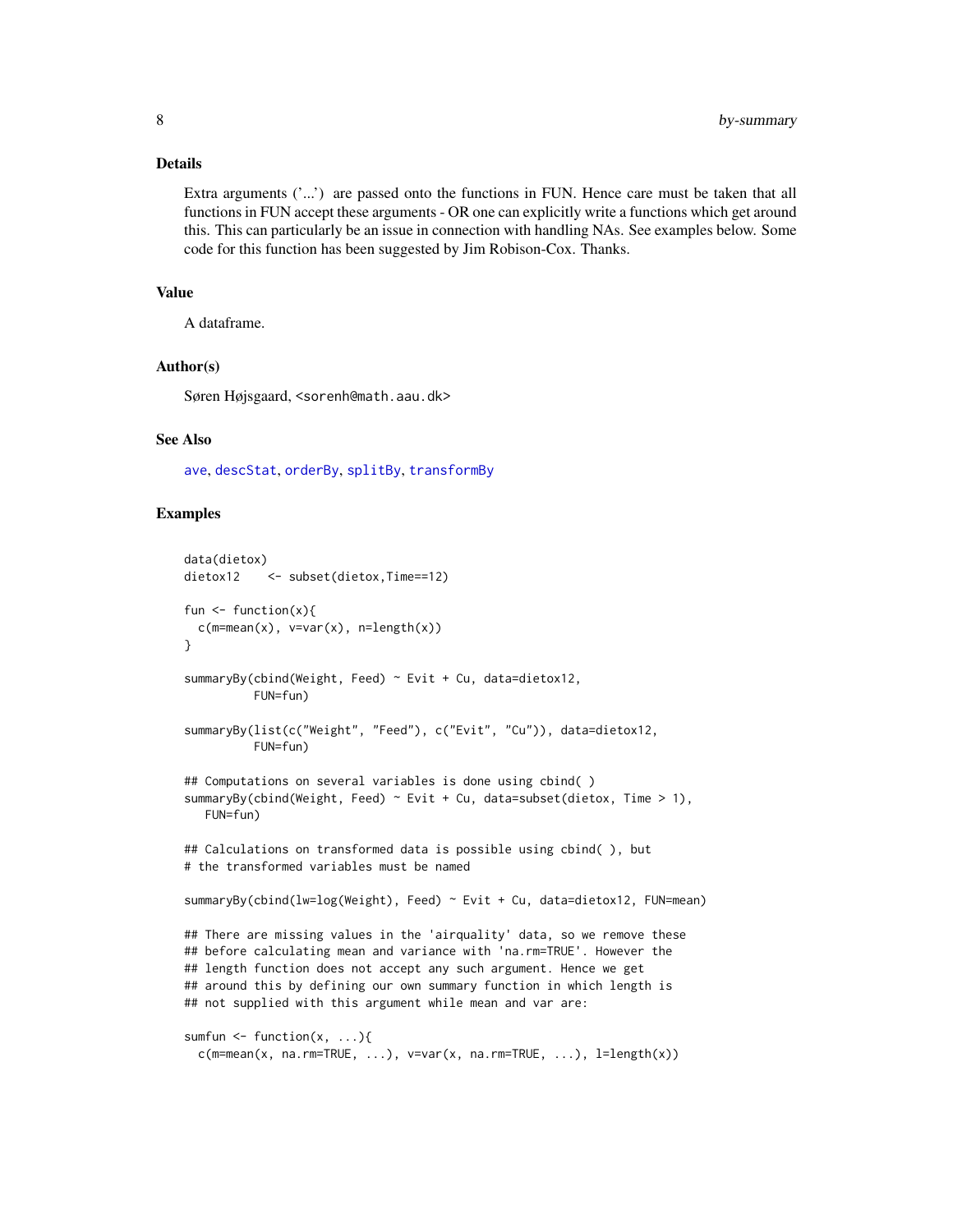# <span id="page-8-0"></span>by-transform 9

```
}
summaryBy(cbind(Ozone, Solar.R) ~ Month, data=airquality, FUN=sumfun)
## Using '.' on the right hand side of a formula means to stratify by
## all variables not used elsewhere:
data(warpbreaks)
summaryBy(breaks ~ wool + tension, warpbreaks, FUN=mean)
summaryBy(breaks ~ ., warpbreaks, FUN=mean)
summaryBy(. ~ wool + tension, warpbreaks, FUN=mean)
```
by-transform *Function to make groupwise transformations*

# <span id="page-8-1"></span>Description

Function to make groupwise transformations of data by applying the transform function to subsets of data.

#### Usage

```
transformBy(formula, data, ...)
```
#### Arguments

| formula  | A formula with only a right hand side, see examples below |
|----------|-----------------------------------------------------------|
| data     | A data frame                                              |
| $\cdots$ | Further arguments of the form tag = value                 |

# Details

The ... arguments are tagged vector expressions, which are evaluated in the data frame data. The tags are matched against names(data), and for those that match, the value replace the corresponding variable in data, and the others are appended to data.

#### Value

The modified value of the dataframe data.

# Author(s)

Søren Højsgaard, <sorenh@math.aau.dk>

# See Also

[orderBy](#page-2-1), [summaryBy](#page-6-1), [splitBy](#page-4-1)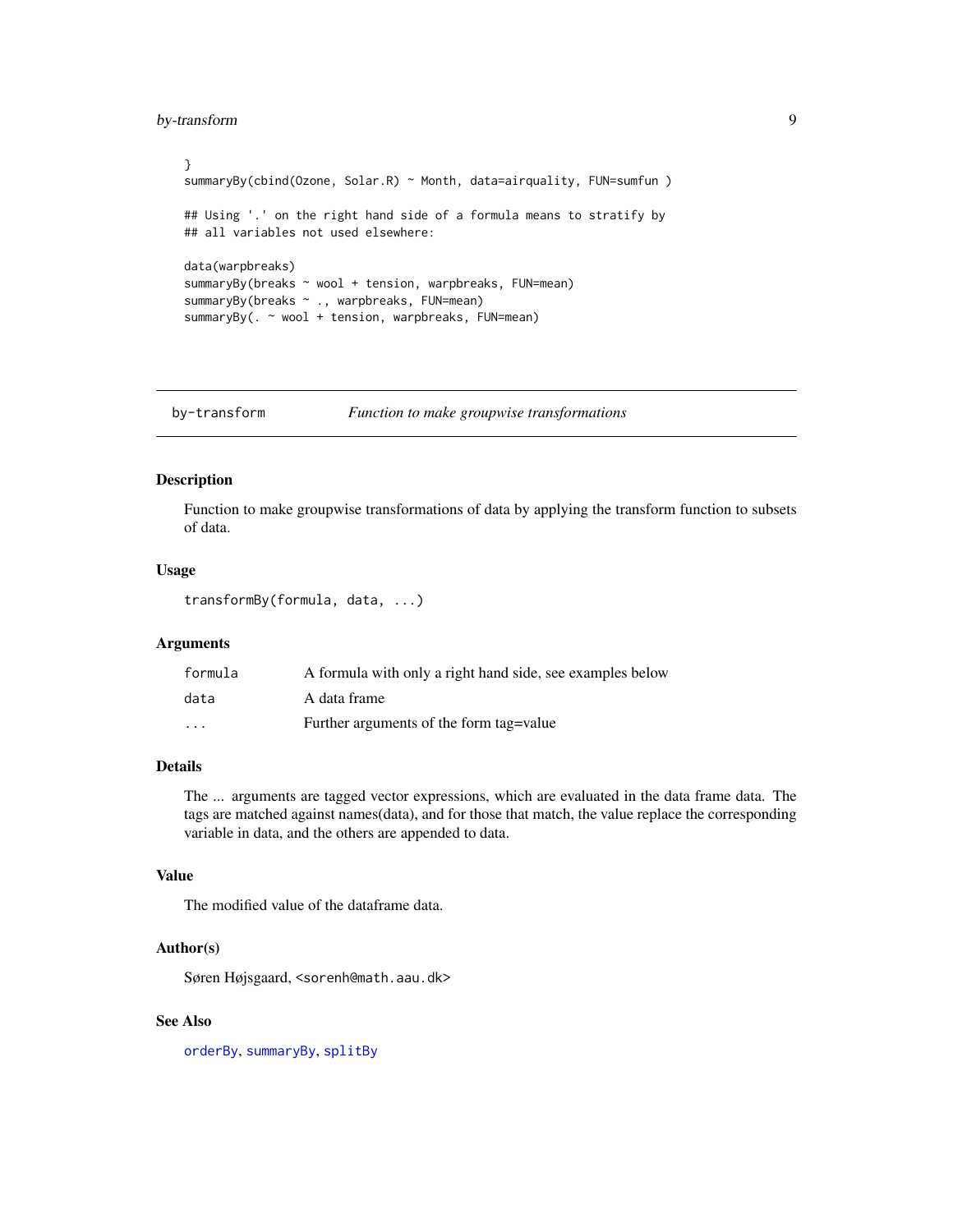# Examples

```
data(dietox)
transformBy(~Pig, data=dietox, minW=min(Weight), maxW=max(Weight),
   gain=diff(range(Weight)))
```
data-beets *beets data*

# Description

Yield and sugar percentage in sugar beets from a split plot experiment. Data is obtained from a split plot experiment. There are 3 blocks and in each of these the harvest time defines the "whole plot" and the sowing time defines the "split plot". Each plot was  $25m^2$  and the yield is recorded in kg. See 'details' for the experimental layout.

# Usage

beets

# Format

The format is: chr "beets"

# Details

| Sowing times  |  |                                       |  |                                                                    |  |  |           |                                                 |                           |                         |                                                                                                                                                                                                                                                                                                                                                    |
|---------------|--|---------------------------------------|--|--------------------------------------------------------------------|--|--|-----------|-------------------------------------------------|---------------------------|-------------------------|----------------------------------------------------------------------------------------------------------------------------------------------------------------------------------------------------------------------------------------------------------------------------------------------------------------------------------------------------|
|               |  |                                       |  |                                                                    |  |  |           |                                                 |                           |                         |                                                                                                                                                                                                                                                                                                                                                    |
|               |  |                                       |  |                                                                    |  |  |           |                                                 |                           |                         |                                                                                                                                                                                                                                                                                                                                                    |
|               |  |                                       |  |                                                                    |  |  |           |                                                 |                           |                         |                                                                                                                                                                                                                                                                                                                                                    |
|               |  |                                       |  |                                                                    |  |  |           |                                                 |                           |                         |                                                                                                                                                                                                                                                                                                                                                    |
| Harvest times |  |                                       |  |                                                                    |  |  |           |                                                 |                           |                         |                                                                                                                                                                                                                                                                                                                                                    |
|               |  |                                       |  |                                                                    |  |  |           |                                                 |                           |                         |                                                                                                                                                                                                                                                                                                                                                    |
|               |  |                                       |  |                                                                    |  |  |           |                                                 |                           |                         |                                                                                                                                                                                                                                                                                                                                                    |
|               |  |                                       |  |                                                                    |  |  |           |                                                 |                           |                         |                                                                                                                                                                                                                                                                                                                                                    |
|               |  |                                       |  |                                                                    |  |  |           |                                                 |                           |                         |                                                                                                                                                                                                                                                                                                                                                    |
|               |  |                                       |  |                                                                    |  |  |           |                                                 |                           |                         |                                                                                                                                                                                                                                                                                                                                                    |
|               |  |                                       |  |                                                                    |  |  |           |                                                 |                           |                         |                                                                                                                                                                                                                                                                                                                                                    |
|               |  |                                       |  |                                                                    |  |  |           |                                                 |                           |                         |                                                                                                                                                                                                                                                                                                                                                    |
|               |  |                                       |  |                                                                    |  |  |           |                                                 |                           |                         |                                                                                                                                                                                                                                                                                                                                                    |
|               |  |                                       |  |                                                                    |  |  |           |                                                 |                           |                         |                                                                                                                                                                                                                                                                                                                                                    |
|               |  |                                       |  |                                                                    |  |  |           |                                                 |                           |                         |                                                                                                                                                                                                                                                                                                                                                    |
|               |  | Experimental plan<br>Plot allocation: |  | 1<br>$\mathcal{P}$<br>3<br>4<br>5<br>$\mathbf{1}$<br>$\mathcal{P}$ |  |  | $18.$ may | 4. april<br>12. april<br>21. april<br>29. april | 2. october<br>21. october | Block 1 Block 2 Block 3 | +----------- ----------- ---------+<br>Plot   11111   22222   11111   Harvest time<br>1-15   3 4 5 2 1   3 2 4 5 1   5 2 3 4 1   Sowing time<br> ----------- ----------- ----------- <br>Plot   2 2 2 2 2   1 1 1 1 1   2 2 2 2 2   Harvest time<br>16-30   2 1 5 4 3   4 1 3 2 5   1 4 3 2 5   Sowing time<br>+----------- ----------- ---------+ |

<span id="page-9-0"></span>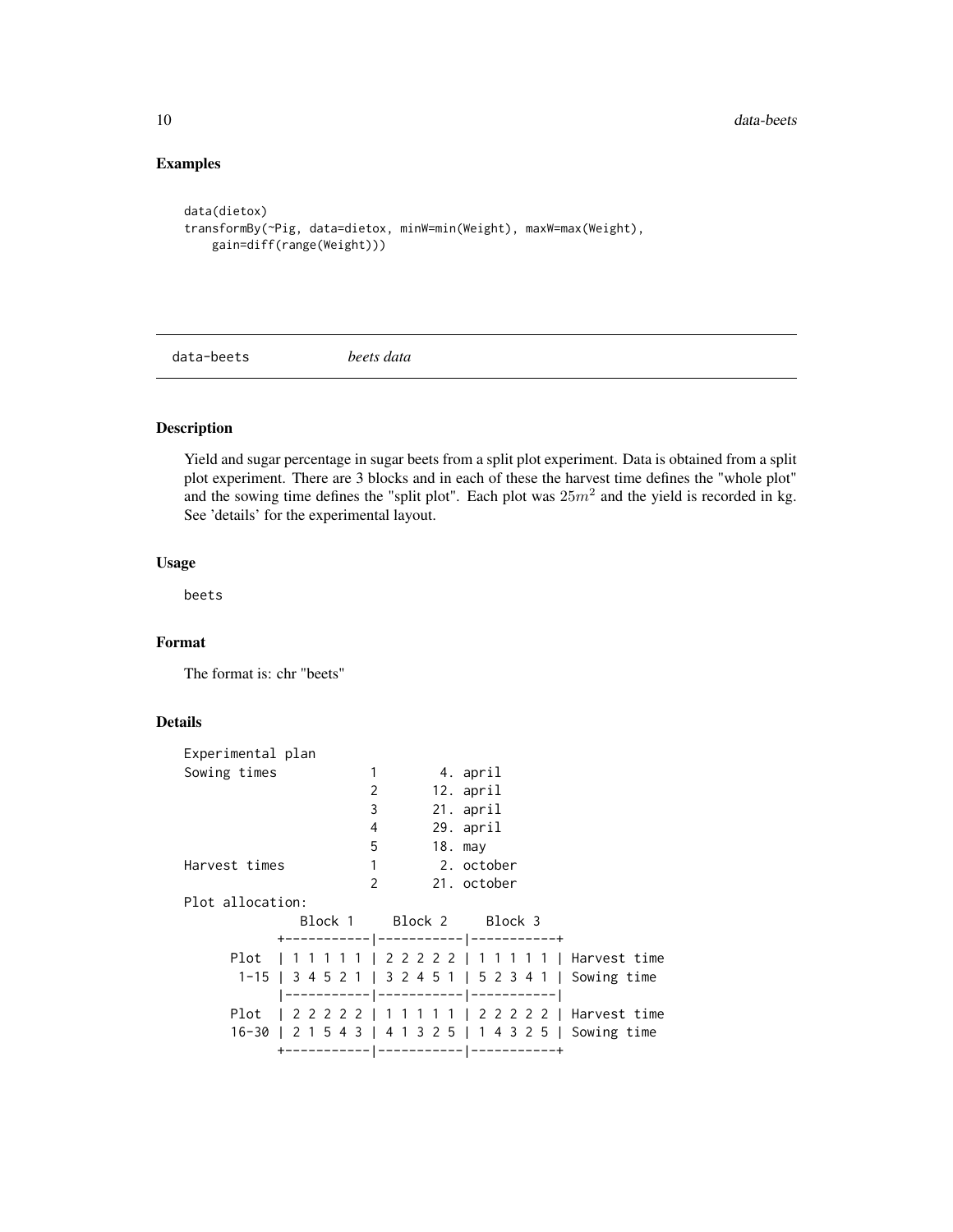#### <span id="page-10-0"></span>data-breastcancer 11

#### References

Ulrich Halekoh, Søren Højsgaard (2014)., A Kenward-Roger Approximation and Parametric Bootstrap Methods for Tests in Linear Mixed Models - The R Package pbkrtest., Journal of Statistical Software, 58(10), 1-30., <http://www.jstatsoft.org/v59/i09/>

#### Examples

data(beets)

```
beets$bh <- with(beets, interaction(block, harvest))
summary(aov(yield ~ block + sow + harvest + Error(bh), beets))
summary(aov(sugpct ~ block + sow + harvest + Error(bh), beets))
```
data-breastcancer *Gene expression signatures for p53 mutation status in 250 breast cancer samples*

#### Description

Perturbations of the p53 pathway are associated with more aggressive and therapeutically refractory tumours. We preprocessed the data using Robust Multichip Analysis (RMA). Dataset has been truncated to the 1000 most informative genes (as selected by Wilcoxon test statistics) to simplify computation. The genes have been standardised to have zero mean and unit variance (i.e. z-scored).

#### Usage

breastcancer

# Format

A data frame with 250 observations on 1001 variables. The first 1000 columns are numerical variables; the last column (named code) is a factor with levels case and control.

# Details

The factor code defines whether there was a mutation in the p53 sequence (code=case) or not (code=control).

#### Source

Dr. Chris Holmes, c.holmes at stats dot. ox . ac .uk

# References

Miller et al (2005, PubMed ID:16141321)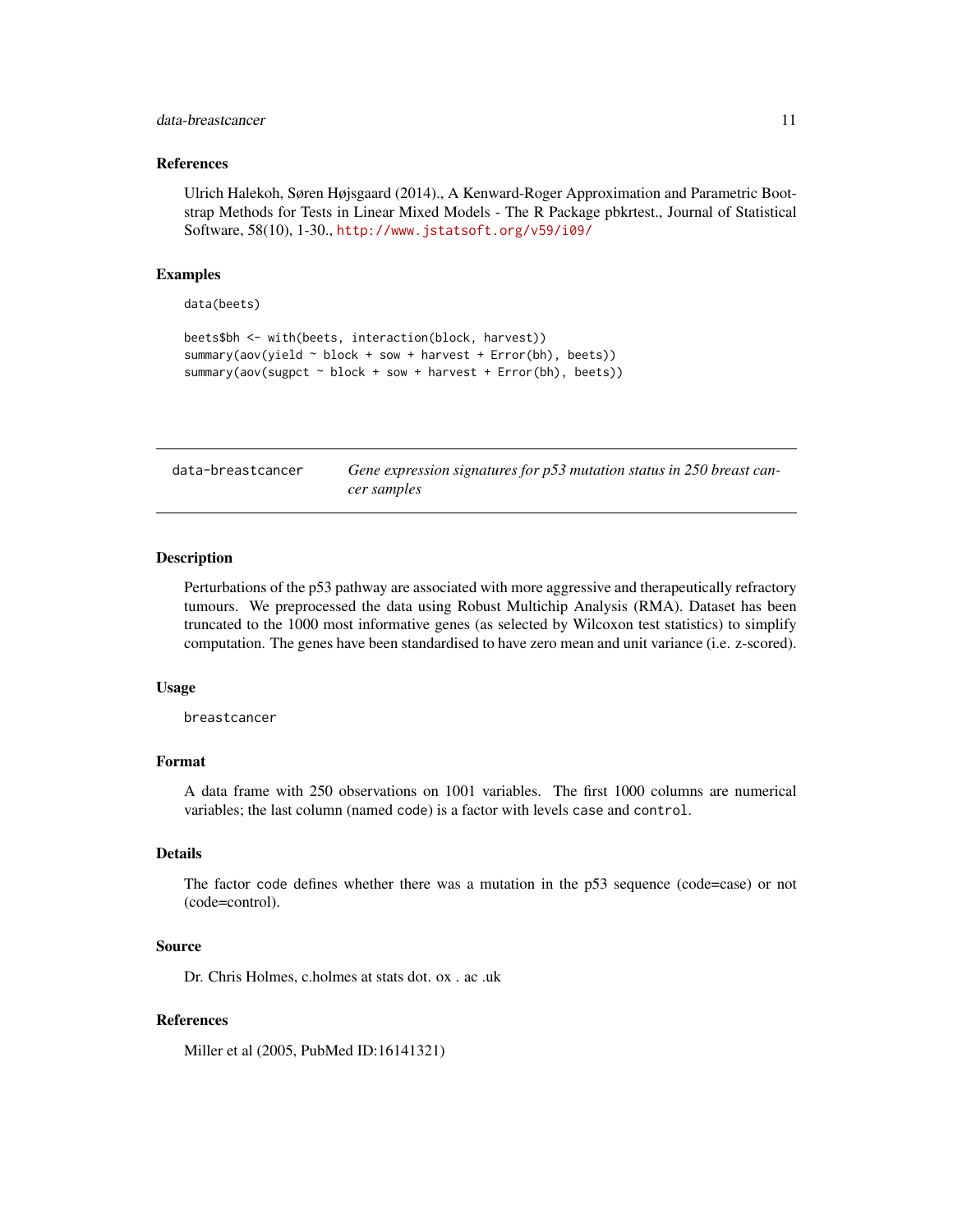### <span id="page-11-0"></span>Examples

```
data(breastcancer)
bc <- breastcancer
pairs(bc[,1:5], col=bc$code)
train <- sample(1:nrow(bc), 50)
table(bc$code[train])
library(MASS)
z \leq 1da(code \sim., data=bc, prior = c(1,1)/2, subset = train)
pc <- predict(z, bc[-train, ])$class
pc
bc[-train, "code"]
table(pc, bc[-train, "code"])
```
data-budworm *budworm data*

#### Description

Effect of Insecticide on survivial of tobacco budworms number of killed budworms exposed to an insecticidepp mortality of the moth tobacco budworm 'Heliothis virescens' for 6 doses of the pyrethroid trans-cypermethrin differentiated with respect to sex

#### Usage

budworm

# Format

This data frame contains 12 rows and 4 columns:

sex: sex of the budworm

dose: dose of the insecticide trans-cypermethrin in  $[\mu$ g]

ndead: budworms killed in a trial

ntotal: total number of budworms exposed per trial

#### Source

Collet, D. (1991) Modelling Binary Data, Chapman & Hall, London, Example 3.7

# References

Venables, W.N; Ripley, B.D.(1999) Modern Applied Statistics with S-Plus, Heidelberg, Springer, 3rd edition, chapter 7.2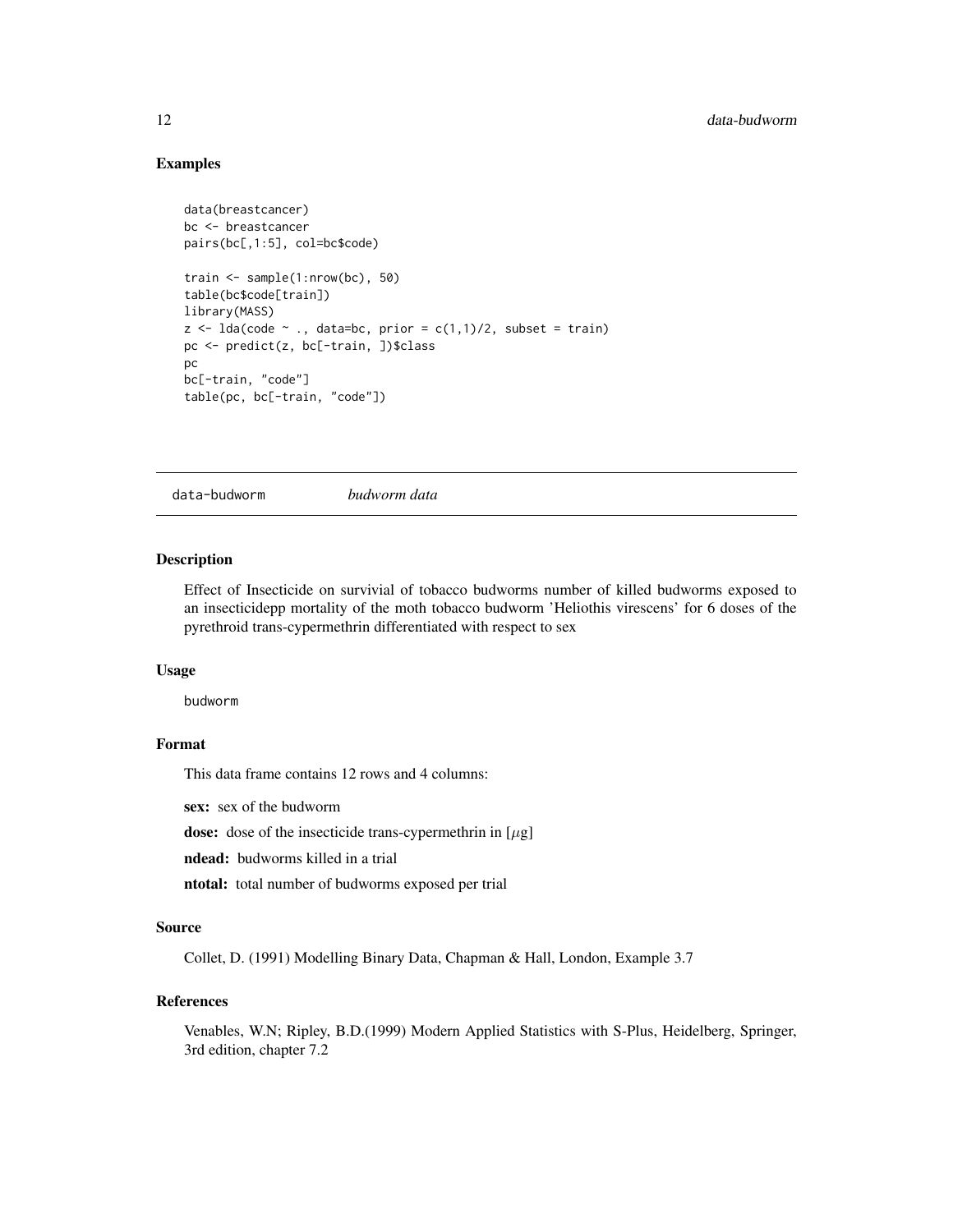#### <span id="page-12-0"></span>data-carcass and the state of the state of the state of the state of the state of the state of the state of the state of the state of the state of the state of the state of the state of the state of the state of the state

#### Examples

```
data(budworm)
## function to caclulate the empirical logits
empirical.logit<- function(y, n) {
  el <- \log((y + 0.5) / (n - y + 0.5))el
}
# plot the empirical logits against log-dose
log.dose <- log(budworm$dose)
emp.logit <- empirical.logit(budworm$ndead, budworm$ntotal)
plot(log.dose, emp.logit, type='n', xlab='log-dose', ylab='emprirical logit')
title('budworm: emprirical logits of probability to die ')
male <- budworm$sex=='male'
female <- budworm$sex=='female'
lines(log.dose[male], emp.logit[male], type='b', lty=1, col=1)
lines(log.dose[female], emp.logit[female], type='b', lty=2, col=2)
legend(0.5, 2, legend=c('male', 'female'), lty=c(1, 2), col=c(1, 2))
## Not run:
* SAS example;
data budworm;
infile 'budworm.txt' firstobs=2;
input sex dose ndead ntotal;
run;
## End(Not run)
```
data-carcass *Lean meat contents of 344 pig carcasses*

#### Description

Measurement of lean meat percentage of 344 pig carcasses together with auxillary information collected at three Danish slaughter houses

#### Usage

carcass

# Format

carcassall: A data frame with 344 observations on the following 17 variables.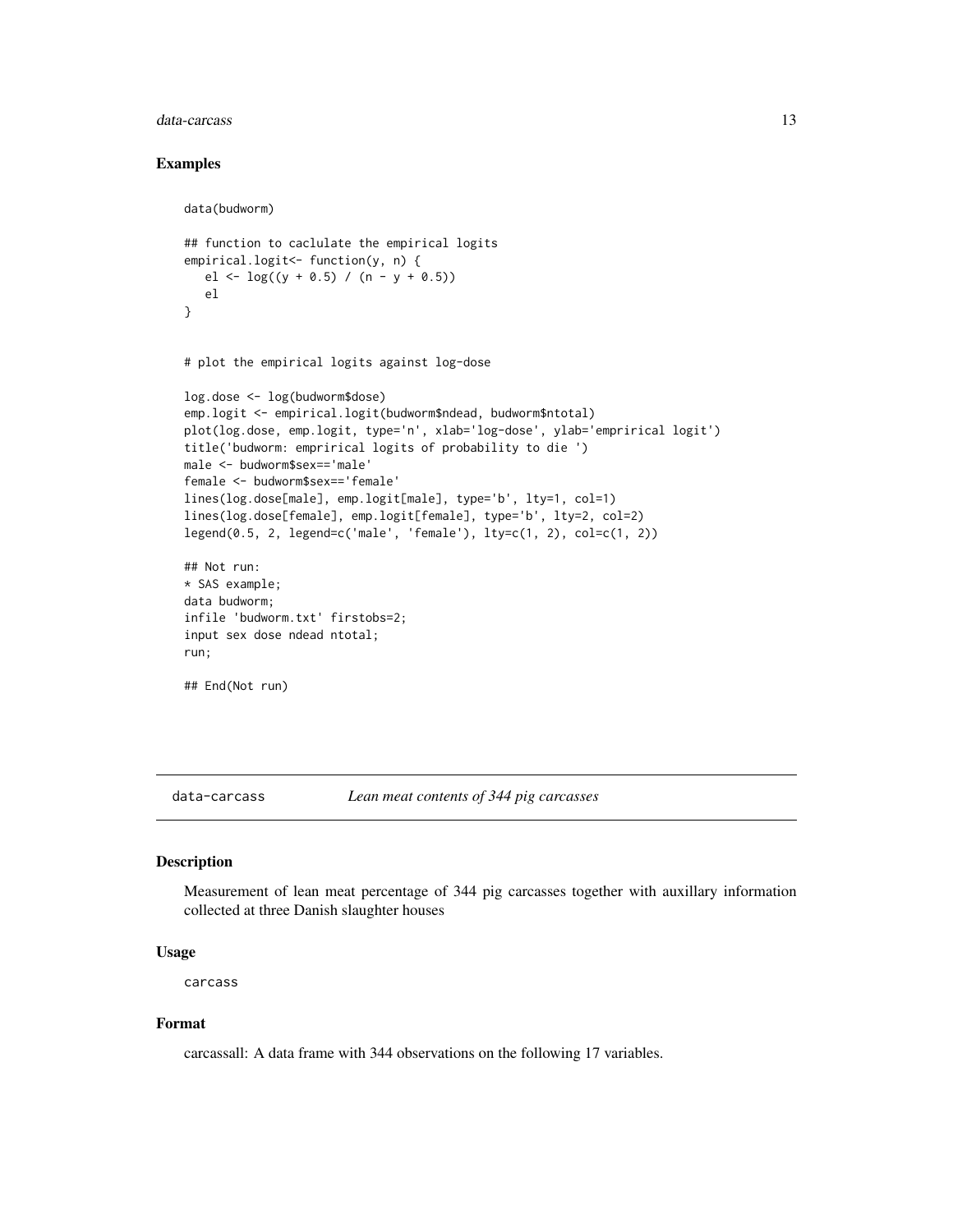<span id="page-13-0"></span>weight Weight of carcass

lengthc Length of carcass from back toe to head (when the carcass hangs in the back legs)

lengthf Length of carcass from back toe to front leg (that is, to the shoulder)

lengthp Length of carcass from back toe to the pelvic bone

- Fat02, Fat03, Fat11, Fat12, Fat13, Fat14, Fat16 Thickness of fat layer at different locations on the back of the carcass (FatXX refers to thickness at (or rather next to) rib no. XX. Notice that 02 is closest to the head
- Meat11, Meat12, Meat13 Thickness of meat layer at different locations on the back of the carcass, see description above

LeanMeat Lean meat percentage determined by dissection

slhouse Slaughter house; a factor with levels a b c

sex Sex of the pig; a factor with a b c. Notice that it is no an error to have three levels; the third level refers to castrates

#### **Note**

carcass: Contains only the variables Fat11, Fat12, Fat13, Meat11, Meat12, Meat13, LeanMeat

#### Source

Busk, H., Olsen, E. V., Brøndum, J. (1999) Determination of lean meat in pig carcasses with the Autofom classification system, Meat Science, 52, 307-314

#### Examples

data(carcass) head(carcass)

data-codstom *Diet of Atlantic cod in the Gulf of St. Lawrence (Canada)*

#### Description

Stomach content data for Atlantic cod (Gadus morhua) in the Gulf of St.Lawrence, Eastern Canada. Note: many prey items were of no interest for this analysis and were regrouped into the "Other" category.

#### Usage

codstom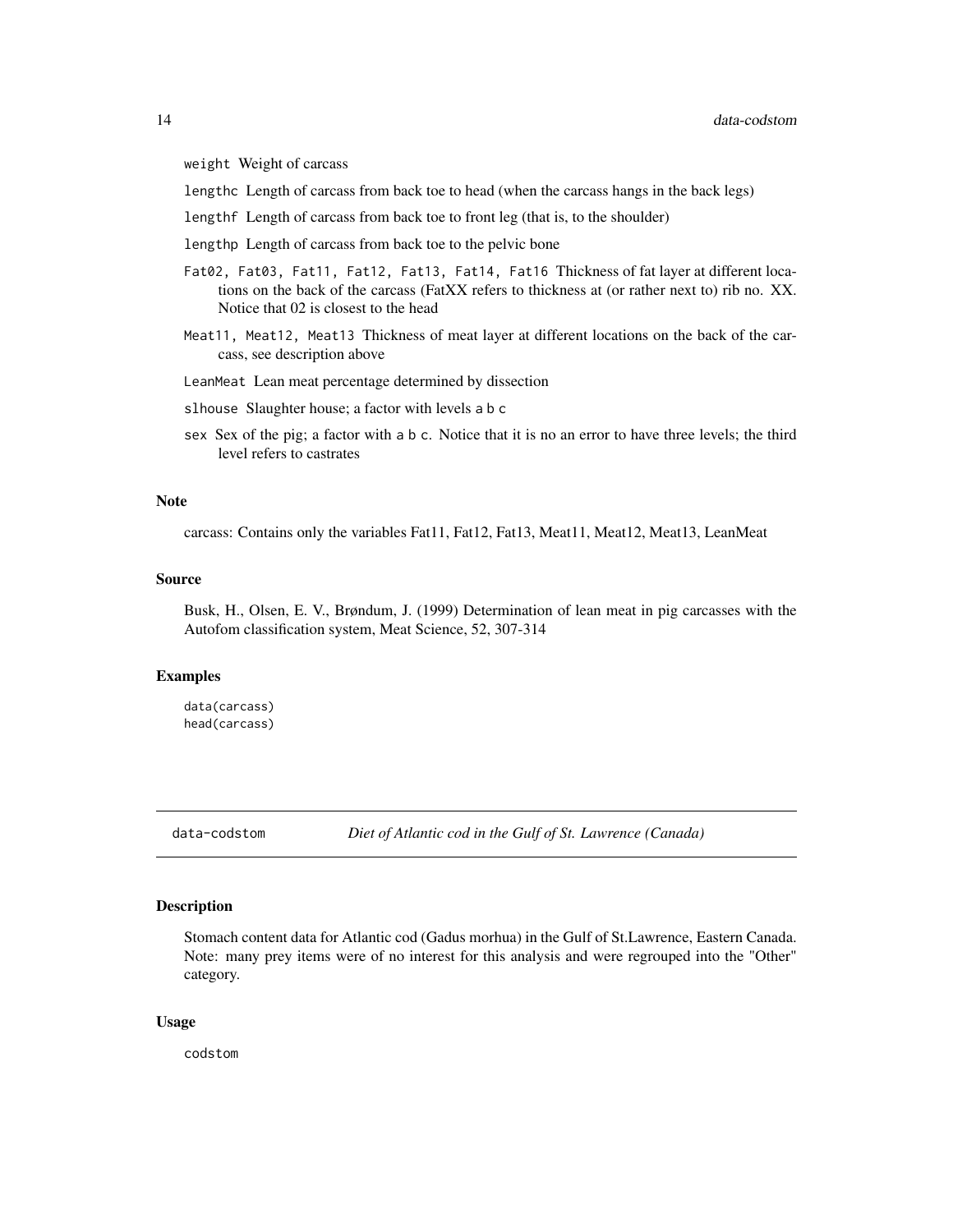#### data-codstom 15

#### Format

A data frame with 10000 observations on the following 10 variables.

- region a factor with levels SGSL NGSL representing the southern and northern Gulf of St. Lawrence, respectively
- ship.type a factor with levels 2 3 31 34 90 99
- ship.id a factor with levels 11558 11712 136148 136885 136902 137325 151225 151935 99433
- trip a factor with levels 10 11 12 179 1999 2 2001 20020808 3 4 5 6 7 8 88 9 95
- set a numeric vector
- fish.id a numeric vector
- fish.length a numeric vector, length in mm
- prey.mass a numeric vector, mass of item in stomach, in g
- prey.type a factor with levels Ammodytes\_sp Argis\_dent Chion\_opil Detritus Empty Eualus\_fab Eualus\_mac Gadus\_mor Hyas\_aran Hyas\_coar Lebbeus\_gro Lebbeus\_pol Leptocl\_mac Mallot\_vil Megan\_norv Ophiuroidea Other Paguridae Pandal\_bor Pandal\_mon Pasiph\_mult Sabin\_sept Sebastes\_sp Them\_abys Them\_comp Them\_lib

# Details

Cod are collected either by contracted commerical fishing vessels (ship.type 90 or 99) or by research vessels. Commercial vessels are identified by a unique ship.id.

Either one research vessel or several commercial vessels conduct a survey (trip), during which a trawl, gillnets or hooked lines are set several times. Most trips are random stratified surveys (depth-based stratification).

Each trip takes place within one of the regions. The trip label is only guaranteed to be unique within a region and the set label is only guaranteed to be unique within a trip.

For each fish caught, the fish.length is recorded and the fish is allocated a fish.id, but the fish.id is only guaranteed to be unique within a set. A subset of the fish caught are selected for stomach analysis (stratified random selection according to fish length; unit of stratification is the set for research surveys, the combination ship.id and stratum for surveys conducted by commercial vessels, although strata are not shown in codstom).

The basic experimental unit in this data set is a cod stomach (one stomach per fish). Each stomach is uniquely identified by a combination of region, ship.type, ship.id, trip, set, and fish.id.

For each prey item found in a stomach, the species and mass of the prey item are recorded, so there can be multiple observations per stomach. There may also be several prey items with the same prey.type in the one stomach (for example many prey.types have been recoded Other, which produced many instances of Other in the same stomach).

If a stomach is empty, a single observation is recorded with prey.type Empty and a prey.mass of zero.

#### Source

Small subset from a larger dataset (more stomachs, more variables, more prey.types) collected by D. Chabot and M. Hanson, Fisheries & Oceans Canada (chabotd@dfo-mpo.gc.ca).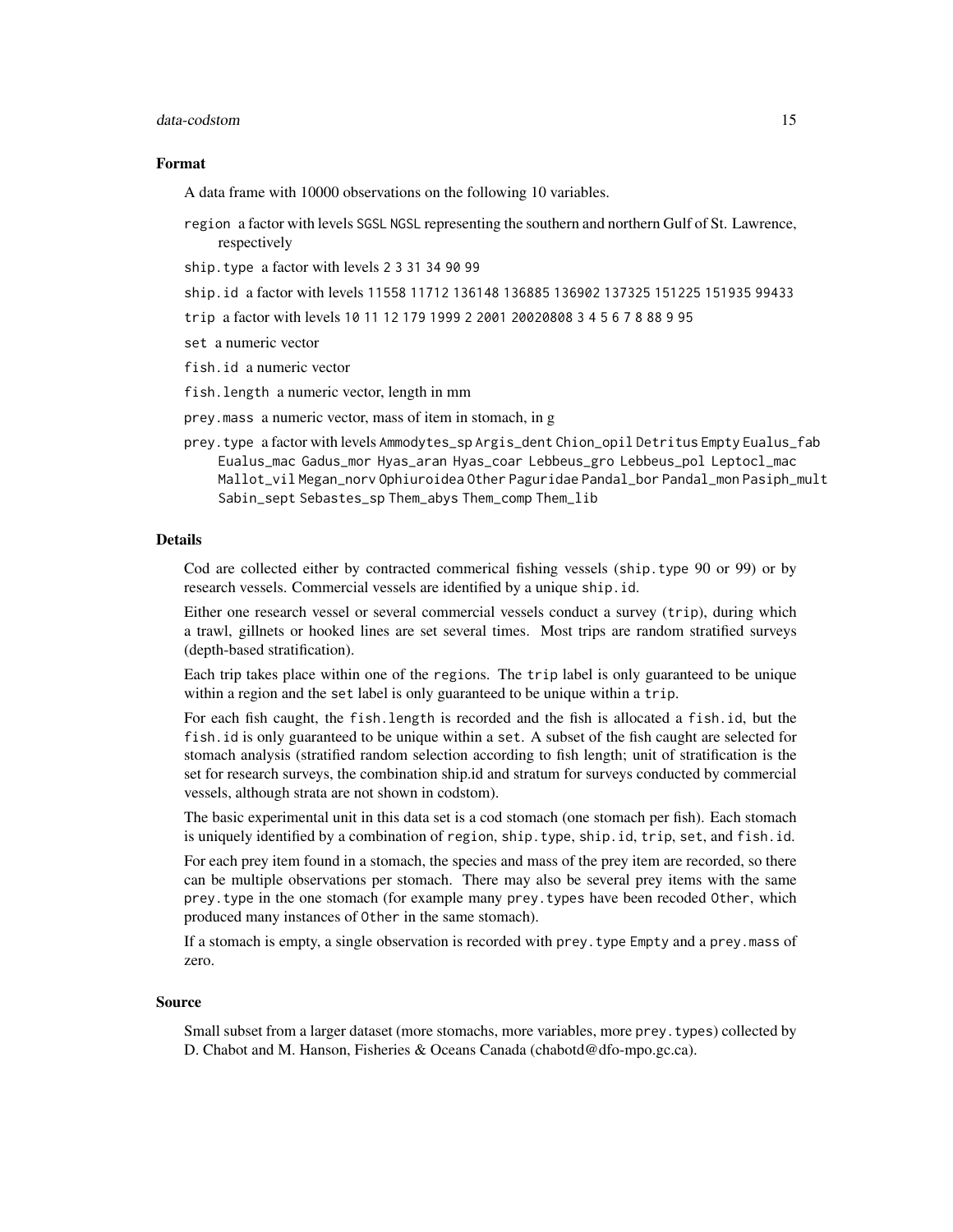### Examples

```
data(codstom)
str(codstom)
# removes multiple occurences of same prey.type in stomachs
codstom1 <- summaryBy(prey.mass ~
                      region + ship.type + ship.id + trip + set + fish.id + prey.type,
                      data = codstom,
                      FUN = sum)# keeps a single line per stomach with the total mass of stomach content
codstom2 <- summaryBy(prey.mass \sim region + ship.type + ship.id + trip + set + fish.id,
                      data = codstom,
                      FUN = sum# mean prey mass per stomach for each trip
codstom3 <- summaryBy(prey.mass.sum ~ region + ship.type + ship.id + trip,
                      data = codstom2, FUN = mean)## Not run:
# wide version, one line per stomach, one column per prey type
library(reshape)
codstom4 \leq \text{melt}(codstom, id = c(1:7, 9))codstom5 <- cast(codstom4,
                 region + ship.type + ship.id + trip + set + fish.id + fish.length \simprey.type, sum)
k <- length(names(codstom5))
prey_col <- 8:k
out <- codstom5[,prey_col]
out[is.na(out)] <- 0
codstom5[,prey_col] <- out
codstom5$total.content <- rowSums(codstom5[, prey_col])
## End(Not run)
```
data-crimeRate *crimeRate*

#### Description

Crime rates per 100,000 inhabitants in states of the USA for different crime types.

#### Usage

crimeRate

<span id="page-15-0"></span>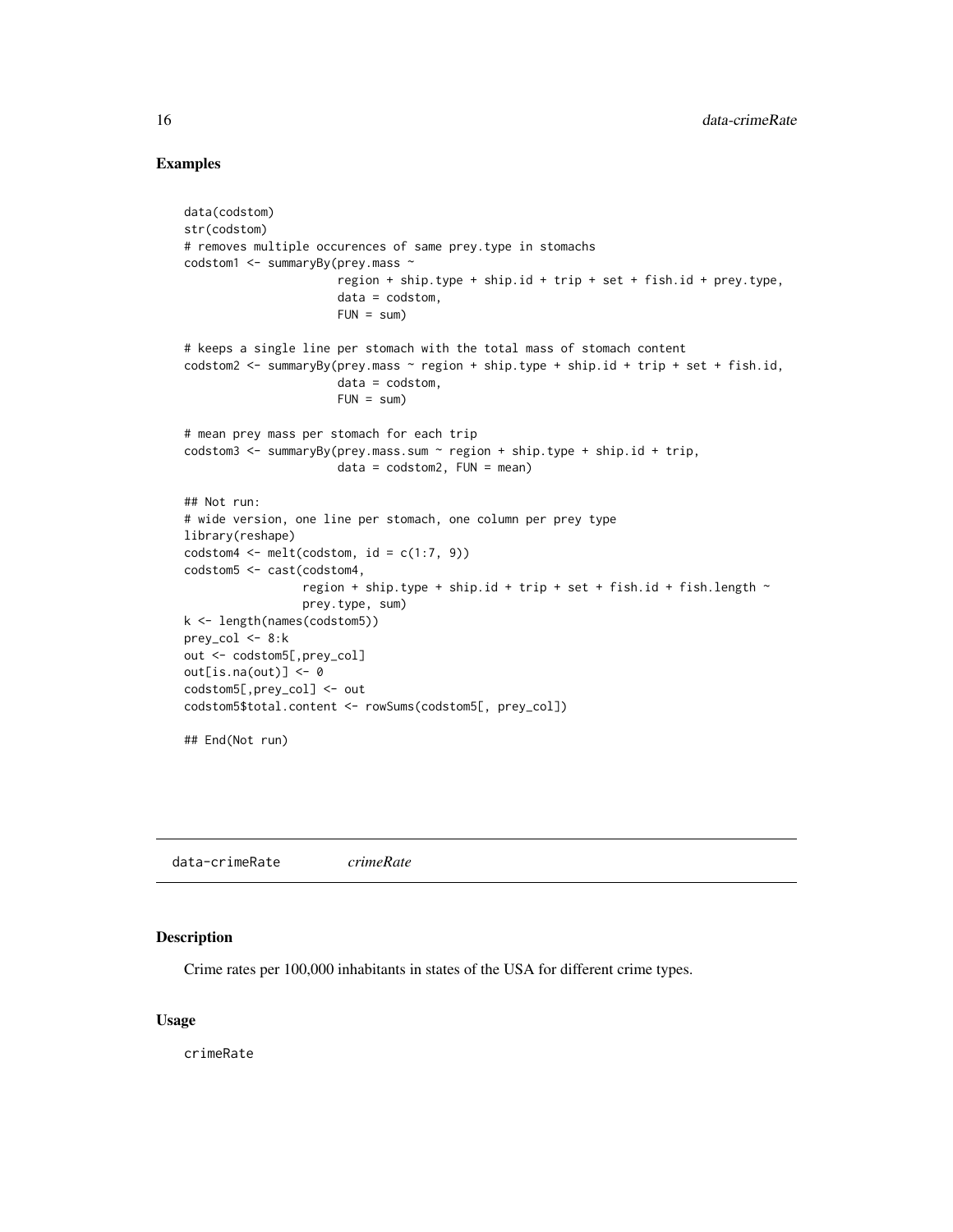#### <span id="page-16-0"></span>data-dietox 17

# Format

This data frame contains:

State: State of the USA Murder: crime of murder Rape: Robbery: Assault: Burglary: residential theft Larceny: unlawful taking of personal property (pocket picking) AutoTheft:

# Examples

data(crimeRate)

data-dietox *Growth curves of pigs in a 3x3 factorial experiment*

# Description

The dietox data frame has 861 rows and 7 columns.

# Usage

dietox

# Format

This data frame contains the following columns:

Weight Weight

Feed Cumulated feed intake

Time Time (in weeks) in the experiment

Pig Id of each pig

Evit Vitamin E dose

Cu Copper dose

Start Start weight in experiment, i.e. weight at week 1.

Litter Id of litter of each pig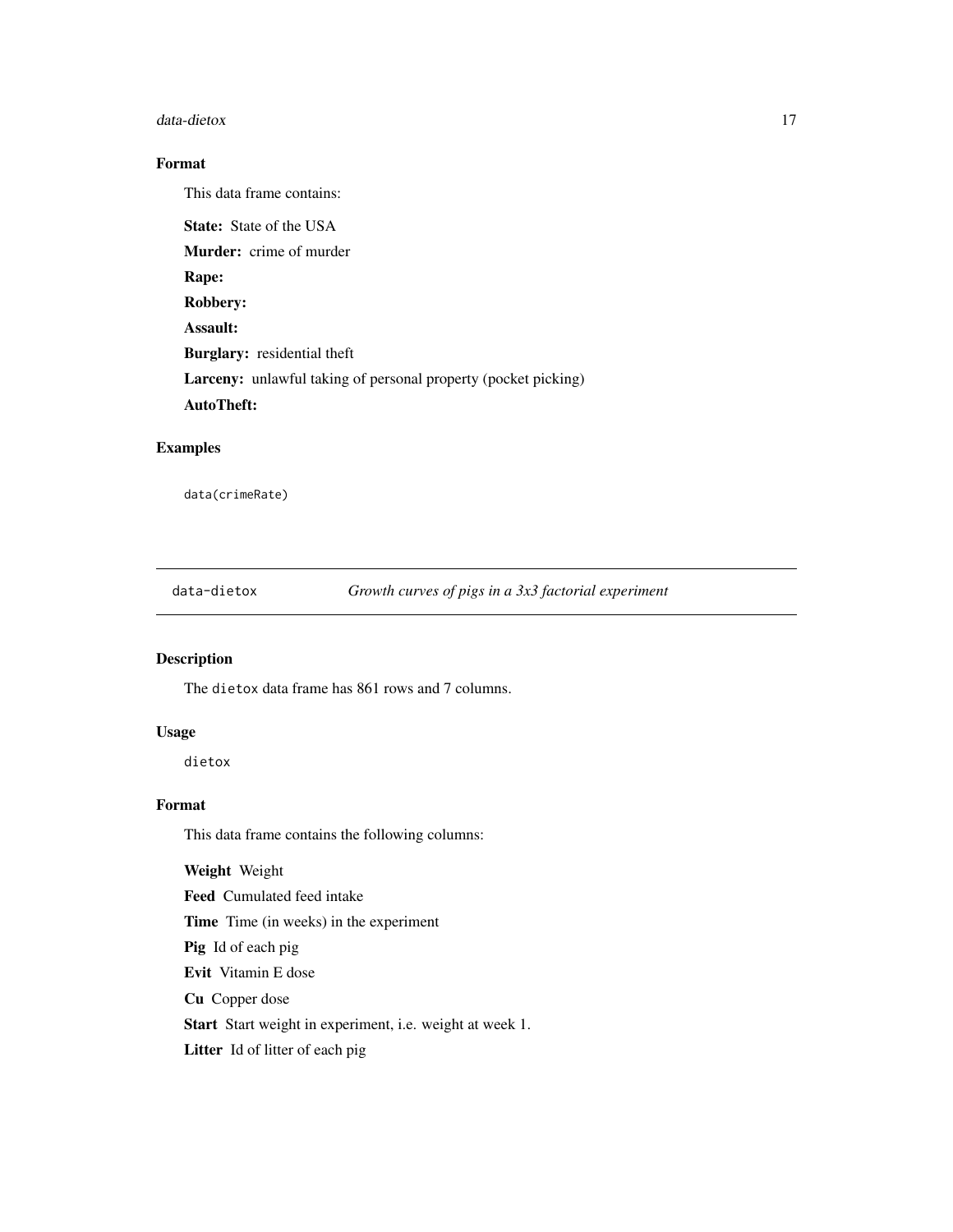# Details

Data contains weight of slaughter pigs measured weekly for 12 weeks. Data also contains the startweight (i.e. the weight at week 1). The treatments are 3 different levels of Evit  $=$  vitamin E (dose: 0, 100, 200 mg dl-alpha-tocopheryl acetat /kg feed) in combination with 3 different levels of Cu=copper (dose: 0, 35, 175 mg/kg feed) in the feed. The cumulated feed intake is also recorded. The pigs are littermates.

# Source

Lauridsen, C., Højsgaard, S.,Sørensen, M.T. C. (1999) Influence of Dietary Rapeseed Oli, Vitamin E, and Copper on Performance and Antioxidant and Oxidative Status of Pigs. J. Anim. Sci.77:906- 916

#### Examples

```
data(dietox)
str(dietox) ;
plot(dietox)
```
data-haldCement *Heat development in cement under hardening.*

#### Description

Heat development in cement under hardening related to the chemical composition.

#### Usage

haldCement

#### Format

A data frame with 13 observations on the following 5 variables.

- x1 Percentage (weight) of [3Ca0][Al2O3]
- x2 Percentage (weight) of [3Cao][SiO2]
- x3 Percentage (weight) of [4Ca0][Al2O3][Fe03]
- x4 Percentage (weight) of [2Cao][SiO2]
- y Heat development measured in calories per gram cement after 180 days

# References

Anders Hald (1949); Statistiske Metoder; Akademisk Forlag (in Danish), page 509.

<span id="page-17-0"></span>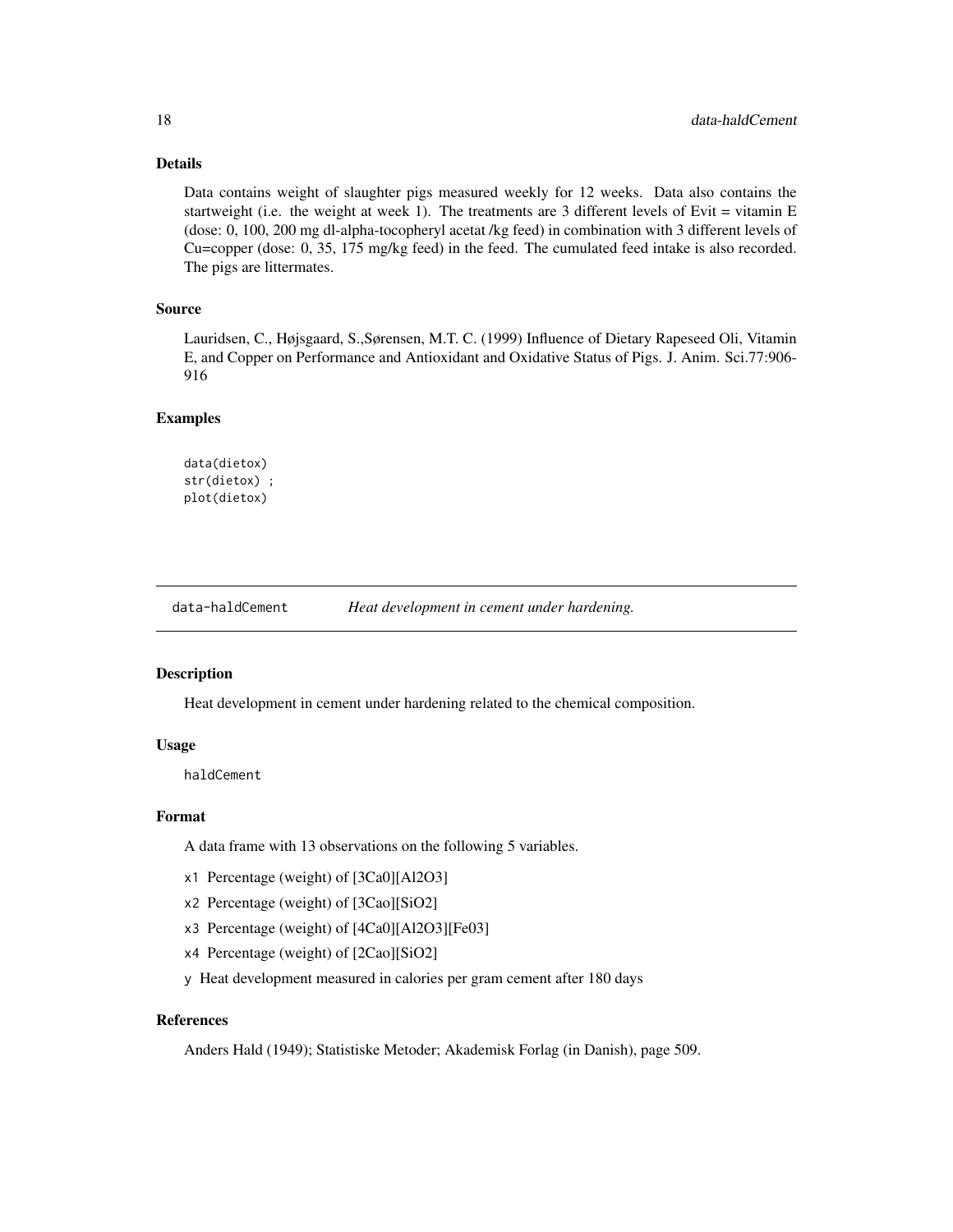# <span id="page-18-0"></span>data-milkman 19

# Examples

data(haldCement)

```
if( interactive() ){
pairs( haldCement )
}
m \le - \ln( y \sim x1 + x2 + x3 + x4, \text{ data=haldCement } )summary( m )
# Notice: The model explains practically all variation in data;
# yet none of the explanatory variables appear to be statistically
# significant...
```
data-milkman *Milk yield data for manually milked cows.*

# Description

Milk yield data for cows milked manually twice a day (morning and evening).

#### Usage

milkman

#### Format

A data frame with 161836 observations on the following 12 variables.

cowno a numeric vector; cow identification

lactno a numeric vector; lactation number

ampm a numeric vector; milking time: 1: morning; 2: evening

dfc a numeric vector; days from calving

my a numeric vector; milk yield (kg)

fatpct a numeric vector; fat percentage

protpct a numeric vector; protein percentage

lactpct a numeric vector; lactose percentage

scc a numeric vector; somatic cell counts

race a factor with levels RDM Holstein Jersey

ecmy a numeric vector; energy corrected milk

cowlact Combination of cowno and lactno; necessary because the same cow may appear more than once in the dataset (in different lactations)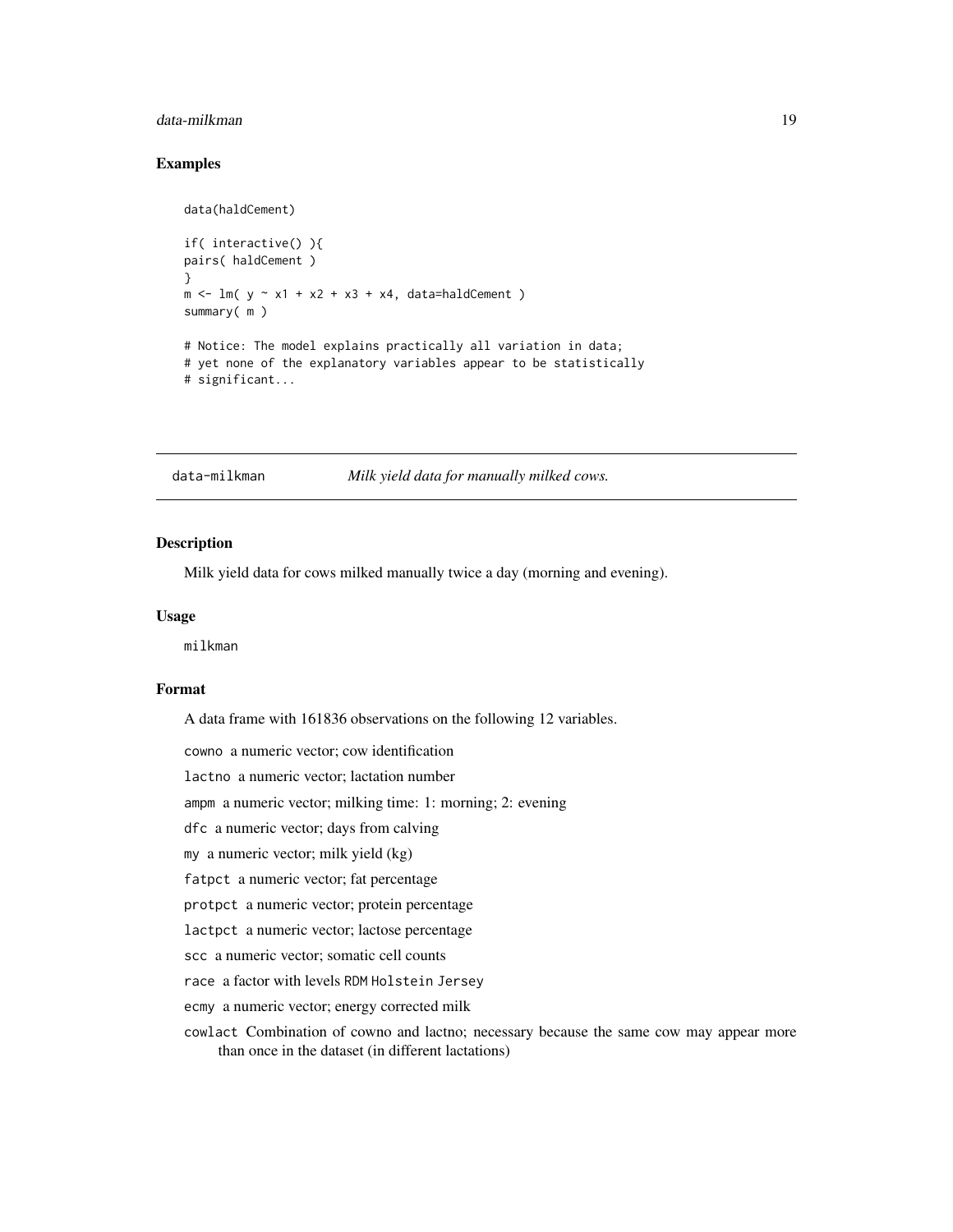# <span id="page-19-0"></span>Details

There are data for 222 cows. Some cows appear more than once in the dataset (in different lactations) and there are 288 different lactations.

#### References

Friggens, N. C.; Ridder, C. and Løvendahl, P. (2007). On the Use of Milk Composition Measures to Predict the Energy Balance of Dairy Cows. J. Dairy Sci. 90:5453–5467 doi:10.3168/jds.2006-821.

This study was part of the Biosens project used data from the "Mælkekoens energibalance og mobilisering" project; both were funded by the Danish Ministry of Food, Agriculture and Fisheries and the Danish Cattle Association.

# Examples

data(milkman)

data-NIRmilk *NIRmilk*

# **Description**

Near infra red light (NIR) measurments are made at 152 wavelengths on 17 milk samples. While milk runs through a glass tube, infra red light is sent through the tube and the amount of light passing though the tube is measured at different wavelengths. Each milk sample was additionally analysed for fat, lactose, protein and drymatter.

#### Usage

NIRmilk

#### Format

This data frame contains 18 rows and 158 columns. The first column is the sample number. The columns Xwww contains the infra red light amount at wavelength www. The response variables are fat, protein, lactose and dm (drymatter).

# Details

PCA regression

#### Examples

data(NIRmilk)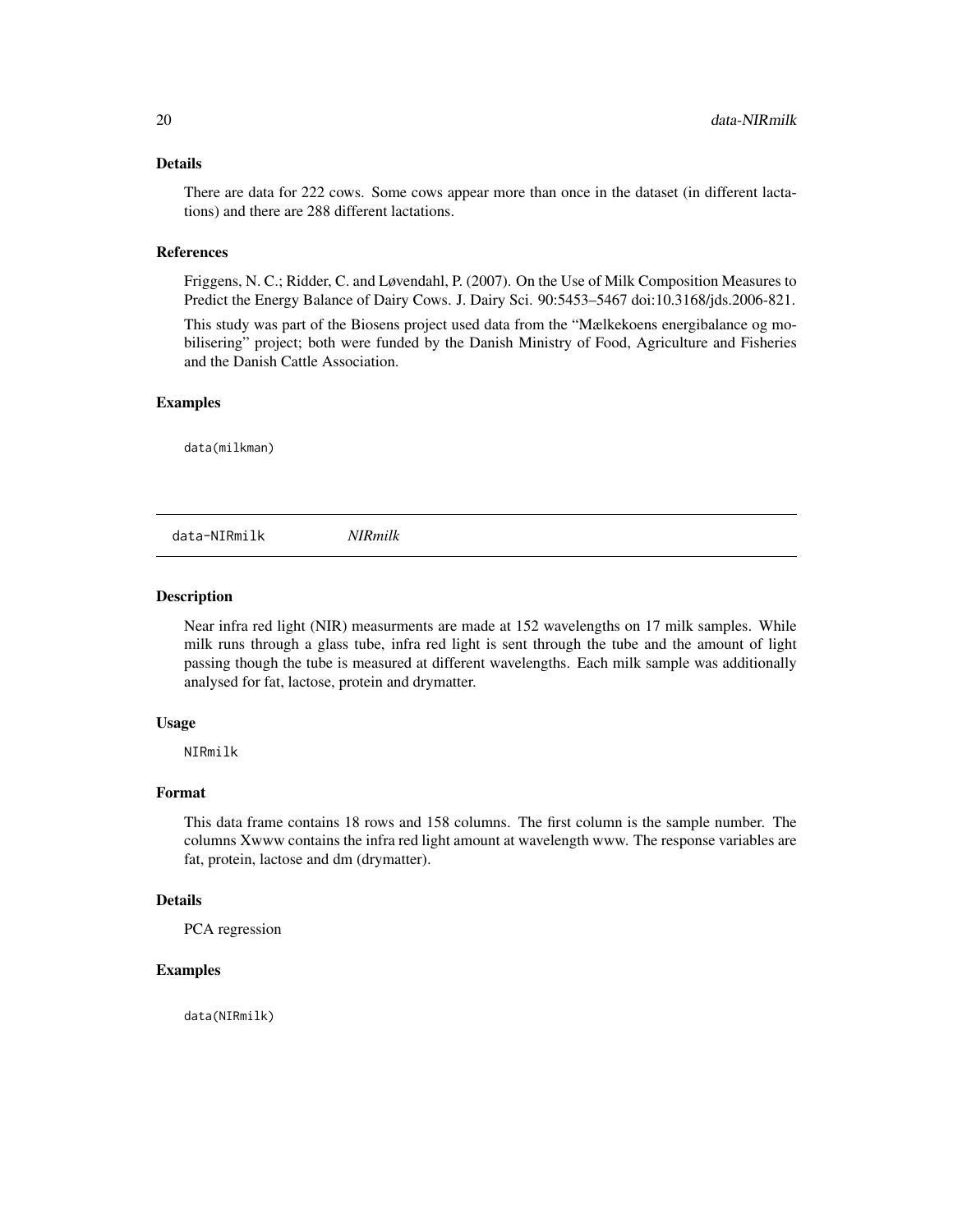<span id="page-20-0"></span>

# Description

Weight and size of 20 potatoes. Weight in grams; size in milimeter. There are two sizes: length is the longest length and width is the shortest length across a potato. #'

#### Usage

potatoes

# Format

A data frame with 20 observations on the following 3 variables.

weight a numeric vector

length a numeric vector

width a numeric vector

# Author(s)

Søren Højsgaard, <sorenh@math.aau.dk>

#### Source

My own garden; autumn 2015.

# Examples

data(potatoes) plot(potatoes)

<span id="page-20-1"></span>descStat *Computing simple descriptive statistics of a numeric vector.*

# Description

Computing simple descriptive statistics of a numeric vector – not unlike what proc means of SAS does

#### Usage

 $descStat(x, na.rm = TRUE)$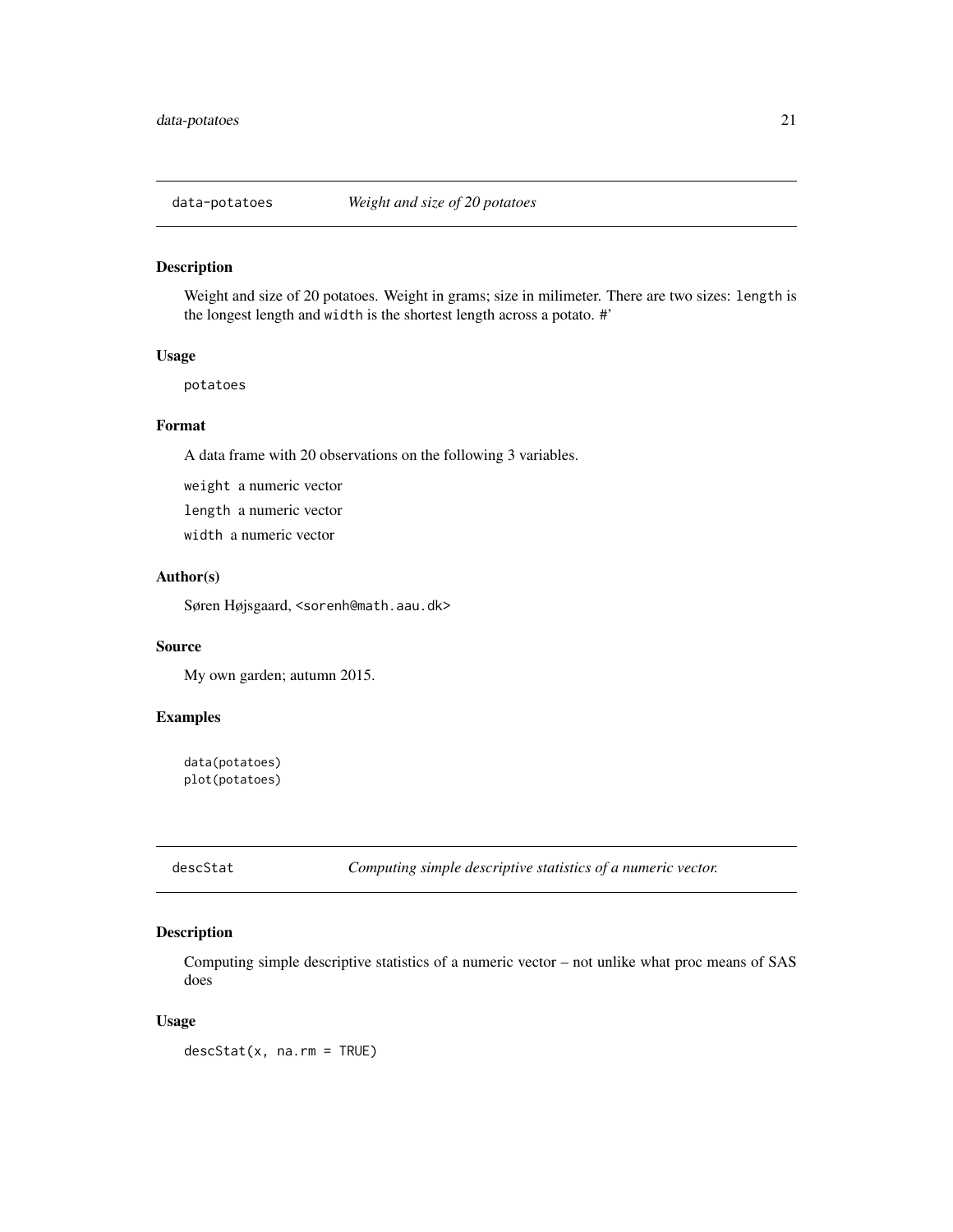#### <span id="page-21-0"></span>22 esticon esticon esticon esticon esticon esticon esticon esticon esticon esticon esticon esticon esticon esticon esticon esticon esticon esticon esticon esticon esticon esticon esticon esticon esticon esticon esticon est

#### Arguments

|       | A numeric vector                 |
|-------|----------------------------------|
| na.rm | Should missing values be removed |

# Value

A vector with named elements.

#### Author(s)

Gregor Gorjanc; gregor.gorjanc <at> bf.uni-lj.si

# See Also

[summaryBy](#page-6-1)

# Examples

 $x \leq -c(1, 2, 3, 4, NA, Nan)$ descStat(x)

#### esticon *Contrasts for lm, glm, lme, and geeglm objects*

# Description

Computes linear functions (i.e. weighted sums) of the estimated regression parameters. Can also test the hypothesis, that such a function is equal to a specific value.

#### Usage

```
esticon(obj, L, beta0, conf.int = TRUE, level = 0.95,
  joint.test = FALSE, ...)## S3 method for class 'gls'
esticon(obj, L, beta0, conf.int = TRUE, level = 0.95,
  joint.test = FALSE, ...)## S3 method for class 'geeglm'
esticon(obj, L, beta0, conf.int = TRUE, level = 0.95,
  joint.test = FALSE, ...)## S3 method for class 'lm'
esticon(obj, L, beta0, conf.int = TRUE, level = 0.95,
  joint.test = FALSE, ...)
```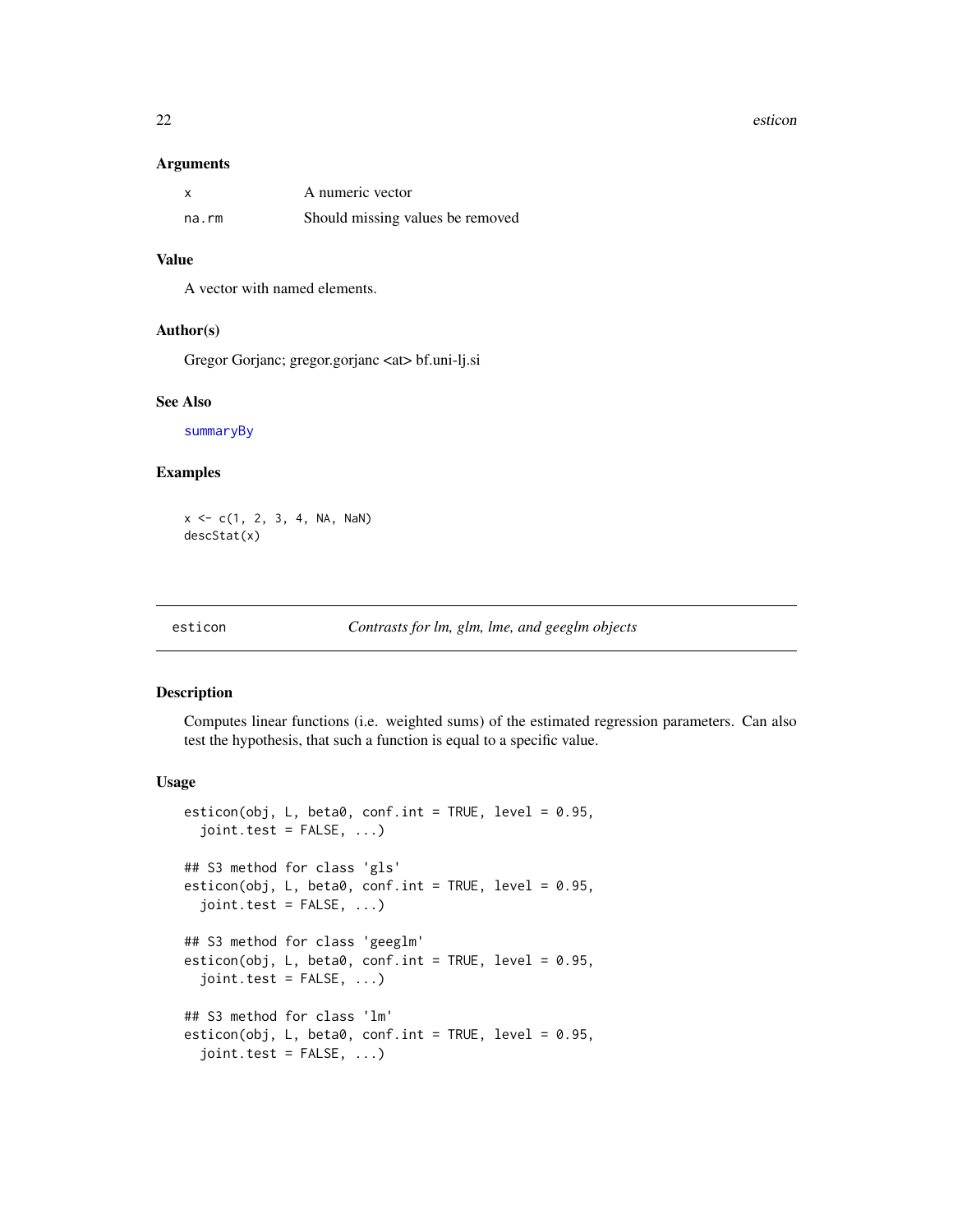```
## S3 method for class 'glm'
esticon(obj, L, beta0, conf.int = TRUE, level = 0.95,
  joint.test = FALSE, ...)## S3 method for class 'mer'
esticon(obj, L, beta0, conf.int = TRUE, level = 0.95,
  joint.test = FALSE, ...)## S3 method for class 'coxph'
esticon(obj, L, beta0, conf.int = TRUE, level = 0.95,
  joint.test = FALSE, ...)## S3 method for class 'lme'
esticon(obj, L, beta0, conf.int = NULL, level = 0.95,
  joint.test = FALSE, ...)
## S3 method for class 'esticon_class'
coef(object, ...)
```
# Arguments

| obi        | Regression object (of type lm, glm, lme, geeglm)                                                                                                                                                                                          |
|------------|-------------------------------------------------------------------------------------------------------------------------------------------------------------------------------------------------------------------------------------------|
| L          | Matrix (or vector) specifying linear functions of the regresson parameters (one<br>linear function per row). The number of columns must match the number of<br>fitted regression parameters in the model. See 'details' below.            |
| beta0      | A vector of numbers                                                                                                                                                                                                                       |
| conf.int   | <b>TRUE</b>                                                                                                                                                                                                                               |
| level      | The confidence level                                                                                                                                                                                                                      |
| joint.test | Logical value. If TRUE a 'joint' Wald test for the hypothesis $L$ beta = beta0<br>is made. Default is that the 'row-wise' tests are made, i.e. (L beta)i=beta0i. If<br>joint.test is TRUE, then no confidence inteval etc. is calculated. |
| $\ddots$   | Additional arguments; currently not used.                                                                                                                                                                                                 |
| object     | An esticon_class object.                                                                                                                                                                                                                  |
|            |                                                                                                                                                                                                                                           |

#### Details

Let the estimated parameters of the model be

 $\beta_1, \beta_2, \ldots, \beta_p$ 

A linear function of the estimates is of the form

$$
l = \lambda_1 \beta_1 + \lambda_2 \beta_2 + \ldots + \lambda_p \beta_p
$$

where  $\lambda_1, \lambda_2, \ldots, \lambda_p$  is specified by the user.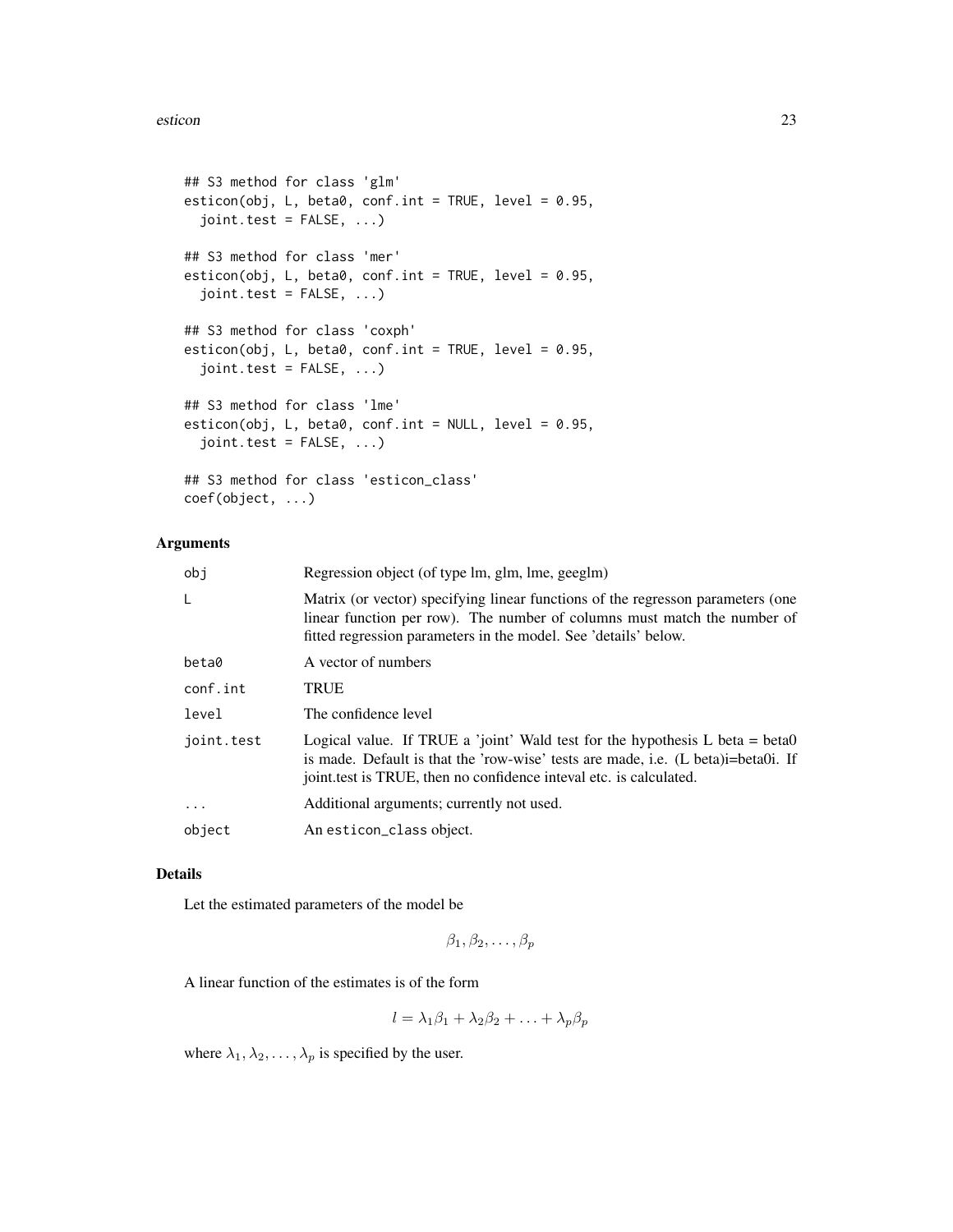The esticon function calculates l, its standard error and by default also a 95 pct confidence interval. It is sometimes of interest to test the hypothesis  $H_0 : l = \beta_0$  for some value  $\beta_0$  given by the user. A test is provided for the hypothesis  $H_0 : l = 0$  but other values of  $\beta_0$  can be specified.

In general, one can specify r such linear functions at one time by speficying L to be an  $r \times p$  matrix where each row consists of p numbers  $\lambda_1, \lambda_2, \ldots, \lambda_p$ . Default is then that  $\beta_0$  is a p vector of 0s but other values can be given.

It is possible to test simulatneously that all speficied linear functions are equal to the corresponding values in  $\beta_0$ .

For computing contrasts among levels of a single factor, 'contrast.lm' may be more convenient.

#### Value

Returns a matrix with one row per linear function. Columns contain estimated coefficients, standard errors, t values, degrees of freedom, two-sided p-values, and the lower and upper endpoints of the 1-alpha confidence intervals.

# Author(s)

Søren Højsgaard, <sorenh@math.aau.dk>

```
data(iris)
lm1 <- lm(Sepal.Length ~ Sepal.Width + Species + Sepal.Width : Species, data=iris)
## Note that the setosa parameters are set to zero
coef(lm1)
## Estimate the intercept for versicolor
lambda1 \leftarrow c(1, 0, 1, 0, 0, 0)esticon(lm1, L=lambda1)
## Estimate the difference between versicolor and virgica intercept
## and test if the difference is 1
lambda2 < -c(0, 1, -1, 0, 0, 0)esticon(lm1, L=lambda2, beta0=1)
## Do both estimates at one time
esticon(lm1, L=rbind(lambda1, lambda2), beta0=c(0, 1))
## Make a combined test for that the difference between versicolor and virgica intercept
## and difference between versicolor and virginica slope is zero:
lambda3 \leq c(0, 0, 0, 0, 1, -1)esticon(lm1, L=rbind(lambda2, lambda3), joint.test=TRUE)
# Example using esticon on coxph objects (thanks to Alessandro A. Leidi).
# Using dataset 'veteran' in the survival package
# from the Veterans' Administration Lung Cancer study
```

```
if (require(survival)){
data(veteran)
```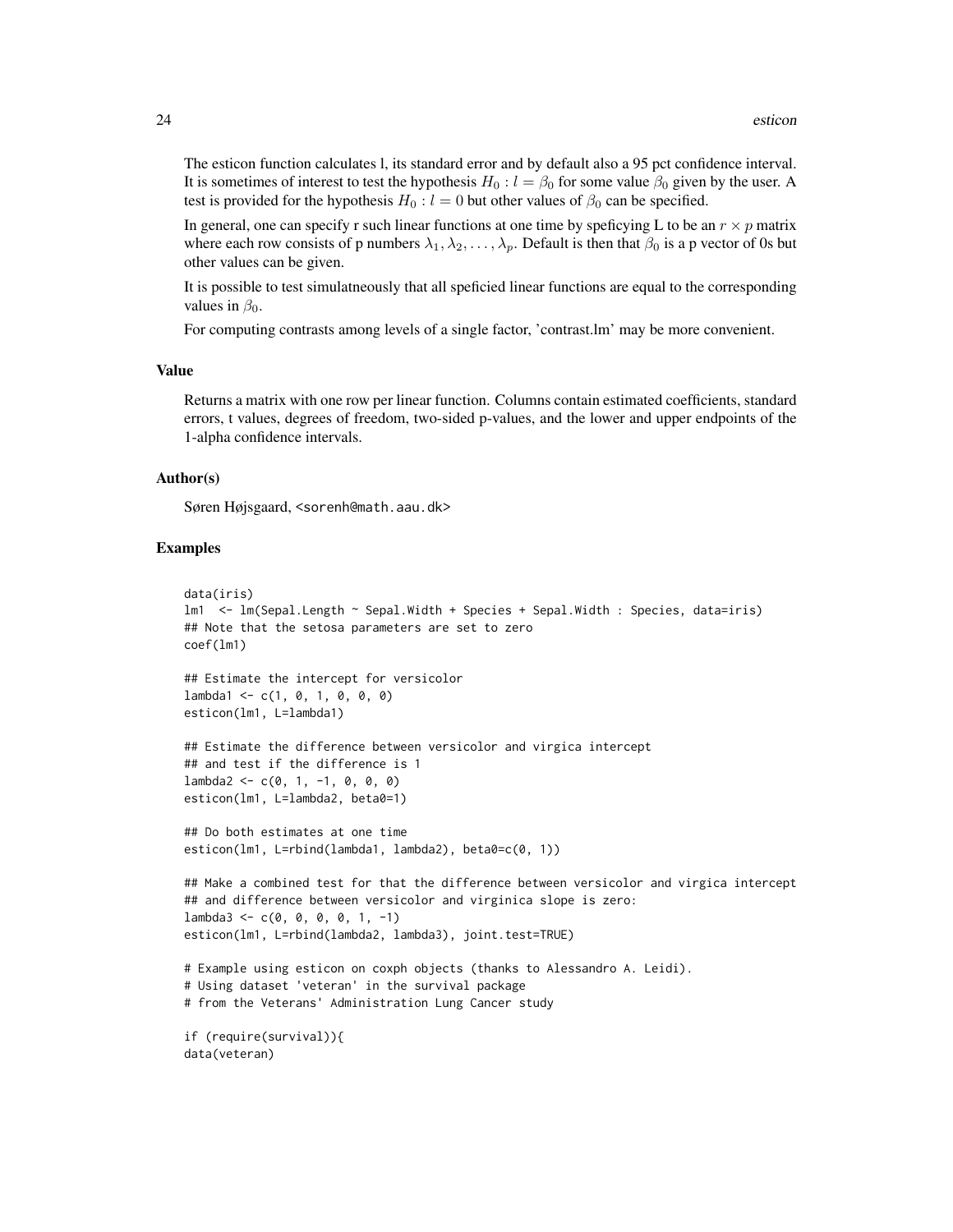#### <span id="page-24-0"></span>fatacid 25

```
sapply(veteran, class)
levels(veteran$celltype)
attach(veteran)
veteran.s <- Surv(time, status)
coxmod <- coxph(veteran.s ~ age + celltype + trt, method='breslow')
summary(coxmod)
# compare a subject 50 years old with celltype 1
# to a subject 70 years old with celltype 2
# both subjects on the same treatment
AvB \leq -c(-20, -1, 0, 0, 0)# compare a subject 40 years old with celltype 2 on treat=0
# to a subject 35 years old with celltype 3 on treat=1
CvB \leq -c(5, 1, -1, 0, -1)est <- esticon(coxmod, L=rbind(AvB, CvB))
est
##exp(est[, c(2, 7, 8)])
}
```
#### fatacid *Fish oil in pig food*

# Description

...

# Usage

fatacid

#### Format

...

# Details

A fish oil fatty acid X14 has been added in different concentrations to the food for pigs in a study. Interest is in studying how much of the fatty acid can be found in the tissue. The concentrations of  $x14$  in the food are verb+dose+= $\{0.0, 4.4, 6.2, 9.3\}.$ 

The pigs are fed with this food until their weight is 60 kg. From thereof and until they are slaughtered at 100kg, their food does not contain the fish oil. At 60kg (sample=1) and 100kg (sample=2) muscle biopsies are made and the concentration of x14 is determined. Measurements on the same pig are correlated, and pigs are additionally related through litters.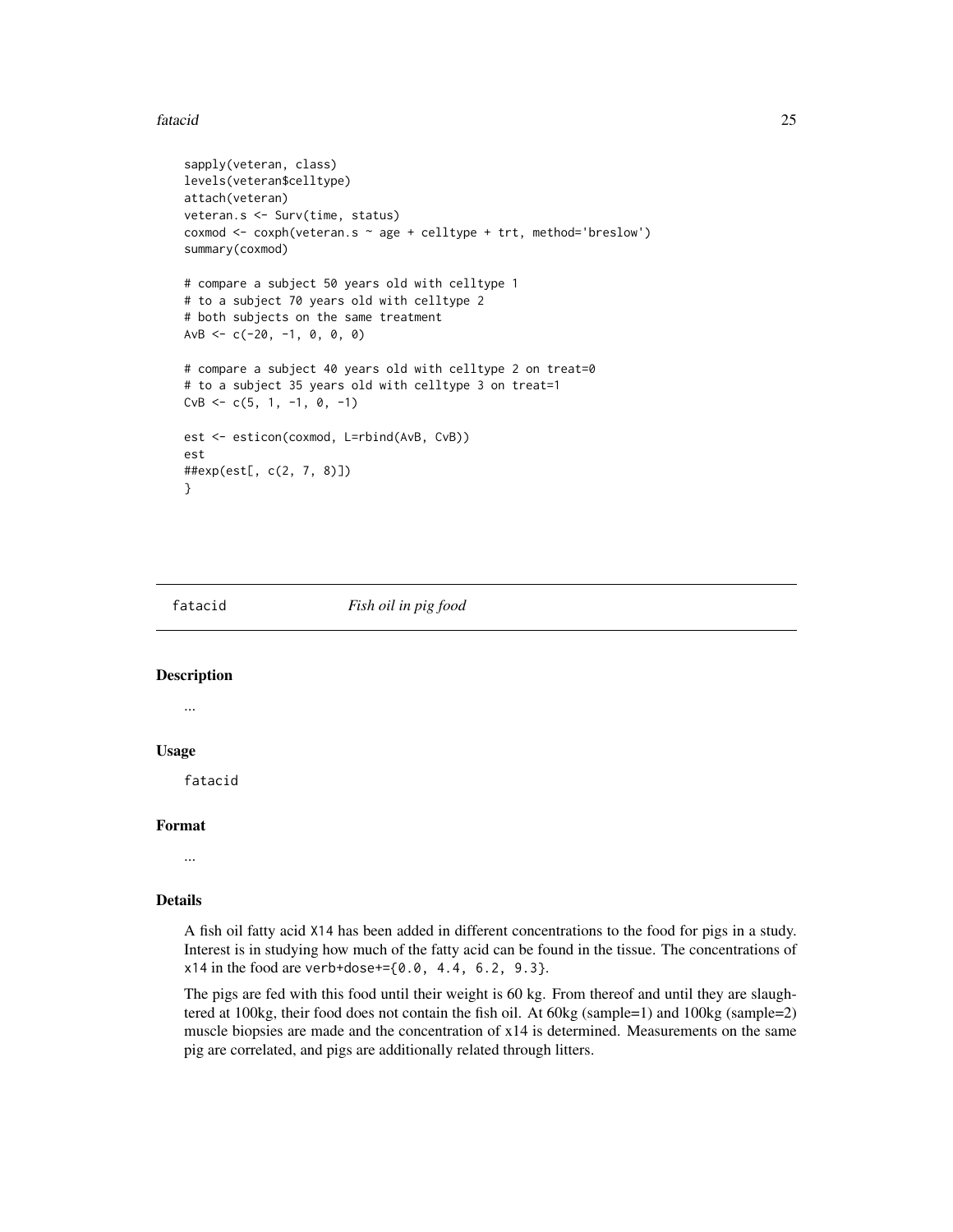# References

Data courtesy of Charlotte Lauridsen, Department of Animal Science, Aarhus University, Denmark.

firstlastobs *Locate the index of the first/last unique value*

# Description

Locate the index of the first/last unique value in i) a vector or of a variable in a data frame.

# Usage

```
lastobs(x, \ldots)firstobs(x, ...)
## Default S3 method:
lastobs(x, \ldots)## Default S3 method:
firstobs(x, ...)
## S3 method for class 'formula'
lastobs(formula, data = parent.frame(), ...)
## S3 method for class 'formula'
firstobs(formula, data = parent.frame(), ...)
```
#### Arguments

| X        | A vector                                                |
|----------|---------------------------------------------------------|
| $\cdots$ | Currently not used                                      |
| formula  | A formula (only the first term is used, see 'details'). |
| data     | A data frame                                            |

#### Details

If writing  $\sim a + b + c$  as formula, then only a is considered.

# Value

A vector.

# Author(s)

Søren Højsgaard, <sorenh@math.aau.dk>

<span id="page-25-0"></span>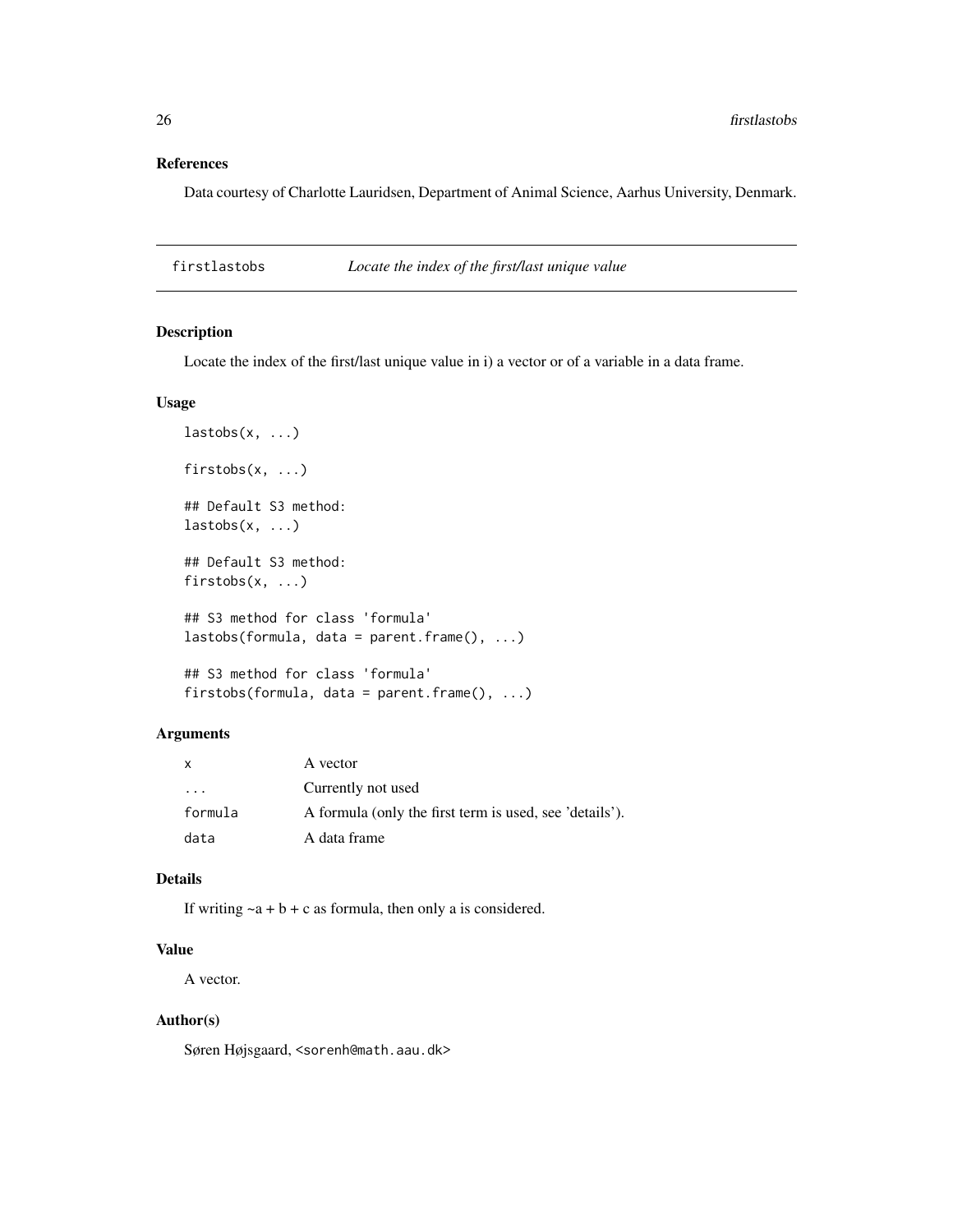#### <span id="page-26-0"></span>is-estimable 27

# Examples

```
x \leq c(rep(1, 5), rep(2, 3), rep(3, 7), rep(1, 4))
firstobs(x)
lastobs(x)
data(dietox)
firstobs(~Pig, data=dietox)
lastobs(~Pig, data=dietox)
```
is-estimable *Determines if contrasts are estimable.*

# Description

Determines if contrasts are estimable, that is, if the contrasts can be written as a linear function of the data.

# Usage

```
is_estimable(K, null.basis)
```
#### Arguments

|            | A matrix.                                                  |
|------------|------------------------------------------------------------|
| null.basis | A basis for a null space (can be found with null_basis()). |

# Details

Consider the setting  $E(Y) = Xb$ . A linear function of b, say l'b is estimable if and only if there exists an r such that  $r'X = l'$  or equivalently  $l = X'r$ . Hence l must be in the column space of X', i.e. in the orthogonal complement of the null space of  $X$ . Hence, with a basis  $B$  for the null space, is\_estimable() checks if each row  $l$  of the matrix  $K$  is perpendicular to each column basis vector in B.

# Value

A logical vector.

# Author(s)

Søren Højsgaard, <sorenh@math.aau.dk>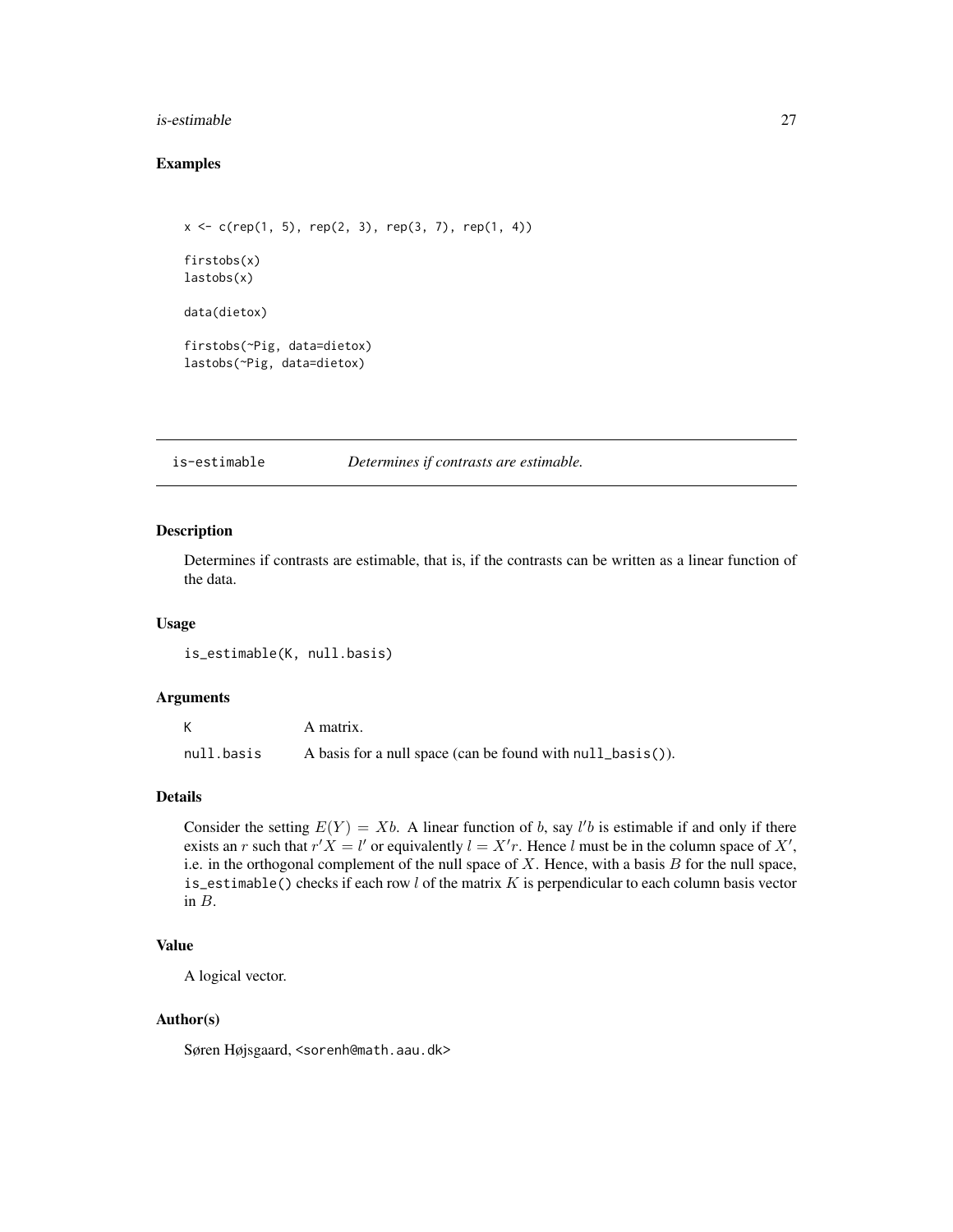#### <span id="page-27-0"></span>28 linest-get

# References

[http://web.mit.edu/18.06/www/Essays/newpaper\\_ver3.pdf](http://web.mit.edu/18.06/www/Essays/newpaper_ver3.pdf)

#### See Also

[null\\_basis](#page-33-1)

# Examples

## TO BE WRITTEN

linest-get *Auxillary functions for computing lsmeans, contrasts etc*

# Description

Auxillary functions for computing lsmeans, contrasts etc.

#### Usage

```
get_xlevels(obj)
## Default S3 method:
get_xlevels(obj)
## S3 method for class 'mer'
get_xlevels(obj)
## S3 method for class 'merMod'
get_xlevels(obj)
get_contrasts(obj)
## Default S3 method:
get_contrasts(obj)
## S3 method for class 'merMod'
get_contrasts(obj)
set_xlevels(xlev, at)
get_vartypes(obj)
set_covariate_val(xlev, covariateVal)
```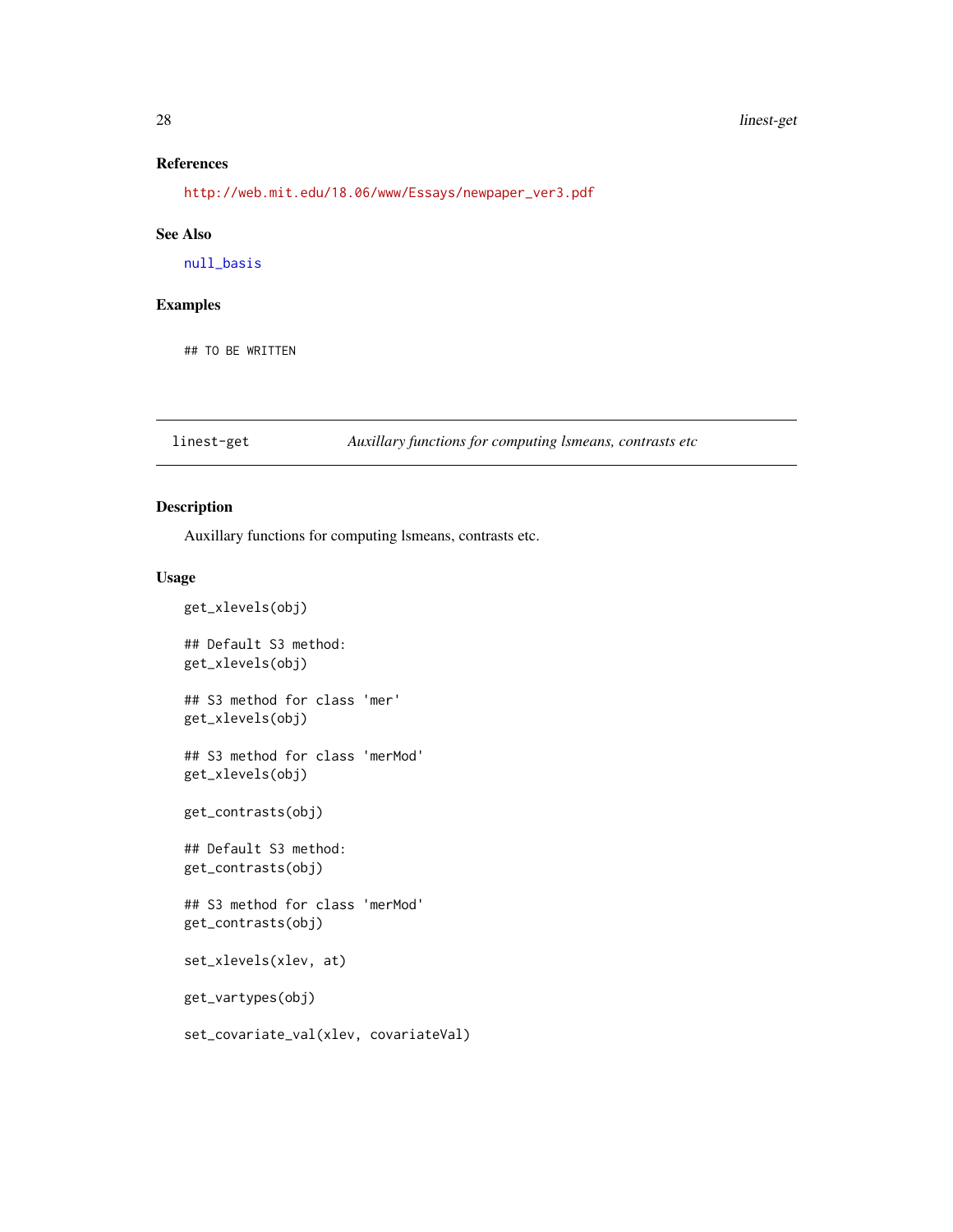# <span id="page-28-0"></span>linest-matrix 29

```
get_X(obj, newdata, at = NULL)
## Default S3 method:
get_X(obj, newdata, at = NULL)
## S3 method for class 'merMod'
get_X(obj, newdata, at = NULL)
```
# Arguments

| obi          | An R object            |
|--------------|------------------------|
| xlev         | FIXME: to be described |
| at.          | FIXME: to be described |
| covariateVal | FIXME: to be described |
| newdata      | FIXME: to be described |

linest-matrix *Linear estimates matrix*

# <span id="page-28-1"></span>Description

Generate matrix specifying linear estimate.

# Usage

```
LE_matrix(object, effect = NULL, at = NULL)
## Default S3 method:
LE_matrix(object, effect = NULL, at = NULL)
aggregate_linest_list(lel)
```
get\_linest\_list(object, effect = NULL, at = NULL)

# Arguments

| object | Model object                                                                                        |
|--------|-----------------------------------------------------------------------------------------------------|
| effect | A vector of variables. For each configuration of these the estimate will be cal-<br>culated.        |
| at     | A list of values of covariates (including levels of some factors) to be used in the<br>calculations |
| lel    | Linear estimate list (as generated by get_linest_list.                                              |

# Details

Check this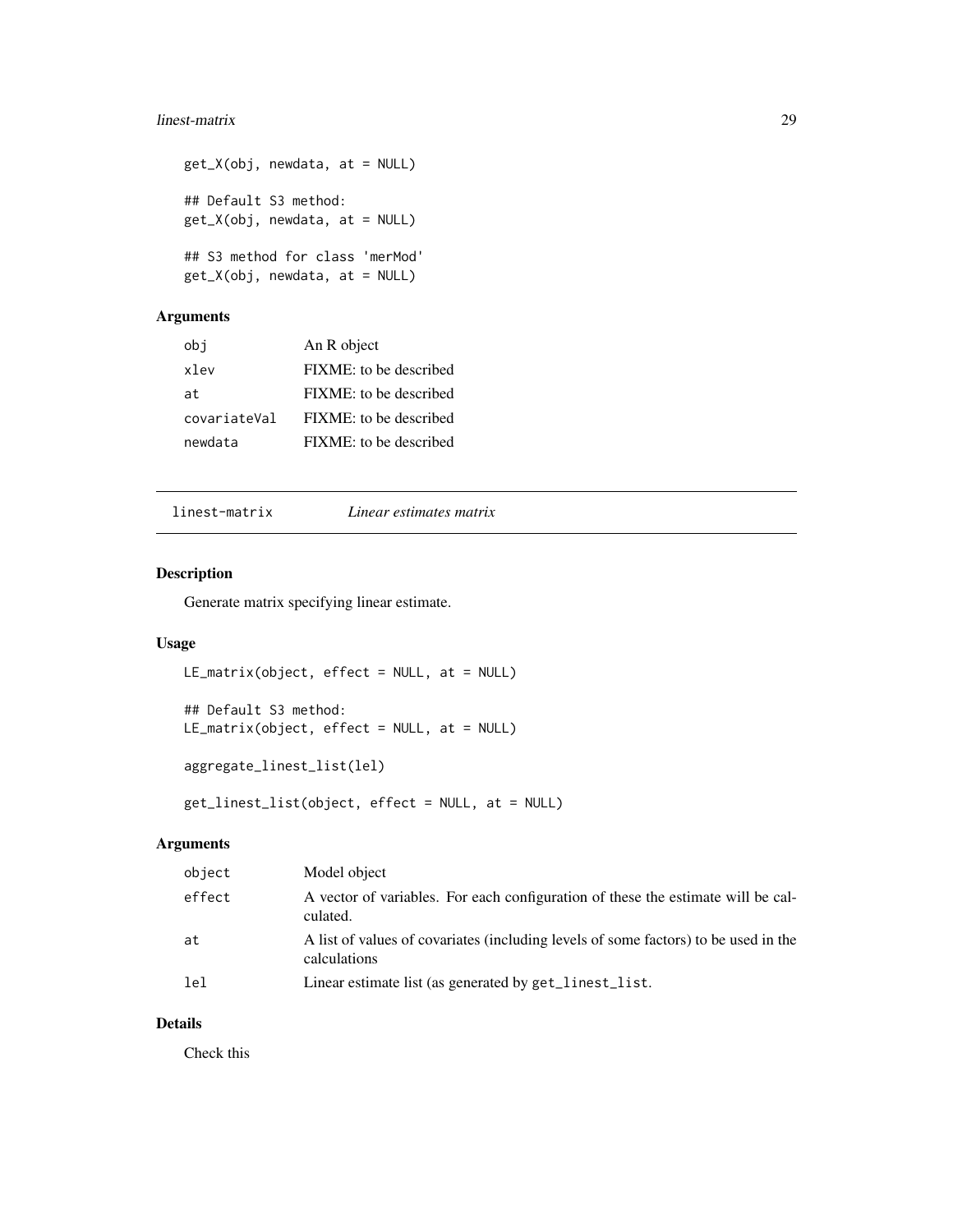#### See Also

[LSmeans](#page-30-1), [linest](#page-39-1)

```
## Two way anova:
data(warpbreaks)
## An additive model
m0 <- lm(breaks ~ wool + tension, data=warpbreaks)
## Estimate mean for each wool type, for tension="M":
K <- LE_matrix(m0, at=list(wool=c("A", "B"), tension="M"))
K
## Vanilla computation:
K %*% coef(m0)
## Alternative; also providing standard errors etc:
linest(m0, K)
esticon(m0, K)
## Estimate mean for each wool type when averaging over tension;
# two ways of doing this
K <- LE_matrix(m0, at=list(wool=c("A", "B")))
K
K <- LE_matrix(m0, effect="wool")
K
linest(m0, K)
## The linear estimate is sometimes called to "least squares mean"
# (LSmeans) or popupulation means.
# Same as
LSmeans(m0, effect="wool")
## Without mentioning 'effect' or 'at' an average across all
#predictors are calculated:
K < - LE_matrix(m0)
K
linest(m0, K)
## Because the design is balanced (9 observations per combination
#of wool and tension) this is the same as computing the average. If
#the design is not balanced, the two quantities are in general not
#the same.
mean(warpbreaks$breaks)
## Same as
LSmeans(m0)
```
<span id="page-29-0"></span>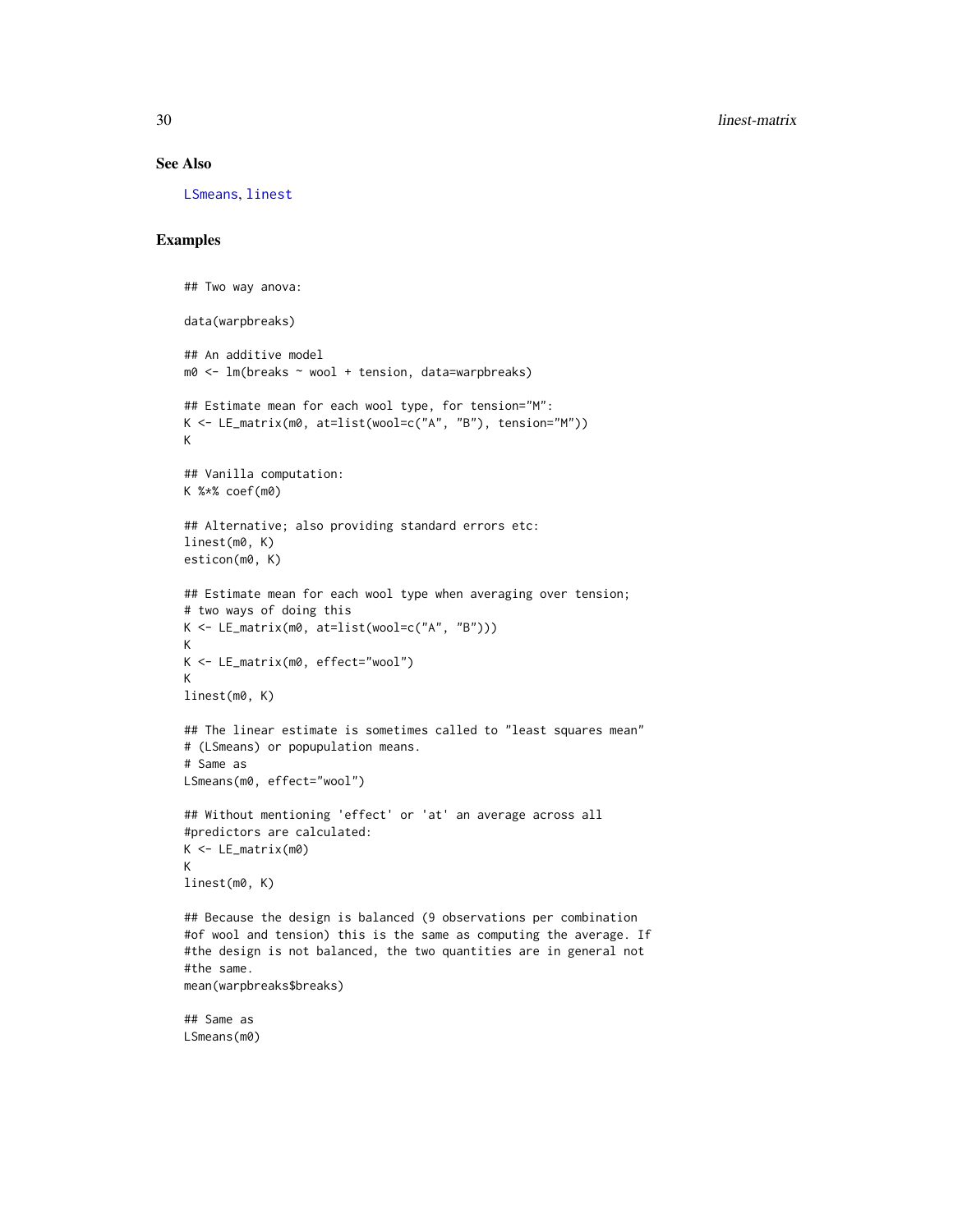#### <span id="page-30-0"></span> $\lambda$ s-means  $\lambda$ 31

```
## An interaction model
m1 <- lm(breaks \sim wool \star tension, data=warpbreaks)
K <- LE_matrix(m1, at=list(wool=c("A", "B"), tension="M"))
K
linest(m1, K)
K <- LE_matrix(m1, at=list(wool=c("A", "B")))
K
linest(m1, K)
K <- LE_matrix(m1, effect="wool")
K
linest(m1, K)
LSmeans(m1, effect="wool")
K <- LE_matrix(m1)
K
linest(m1, K)
LSmeans(m1)
```
ls-means *Compute LS-means (aka population means or marginal means)*

#### <span id="page-30-1"></span>Description

LS-means (least squares means, also known as population means and as marginal means) for a range of model types.

#### Usage

```
LSmeans(object, effect = NULL, at = NULL, level = 0.95, ...)
## Default S3 method:
LSmeans(object, effect = NULL, at = NULL,
 level = 0.95, ...## S3 method for class 'lmerMod'
LSmeans(object, effect = NULL, at = NULL,
  level = 0.95, adjustcdf = TRUE, ...)popMeans(objject, effect = NULL, at = NULL, level = 0.95, ...)## Default S3 method:
popMeans(object, effect = NULL, at = NULL,
  level = 0.95, ...## S3 method for class 'lmerMod'
popMeans(object, effect = NULL, at = NULL,
  level = 0.95, adjust df = TRUE, ...)
```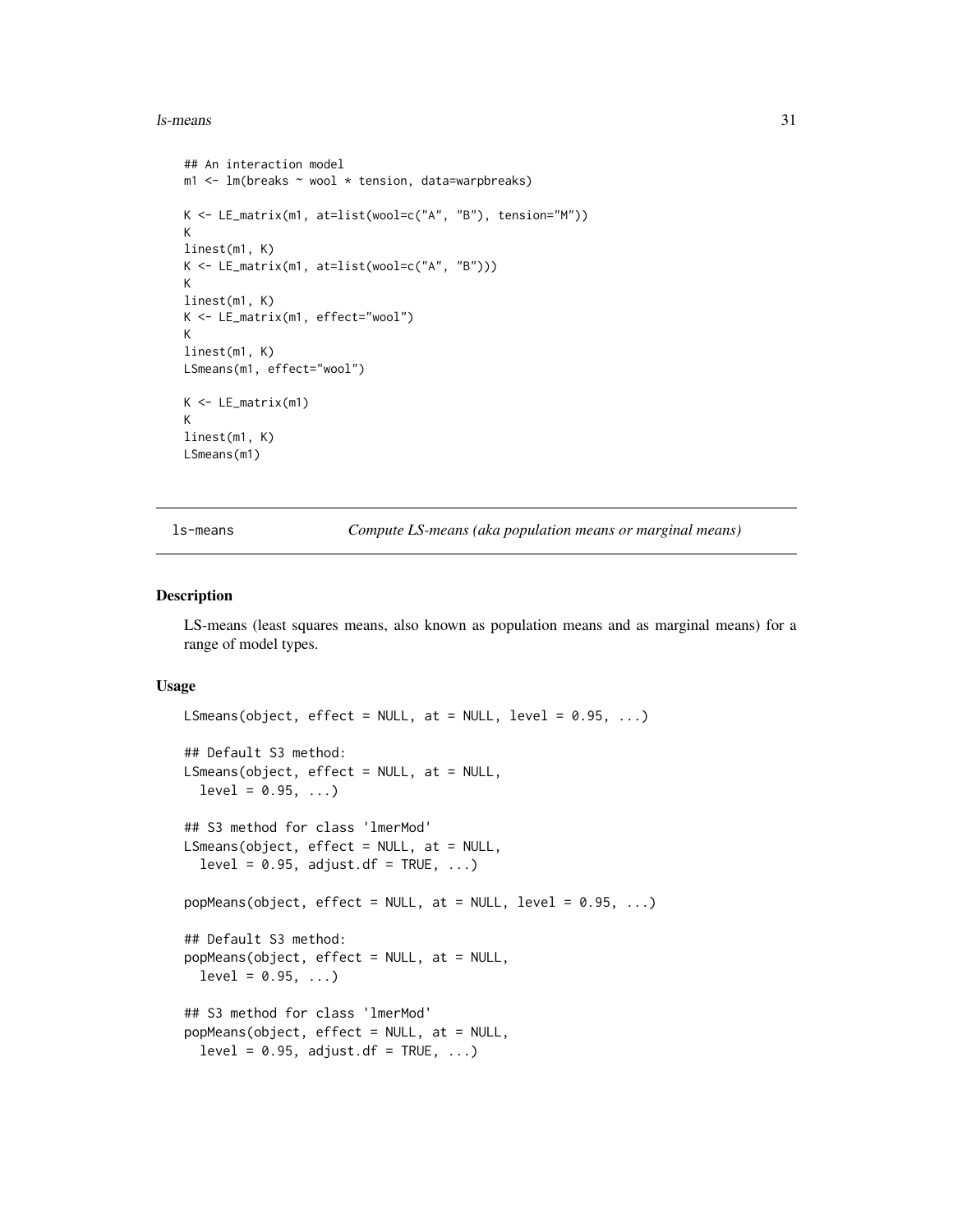#### <span id="page-31-0"></span>Arguments

| object    | Model object                                                                                        |
|-----------|-----------------------------------------------------------------------------------------------------|
| effect    | A vector of variables. For each configuration of these the estimate will be cal-<br>culated.        |
| at        | A list of values of covariates (including levels of some factors) to be used in the<br>calculations |
| level     | The level of the (asymptotic) confidence interval.                                                  |
| $\ddotsc$ | Additional arguments; currently not used.                                                           |
| adjust.df | Should denominator degrees of freedom be adjusted?                                                  |

#### Details

There are restrictions on the formulas allowed in the model object. For example having  $y \sim \log(x)$ will cause an error. Instead one must define the variable  $\log x = \log(x)$  and do y~logx.

# Value

A dataframe with results from computing the contrasts.

#### Warning

Notice that LSmeans and LE\_matrix fails if the model formula contains an offset (as one would have in connection with e.g. Poisson regression. It is on the todo-list to fix this

#### Note

The LSmeans method is a recent addition to the package, and it will eventually replace the popMeans method.

Some of the code has been inspired by the lsmeans package.

#### Author(s)

Søren Højsgaard, <sorenh@math.aau.dk>

# See Also

[LE\\_matrix](#page-28-1), [linest](#page-39-1)

# Examples

```
## Two way anova:
```
data(warpbreaks)

m0 <- lm(breaks ~ wool + tension, data=warpbreaks)  $m1$  <- lm(breaks  $\sim$  wool  $\star$  tension, data=warpbreaks)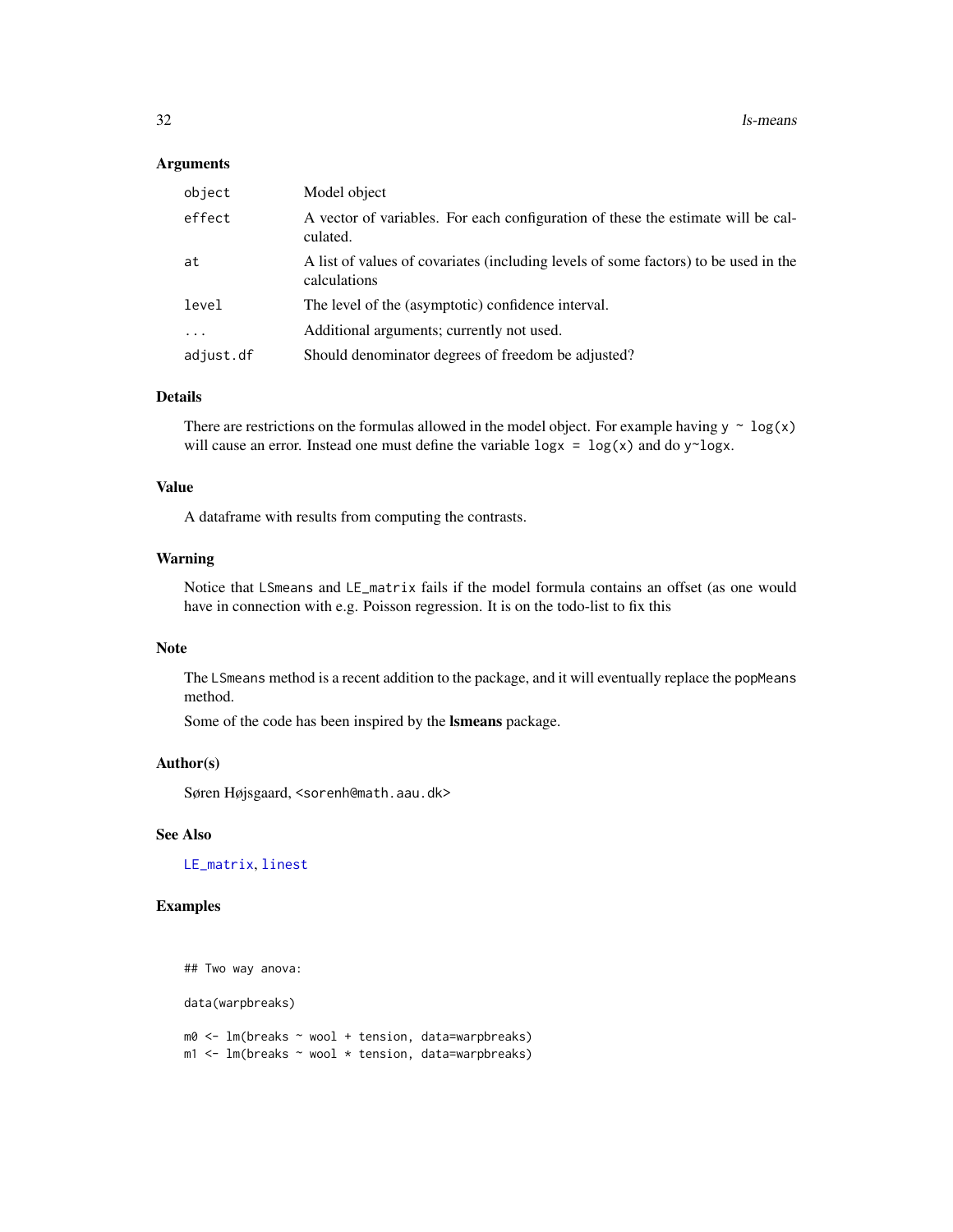#### ls-means 33

```
LSmeans(m0)
LSmeans(m1)
## same as:
K <- LE_matrix(m0);K
linest(m0, K)
K <- LE_matrix(m1);K
linest(m1, K)
LE_matrix(m0, effect="wool")
LSmeans(m0, effect="wool")
LE_matrix(m1, effect="wool")
LSmeans(m1, effect="wool")
LE_matrix(m0, effect=c("wool", "tension"))
LSmeans(m0, effect=c("wool", "tension"))
LE_matrix(m1, effect=c("wool", "tension"))
LSmeans(m1, effect=c("wool", "tension"))
## Regression; two parallel regression lines:
data(Puromycin)
m0 <- lm(rate ~ state + log(conc), data=Puromycin)
## Can not use LSmeans / LE_matrix here because of
## the log-transformation. Instead we must do:
Puromycin$lconc <- log( Puromycin$conc )
m1 <- lm(rate ~ state + lconc, data=Puromycin)
LE_matrix(m1)
LSmeans(m1)
LE_matrix(m1, effect="state")
LSmeans(m1, effect="state")
LE_matrix(m1, effect="state", at=list(lconc=3))
LSmeans(m1, effect="state", at=list(lconc=3))
## Non estimable contrasts
## ## Make balanced dataset
dat.bal <- expand.grid(list(AA=factor(1:2), BB=factor(1:3),
                            CC=factor(1:3)))
dat.bal$y <- rnorm(nrow(dat.bal))
## ## Make unbalanced dataset
# 'BB' is nested within 'CC' so BB=1 is only found when CC=1
# and BB=2,3 are found in each CC=2,3,4
dat.nst <- dat.bal
dat.nst$CC <-factor(c(1, 1, 2, 2, 2, 2, 1, 1, 3, 3,
```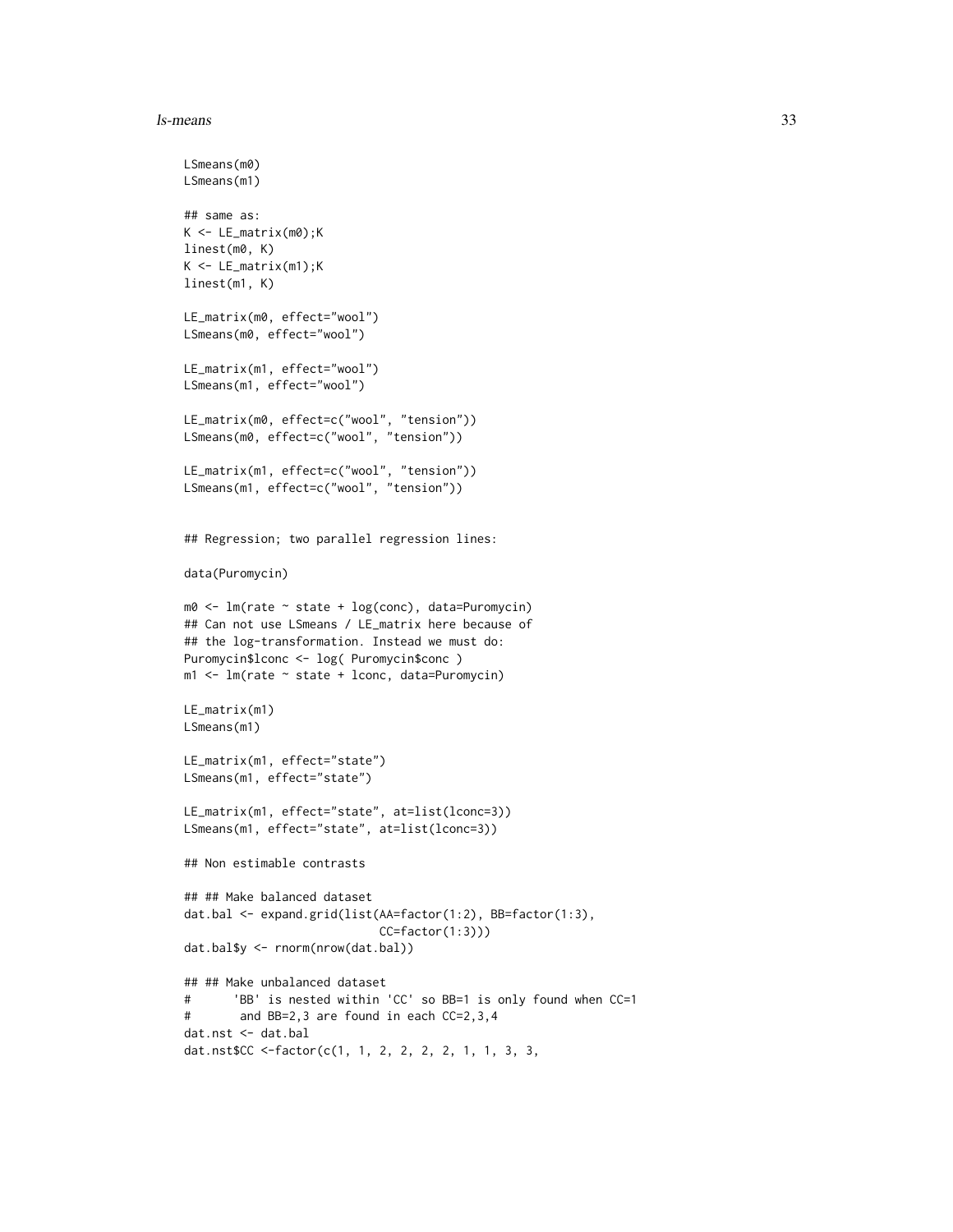```
3, 3, 1, 1, 4, 4, 4, 4))
mod.bal \leq lm(y \sim AA + BB \star CC, data=dat.bal)
mod.nst \leq -\ln(y \sim AA + BB : CC, data=dat.nst)LSmeans(mod.bal, effect=c("BB", "CC"))
LSmeans(mod.nst, effect=c("BB", "CC"))
LSmeans(mod.nst, at=list(BB=1, CC=1))
LSmeans(mod.nst, at=list(BB=1, CC=2))
## Above: NA's are correct; not an estimable function
if( require( lme4 )){
 warp.mm <- lmer(breaks \sim -1 + tension + (1|wool), data=warpbreaks)
 LSmeans(warp.mm, effect="tension")
 class(warp.mm)
 fixef(warp.mm)
 coef(summary(warp.mm))
 vcov(warp.mm)
 if (require(pbkrtest))
   vcovAdj(warp.mm)
}
```
LSmeans(warp.mm, effect="tension")

null-basis *Finds the basis of the (right) null space.*

#### <span id="page-33-1"></span>Description

Finds the basis of the (right) null space of a matrix, a vector (a 1-column matrix) or a model object for which a model matrix can be extracted. I.e. finds basis for the (right) null space  $x : Mx = 0$ .

#### Usage

```
null_basis(object)
```
#### Arguments

| object | A matrix, a vector (a 1-column matrix) or a model object for which a model |
|--------|----------------------------------------------------------------------------|
|        | matrix can be extracted (using model.matrix).                              |

# Value

A matrix (possibly with zero columns if the null space consists only of the zero vector).

#### Author(s)

Søren Højsgaard, <sorenh@math.aau.dk>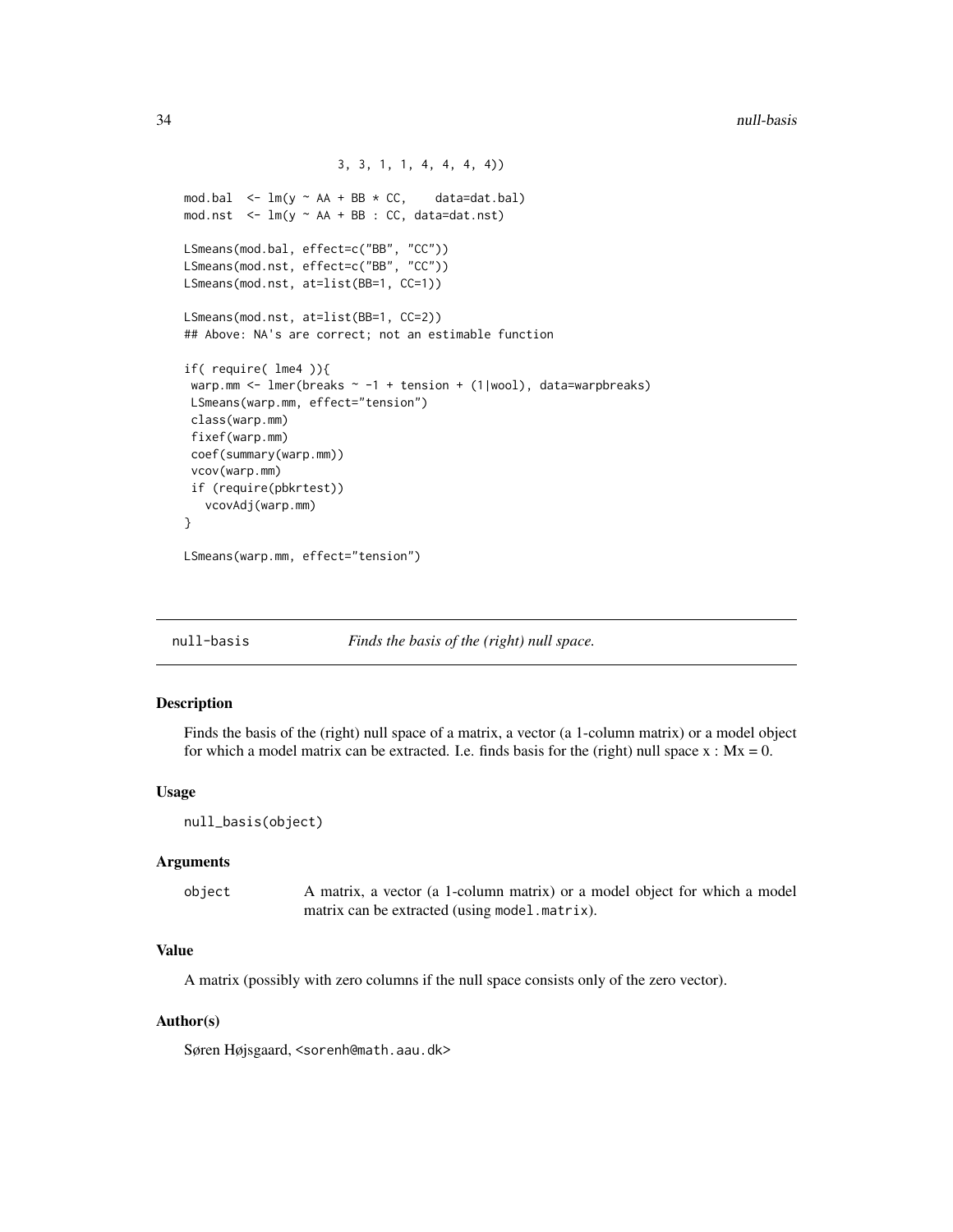# <span id="page-34-0"></span>parseGroupFormula 35

#### See Also

[Null](#page-0-0)

### Examples

```
M <- matrix(c(1,1,1,1,1,1,0,0,0,0,1,1), nrow=4)
null_basis(M)
MASS::Null(t(M))
M \leftarrow c(1,1,1,1)null_basis(M)
MASS::Null(t(M))
m0 <- lm(breaks ~ wool + tension, data=warpbreaks)
null_basis(m0)
MASS::Null(t(model.matrix(m0)))
## Make balanced dataset
dat.bal <- expand.grid(list(A=factor(1:2), B=factor(1:3), C=factor(1:3)))
dat.bal$y <- rnorm(nrow(dat.bal))
## Make unbalanced dataset: 'B' is nested within 'C' so B=1 is only
## found when C=1 and B=2,3 are found in each C=2,3,4
dat.nst <- dat.bal
dat.nst$C <-factor(c(1,1,2,2,2,2,1,1,3,3,3,3,1,1,4,4,4,4))
xtabs(y ~ C+B+A , data=dat.nst)
mod.bal \leq - \ln(y \sim A + B*C, data=dat.bal)mod.nst \leq lm(y \sim A + B*C, data=dat.nst)
null_basis( mod.bal )
null_basis( mod.nst )
null_basis( model.matrix(mod.bal) )
null_basis( model.matrix(mod.nst) )
MASS::Null( t(model.matrix(mod.bal)) )
MASS::Null( t(model.matrix(mod.nst)) )
```
parseGroupFormula *Extract components from a formula with "conditioning bar"*

# Description

Extract components from a formula with the form  $y \sim x1 + ... + xn \mid g1 + ... + gm$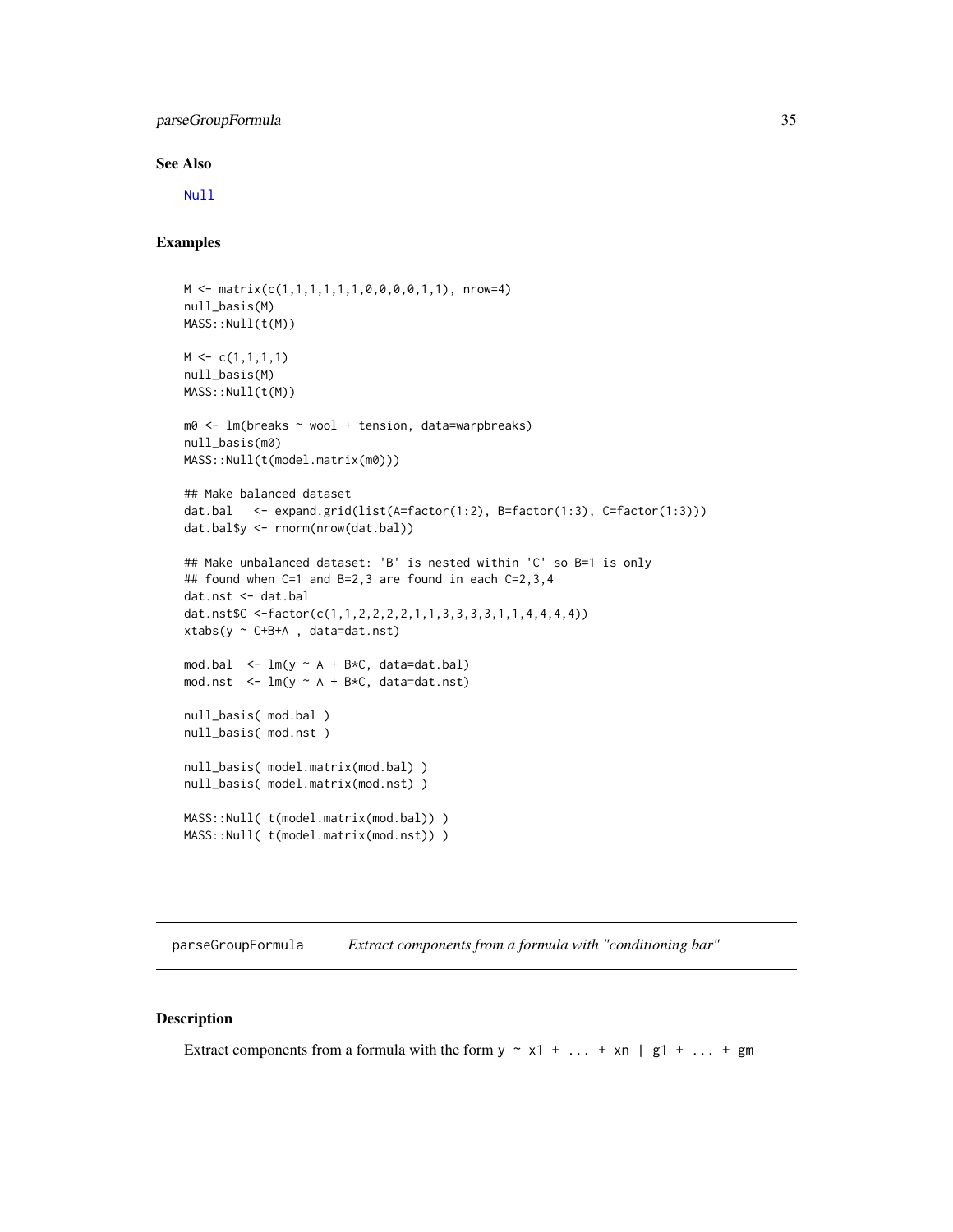# Usage

parseGroupFormula(form)

# Arguments

form  $\blacksquare$  A formula of the form  $y \sim x1 + \ldots + xn \mid g1 + \ldots + gm$ 

# Value

If the formula is  $y \sim x1 + x2$  | g1 + g2 the result is model  $y \sim x1 + x2$ groups  $g1 + g2$ groupFormula  $\sim$  g1 + g2

# Author(s)

Søren Højsgaard, <sorenh@math.aau.dk>

# Examples

```
gf \leftarrow parseGroupFormula(y \sim x1 + x2 \mid g1 + g2)gf
```
<span id="page-35-1"></span>recodeVar *Recode values of a vector*

# Description

Recodes a vector with values, say 1,2 to a variable with values, say 'a', 'b'

# Usage

```
recodeVar(x, src, tgt, default = NULL, keep.na = TRUE)
```
# Arguments

| X       | A vector; the variable to be recoded                                                                                                                       |
|---------|------------------------------------------------------------------------------------------------------------------------------------------------------------|
| src     | The source values: a subset of the present values of x                                                                                                     |
| tgt     | The target values: the corresponding new values of x                                                                                                       |
| default | Default target value for those values of x not listed in 'src'. When default=NULL,<br>values of x which are not given in 'src' will be kept in the output. |
| keep.na | If TRUE then NA's in x will be retained in the output                                                                                                      |

<span id="page-35-0"></span>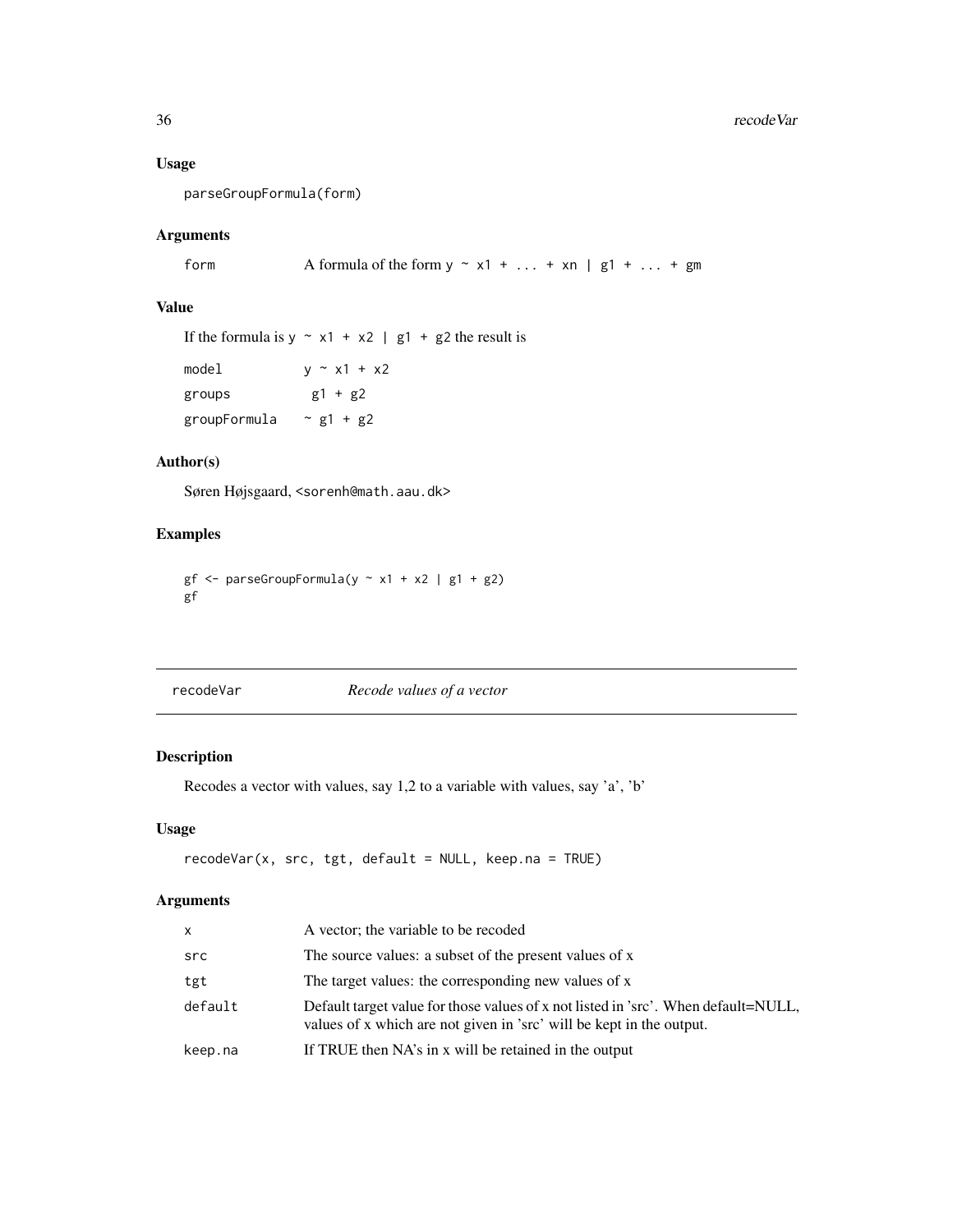#### <span id="page-36-0"></span>recode Var 37

### Value

A vector

#### Warning

Care should be taken if x is a factor. A safe approach may be to convert x to a character vector using as.character.

#### Author(s)

Søren Højsgaard, <sorenh@math.aau.dk>

#### See Also

[cut](#page-0-0), [factor](#page-0-0), [recodeVar](#page-35-1)

```
x <- c("dec", "jan", "feb", "mar", "apr", "may")
src1 <- list(c("dec", "jan", "feb"), c("mar", "apr", "may"))
tgt1 <- list("winter", "spring")
recodeVar(x, src=src1, tgt=tgt1)
#[1] "winter" "winter" "winter" "spring" "spring" "spring"
x \leq c(\text{rep}(1:3, 3))#[1] 1 2 3 1 2 3 1 2 3
## Simple usage:
recodeVar(x, src=c(1, 2), tgt=c("A", "B"))
#[1] "A" "B" NA "A" "B" NA "A" "B" NA
## Here we need to use lists
recodeVar(x, src=list(c(1, 2)), tgt=list("A"))#[1] "A" "A" NA "A" "A" NA "A" "A" NA
recodeVar(x, src=list(c(1, 2)), tgt=list("A"), default="L")
#[1] "A" "A" "L" "A" "A" "L" "A" "A" "L"
recodeVar(x, src=list(c(1, 2), 3), tgt=list("A", "B"), default="L")
#[1] "A" "A" "B" "A" "A" "B" "A" "A" "B"
## Dealing with NA's in x
x < -c(NA, rep(1:3, 3), NA)#[1] NA 1 2 3 1 2 3 1 2 3 NA
recodeVar(x, src=list(c(1, 2)), tgt=list("A"))
#[1] NA "A" "A" NA "A" "A" NA "A" "A" NA NA
recodeVar(x, src=list(c(1, 2)), tgt=list("A"), default="L")
#[1] NA "A" "A" "L" "A" "A" "L" "A" "A" "L" NA
recodeVar(x, src=list(c(1, 2)), tgt=list("A"), default="L", keep.na=FALSE)
#[1] "L" "A" "A" "L" "A" "A" "L" "A" "A" "L" "L"
x <- c("no", "yes", "not registered", "no", "yes", "no answer")
```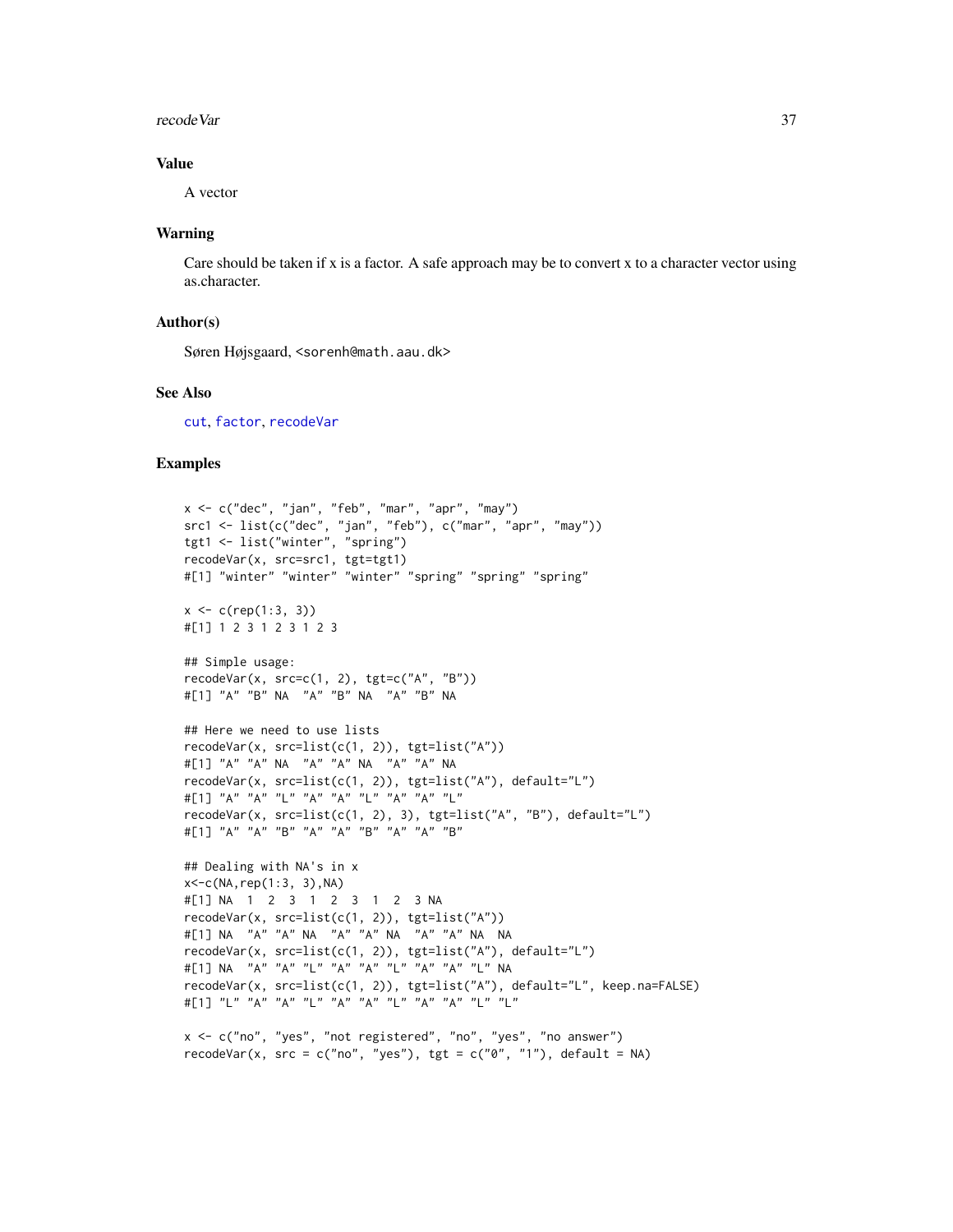<span id="page-37-0"></span>renameCol *Rename columns in a matrix or a dataframe.*

# Description

Rename columns in a matrix or a dataframe.

# Usage

renameCol(indata, src, tgt)

# Arguments

| indata | A dataframe or a matrix                                                                                  |
|--------|----------------------------------------------------------------------------------------------------------|
| src    | Source: Vector of names of columns in 'indata' to be renamed. Can also be a<br>vector of column numbers. |
| tgt    | Target: Vector with corresponding new names in the output.                                               |

# Value

A dataframe if 'indata' is a dataframe; a matrix in 'indata' is a matrix.

# Author(s)

Søren Højsgaard, <sorenh@math.aau.dk>

```
renameCol(CO2, 1:2, c("kk", "ll"))
renameCol(CO2, c("Plant", "Type"), c("kk", "ll"))
# These fail - as they should:
# renameCol(CO2, c("Plant", "Type", "conc"), c("kk", "ll"))
# renameCol(CO2, c("Plant", "Type", "Plant"), c("kk", "ll"))
```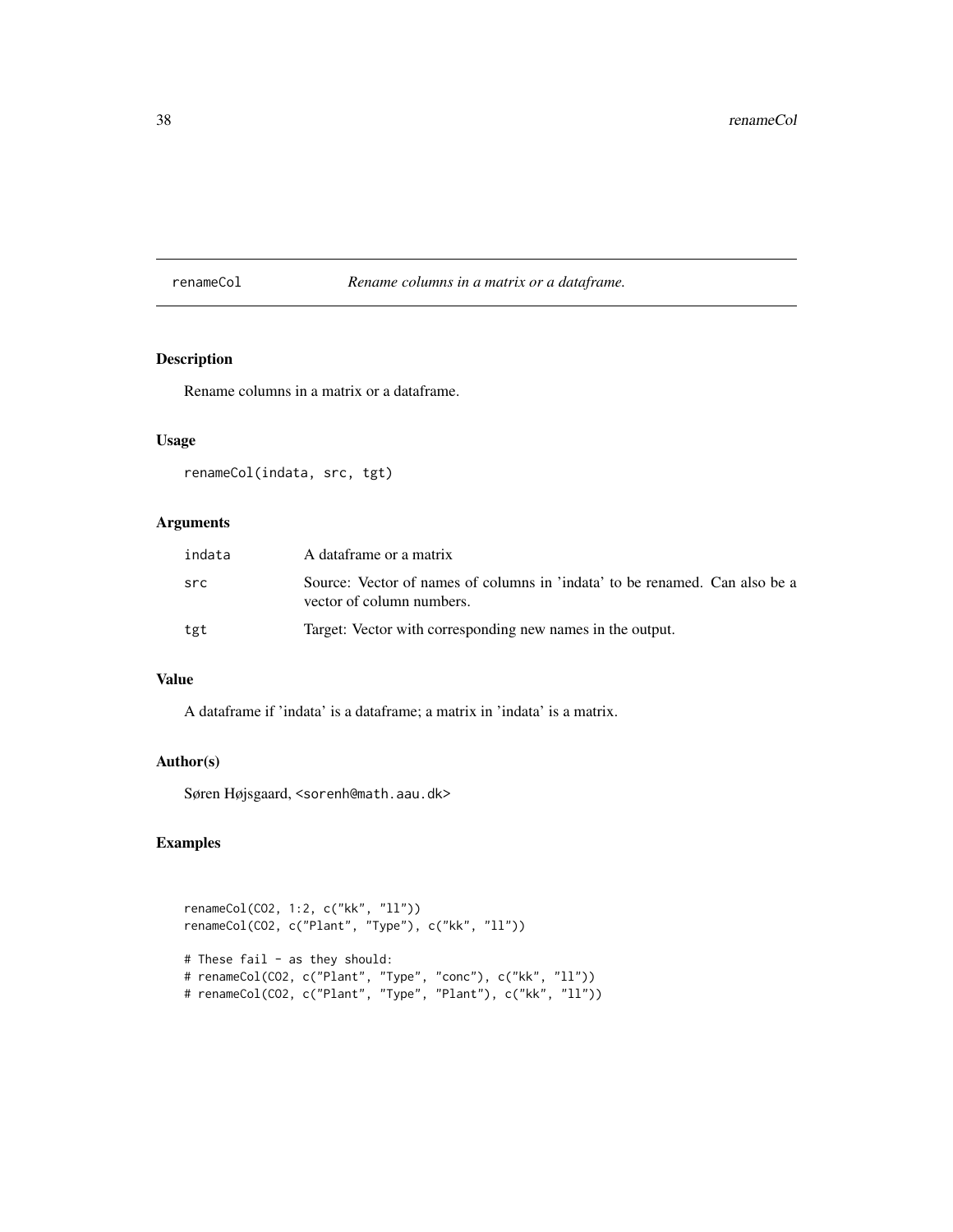<span id="page-38-1"></span><span id="page-38-0"></span>

# Description

Find sub-sequences of identical elements in a vector.

# Usage

 $subSeq(x, item = NULL)$ 

# Arguments

|      | An atomic vector.                               |  |
|------|-------------------------------------------------|--|
| item | Optionally a specific value to look for in 'x'. |  |

# Value

A dataframe.

# Author(s)

Søren Højsgaard, <sorenh@math.aau.dk>

#### See Also

# [rle](#page-0-0)

```
x <- c(1, 1, 1, 0, 0, 1, 1, 1, 2, 2, 2, 1, 2, 2, 2, 3)
{\sf (ans \leftarrow subSeq(x))}ans$value
# Notice: Same results below
subSeq(x, item=1)
subSeq(x, item="1")
x <- as.character(c(1, 1, 1, 0, 0, 1, 1, 1, 2, 2, 2, 1, 2, 2, 2, 3))
(ans<-subSeq(x))
ans$value
# Notice: Same results below
subSeq(x, item="1")
subSeq(x, item=1)
```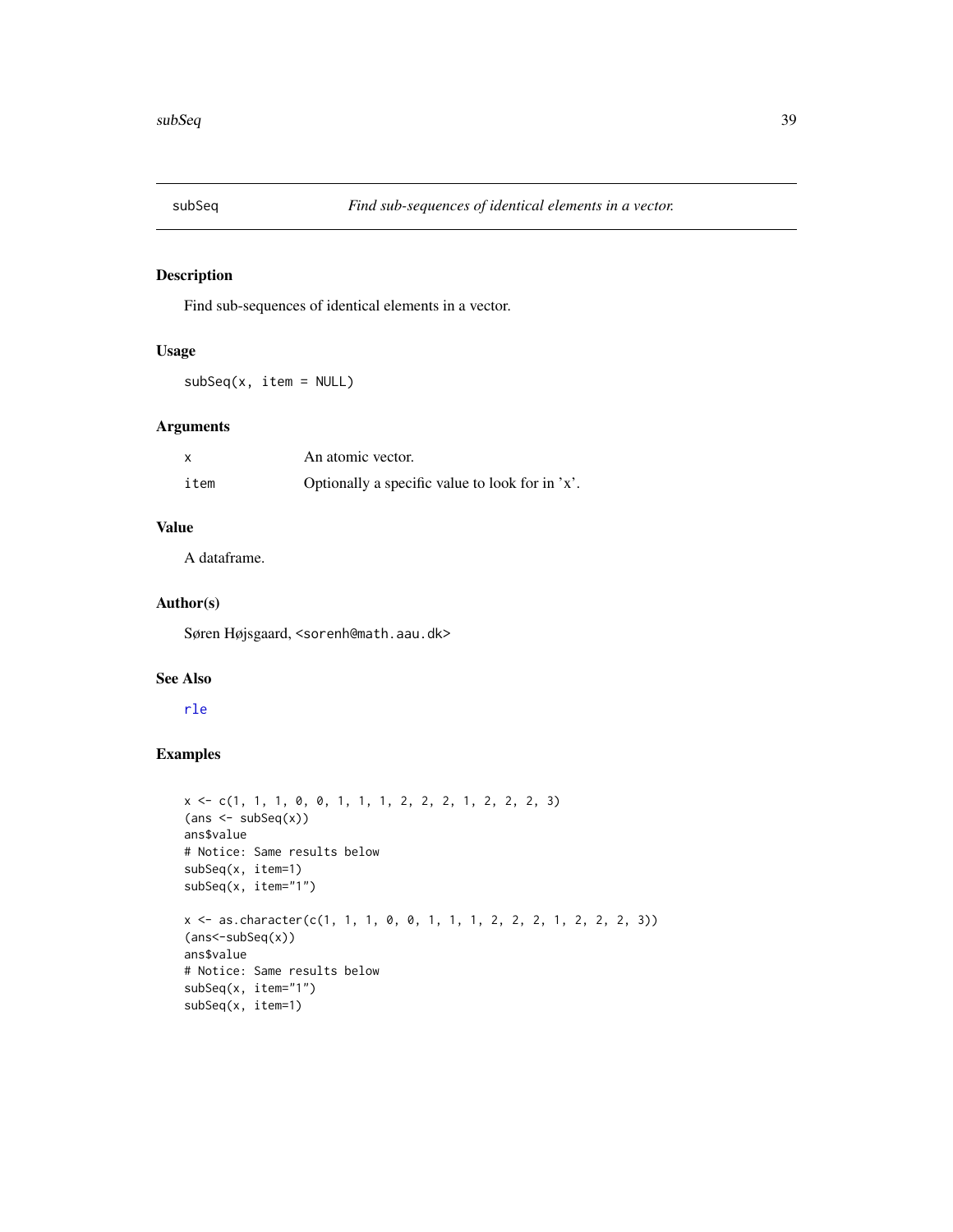<span id="page-39-0"></span>summary.esticon\_class *Compute linear estimates*

#### <span id="page-39-1"></span>Description

Compute linear estimates for a range of models. One example of linear estimates is population means (also known as LSMEANS).

# Usage

```
## S3 method for class 'esticon_class'
summary(object, ...)
linest(object, L = NULL, level = 0.95, ...)
## S3 method for class 'linest_class'
coef(object, ...)
## S3 method for class 'linest_class'
summary(object, ...)
## S3 method for class 'linest_class'
```

```
confint(object, parm, level = 0.95, ...)
```
# Arguments

| object   | Model object                                                                                                                                                                                   |
|----------|------------------------------------------------------------------------------------------------------------------------------------------------------------------------------------------------|
| $\cdots$ | Additional arguments; currently not used.                                                                                                                                                      |
| L        | Either NULL or a matrix with p columns where p is the number of parameters in<br>the systematic effects in the model. If NULL then $\mathsf L$ is taken to be the p times p<br>identity matrix |
| level    | The level of the (asymptotic) confidence interval.                                                                                                                                             |
| parm     | Specification of the parameters estimates for which confidence inctervals are to<br>be calculated.                                                                                             |

#### Value

A dataframe with results from computing the contrasts.

# Author(s)

Søren Højsgaard, <sorenh@math.aau.dk>

#### See Also

[LSmeans](#page-30-1), [LE\\_matrix](#page-28-1)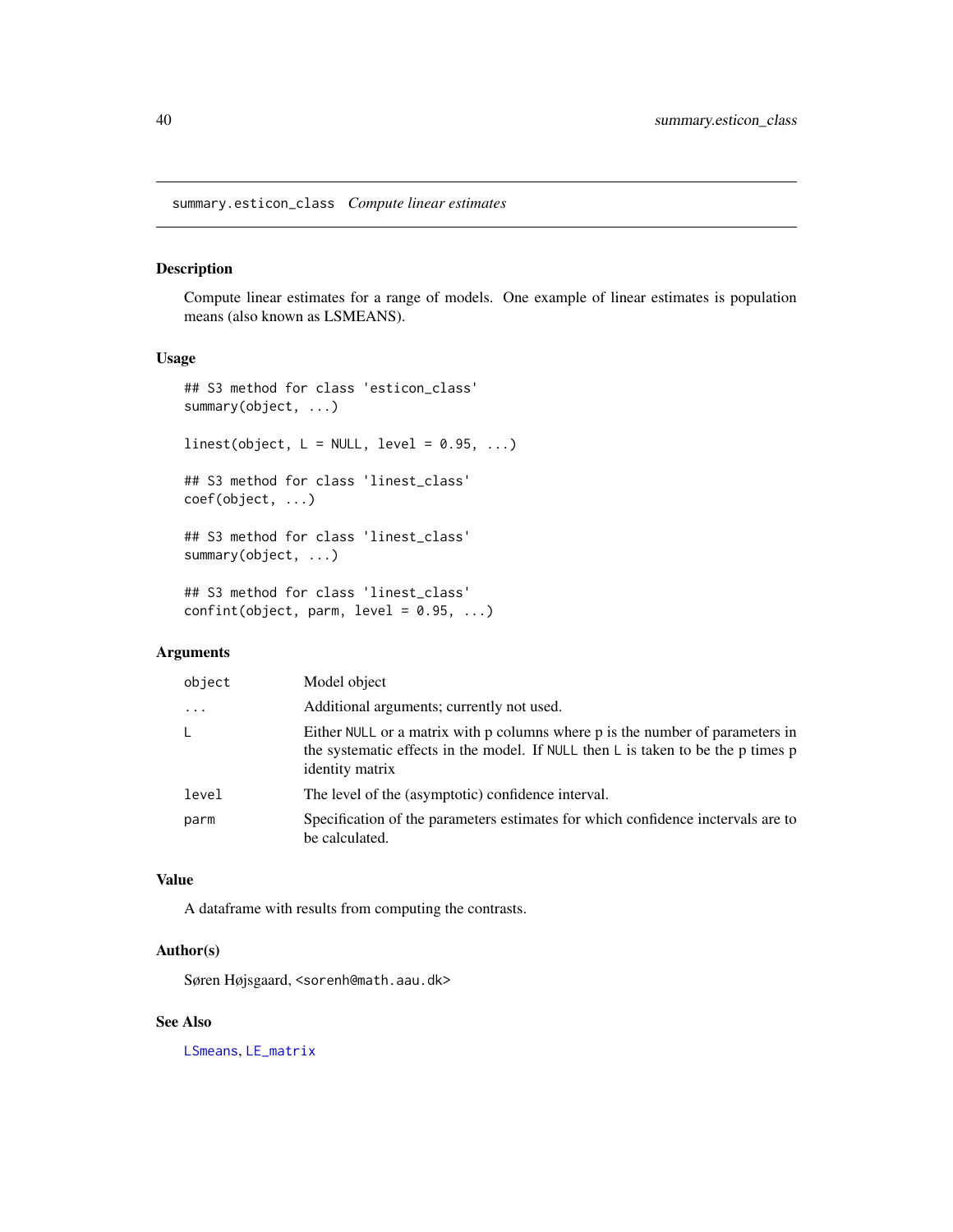# <span id="page-40-0"></span>timeSinceEvent 41

#### Examples

```
## Make balanced dataset
dat.bal <- expand.grid(list(AA=factor(1:2), BB=factor(1:3), CC=factor(1:3)))
dat.bal$y <- rnorm(nrow(dat.bal))
## Make unbalanced dataset
# 'BB' is nested within 'CC' so BB=1 is only found when CC=1
# and BB=2,3 are found in each CC=2,3,4
dat.nst <- dat.bal
dat.nst$CC <-factor(c(1,1,2,2,2,2,1,1,3,3,3,3,1,1,4,4,4,4))
mod.bal \leq lm(y \sim AA + BB \star CC, data=dat.bal)
mod.nst \leq lm(y \sim AA + BB : CC, data=dat.nst)
L <- LE_matrix(mod.nst, effect=c("BB", "CC"))
linest( mod.nst, L )
```
timeSinceEvent *Calculate "time since event" in a vector.*

### Description

Calculate "time since event" in a vector.

#### Usage

```
timeSinceEvent(yvar, tvar = seq_along(yvar))
```
# Arguments

| yvar | A numerical or logical vector specifying the events |
|------|-----------------------------------------------------|
| tvar | An optional vector specifying time                  |

# Details

Events are coded as 1 in numeric vector (and non-events are coded with values different from 1). timeSinceEvent will give the time since event (with and without sign). In a logical vector, events are coded as TRUE and all non-events as FALSE.

# Value

A dataframe with columns 'yvar', 'tvar', 'abs.tse' (absolute time since nearest event), 'sign.tse' (signed time since nearest event) and 'run' (indicator of the time window around each event).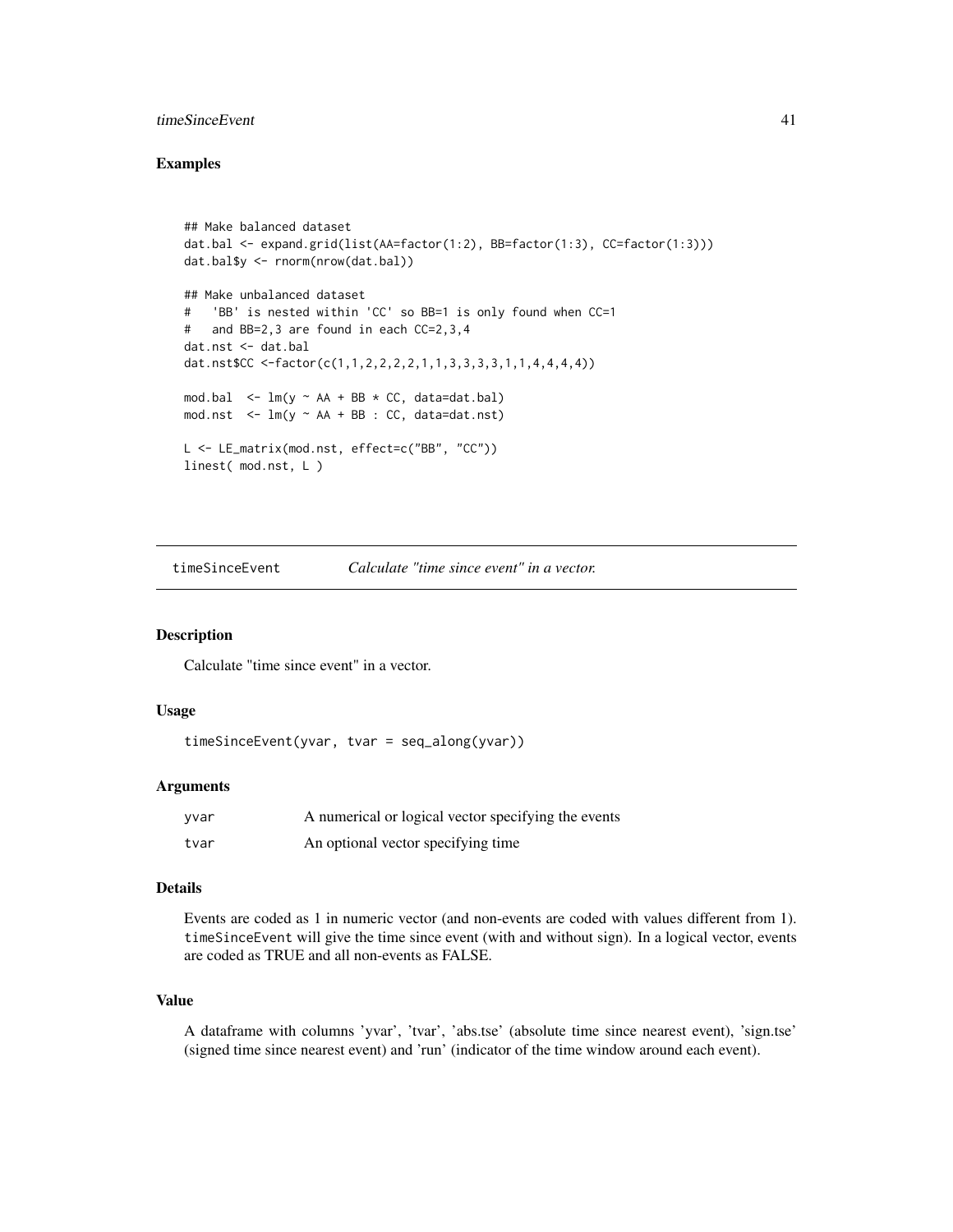#### <span id="page-41-0"></span>Note

NA's in yvar are converted to zeros.

#### Author(s)

Søren Højsgaard, <sorenh@math.aau.dk>

# See Also

[subSeq](#page-38-1), [rle](#page-0-0)

# Examples

```
## Events:
yvar <- c(0, 0, 0, 1, 0, 0, 0, 0, 0, 1, 0, 0, 0, 0, 0, 1, 0, 1, 0, 0, 0,
          0, 0, 0, 0, 0, 1, 1, 0, 0, 0, 0, 0)
## Plot results:
tse<- timeSinceEvent(yvar)
plot(sign.tse~tvar, data=tse, type="b")
grid()
rug(tse$tvar[tse$yvar==1], col=4, lwd=4)
points(scale(tse$run), col=tse$run, lwd=2)
lines(abs.tse + .2 \sim tvar, data=tse, type="b", col=3)
## Find times for which time since an event is at most 1:
tse$tvar[tse$abs<=1]
yvar <- c(0, 0, 0, 0, 0, 0, 0, 0, 0, 0, 0, 0, 0, 0, 1, 1, 0, 0, 0, 0,
0, 0, 0, 0, 0, 0, 0, 0, 0, 1, 0, 0, 0, 0, 0, 0, 0, 0, 0, 0, 0
\lambdatvar <- c(207, 208, 208, 208, 209, 209, 209, 209, 210, 210, 211, 211,
211, 212, 213, 213, 214, 214, 215, 216, 216, 216, 216, 217, 217,
217, 218, 218, 219, 219, 219, 219, 220, 220, 221, 221, 221, 221,
222, 222, 222)
timeSinceEvent(yvar, tvar)
```
which.maxn *Where are the n largest or n smallest elements in a numeric vector ?*

### Description

Determines the locations, i.e., indices of the n largest or n smallest elements of a numeric vector.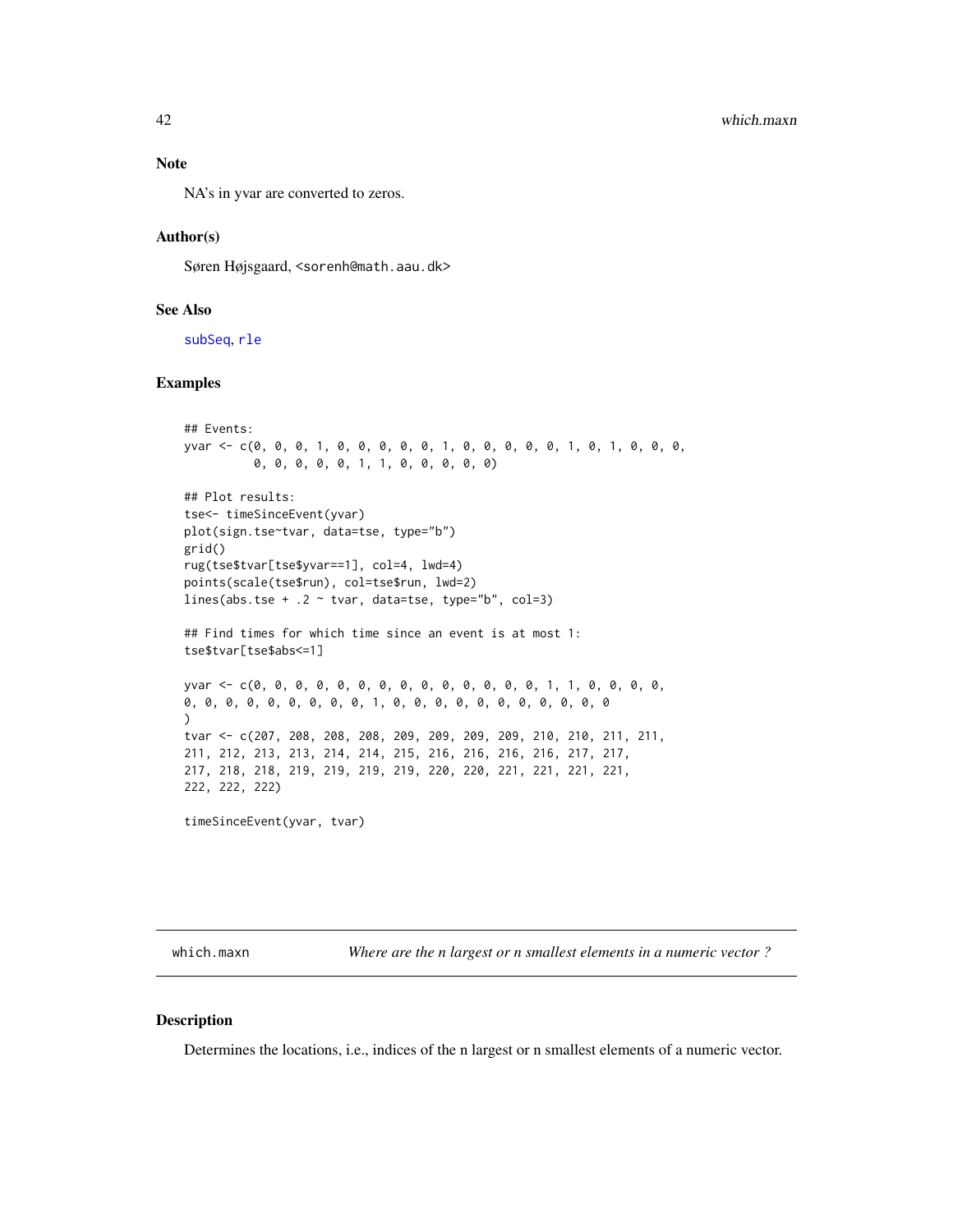# <span id="page-42-0"></span>which.maxn 43

# Usage

which.maxn( $x, n = 1$ )

# Arguments

| x | numeric vector |
|---|----------------|
| n | integer $>= 1$ |

# Value

A vector of length at most n with the indices of the n largest / smaller elements. NAs are discared and that can cause the vector to be smaller than n.

# Author(s)

Søren Højsgaard, <sorenh@math.aau.dk>

# See Also

[which.max](#page-0-0), [which.min](#page-0-0)

# Examples

 $x \leq c(1:4, 0:5, 11, NA, NA)$ ii  $\leq$  which.minn(x, 5) x <- c(1, rep(NA,10), 2) ii  $\leq$  which.minn(x, 5)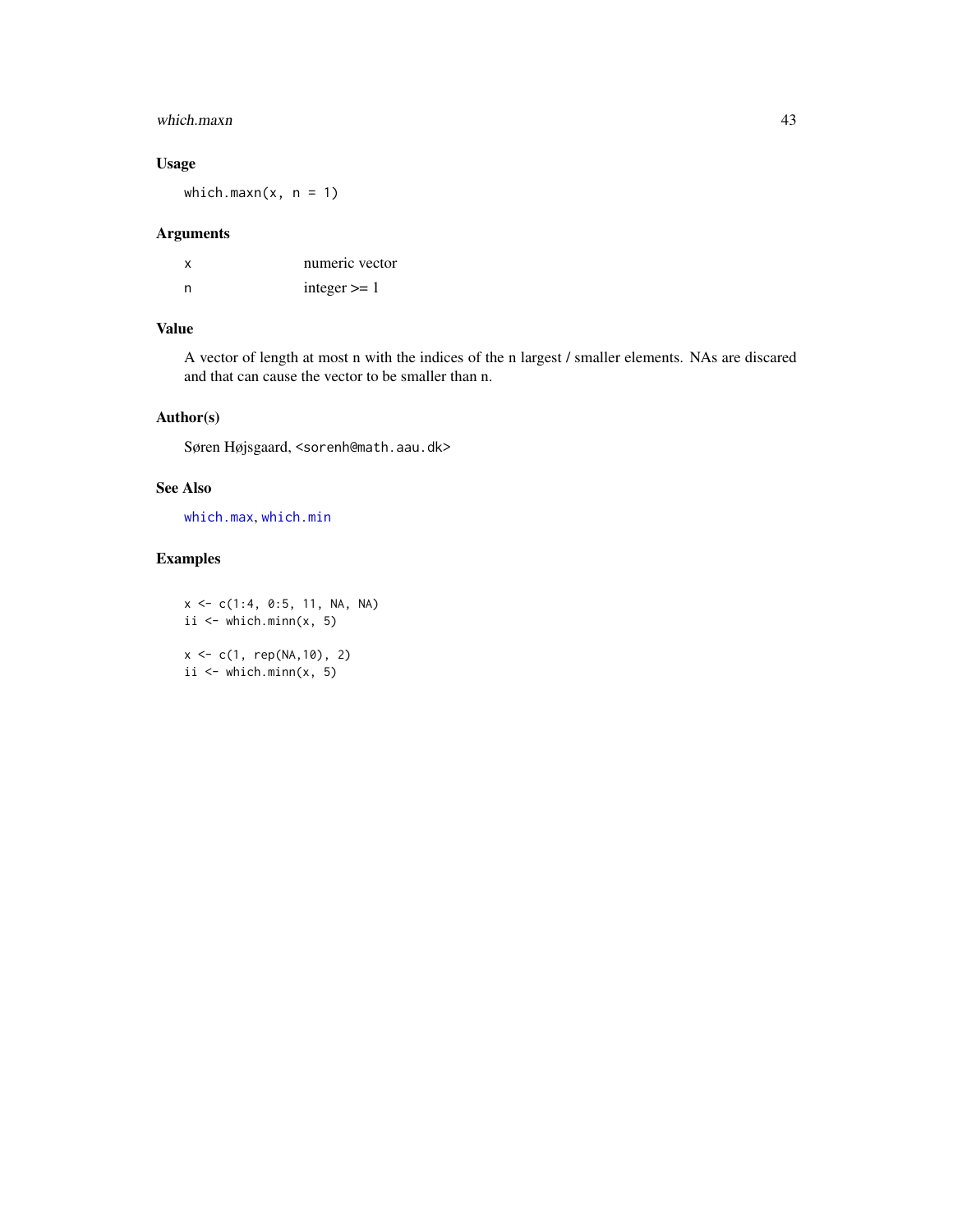# <span id="page-43-0"></span>Index

∗Topic datasets data-beets, [10](#page-9-0) data-breastcancer, [11](#page-10-0) data-budworm, [12](#page-11-0) data-carcass, [13](#page-12-0) data-codstom, [14](#page-13-0) data-crimeRate, [16](#page-15-0) data-dietox, [17](#page-16-0) data-haldCement, [18](#page-17-0) data-milkman, [19](#page-18-0) data-NIRmilk, [20](#page-19-0) data-potatoes, [21](#page-20-0) fatacid, [25](#page-24-0) ∗Topic univar by-summary, [7](#page-6-0) by-transform, [9](#page-8-0) ∗Topic utilities by-lapply, [2](#page-1-0) by-order, [3](#page-2-0) by-sample, [4](#page-3-0) by-split, [5](#page-4-0) by-subset, [6](#page-5-0) descStat, [21](#page-20-0) esticon, [22](#page-21-0) firstlastobs, [26](#page-25-0) is-estimable, [27](#page-26-0) linest-matrix, [29](#page-28-0) ls-means, [31](#page-30-0) null-basis, [34](#page-33-0) parseGroupFormula, [35](#page-34-0) recodeVar, [36](#page-35-0) subSeq, [39](#page-38-0) summary.esticon\_class, [40](#page-39-0) timeSinceEvent, [41](#page-40-0) which.maxn, [42](#page-41-0) ∗Topic utitlities renameCol, [38](#page-37-0) aggregate\_linest\_list *(*linest-matrix*)*, [29](#page-28-0)

# ave, *[8](#page-7-0)*

```
beets (data-beets), 10
breastcancer (data-breastcancer), 11
budworm (data-budworm), 12
by-lapply, 2
by-order, 3
by-sample, 4
by-split, 5
by-subset, 6
by-summary, 7
by-transform, 9
carcass (data-carcass), 13
carcassall (data-carcass), 13
codstom (data-codstom), 14
coef.esticon_class (esticon), 22
coef.linest_class
        (summary.esticon_class), 40
confint.linest_class
        (summary.esticon_class), 40
crimeRate (data-crimeRate), 16
cut, 37
data-beets, 10
data-breastcancer, 11
data-budworm, 12
data-carcass, 13
data-codstom, 14
data-crimeRate, 16
data-dietox, 17
data-haldCement, 18
data-milkman, 19
data-NIRmilk, 20
data-potatoes, 21
descStat, 8, 21
```
esticon, [22](#page-21-0)

dietox *(*data-dietox*)*, [17](#page-16-0)

factor, *[37](#page-36-0)*